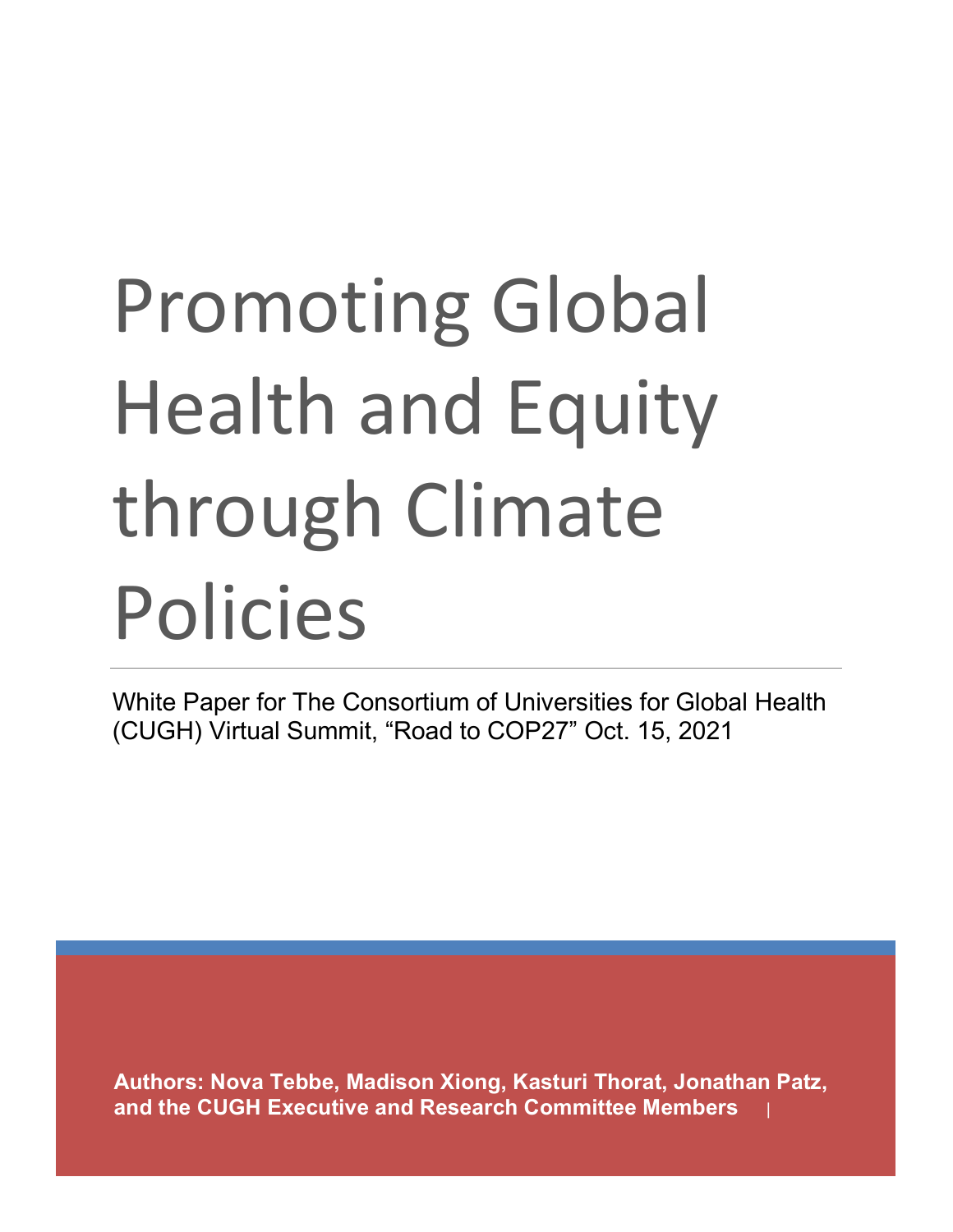**Acknowledgements:** To Dr. Jenni Miller and Jess Beagley, Global Climate and Health Alliance, for working with local partners and giving feedback for the U.S., India, South Africa, and Trinidad & Tobago policy briefs. To Professor Greg Nemet, University of Wisconsin-Madison, for feedback and input for the U.S. policy brief. To Professor Heinz Klug, University of Wisconsin-Madison, for giving resources and feedback for the South Africa policy brief. To Taylor Seale, MPH, for giving input and resources on creative placemaking. To Dr. Jenny Bratburd, University of Wisconsin-Madison, for editing assistance, and to the Nelson Institute, Center for Sustainability and the Global Environment (SAGE) for funding support. To the speakers at the CUGH Virtual Summit on October 15<sup>th</sup>, 2021 (see attached list of speakers and agenda in appendix) for giving insights and resources on health and climate change.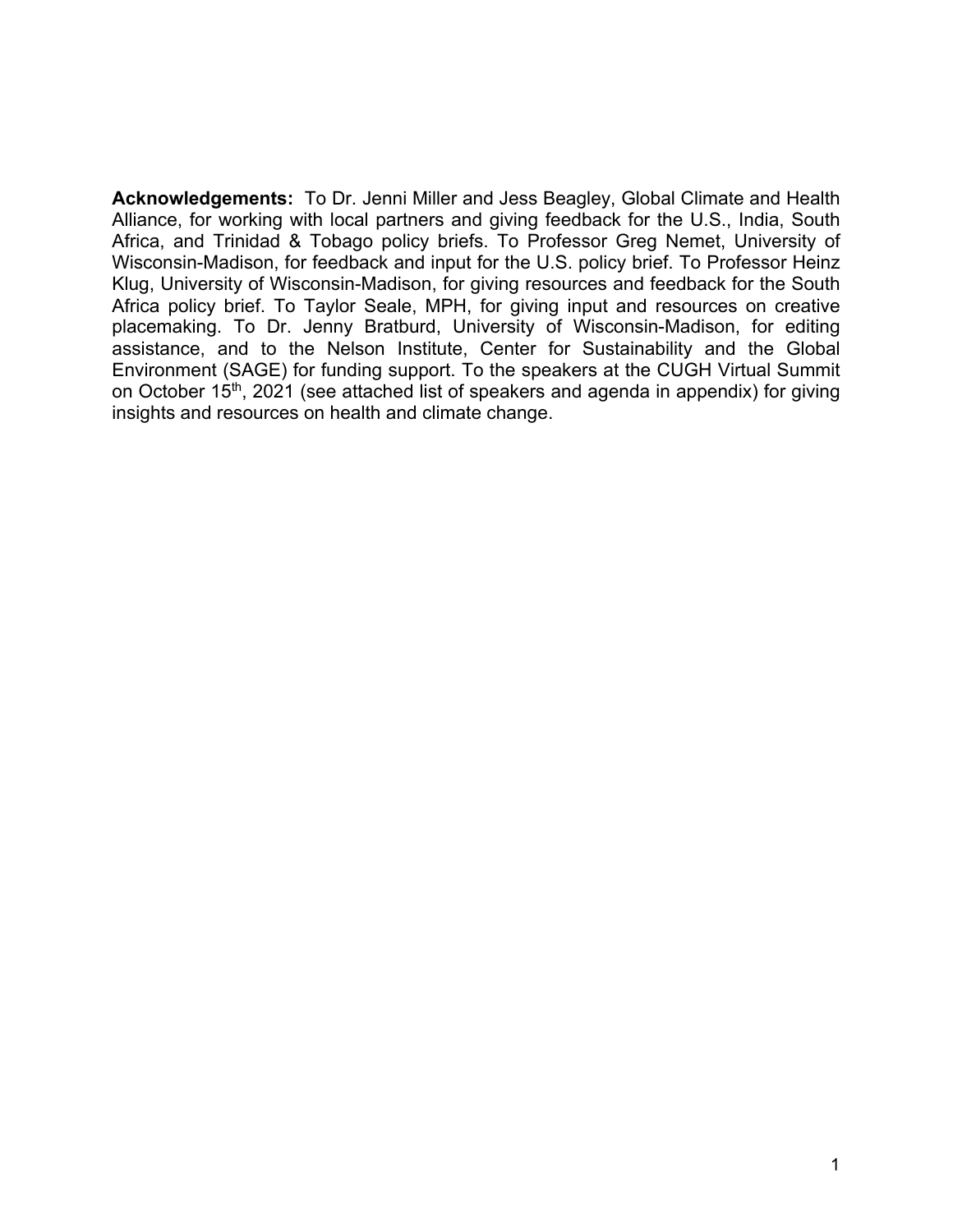| <b>EMISSIONS REDUCTION POLICIES ACROSS THE ENERGY, TRANSPORTATION, AND FOOD &amp;</b> |  |
|---------------------------------------------------------------------------------------|--|
|                                                                                       |  |
|                                                                                       |  |
|                                                                                       |  |
|                                                                                       |  |
|                                                                                       |  |
|                                                                                       |  |
|                                                                                       |  |
|                                                                                       |  |
|                                                                                       |  |
|                                                                                       |  |
|                                                                                       |  |
| Establish, Implement, and Evaluate National Programs for Violence Prevention 12       |  |
|                                                                                       |  |
|                                                                                       |  |
|                                                                                       |  |
|                                                                                       |  |
| Engage in Creative Placemaking for Community Development and Urban Planning 13        |  |
|                                                                                       |  |
|                                                                                       |  |
|                                                                                       |  |
|                                                                                       |  |
|                                                                                       |  |
|                                                                                       |  |
|                                                                                       |  |
|                                                                                       |  |
|                                                                                       |  |
|                                                                                       |  |
|                                                                                       |  |
|                                                                                       |  |
|                                                                                       |  |
|                                                                                       |  |
|                                                                                       |  |
|                                                                                       |  |

# **Table of Contents**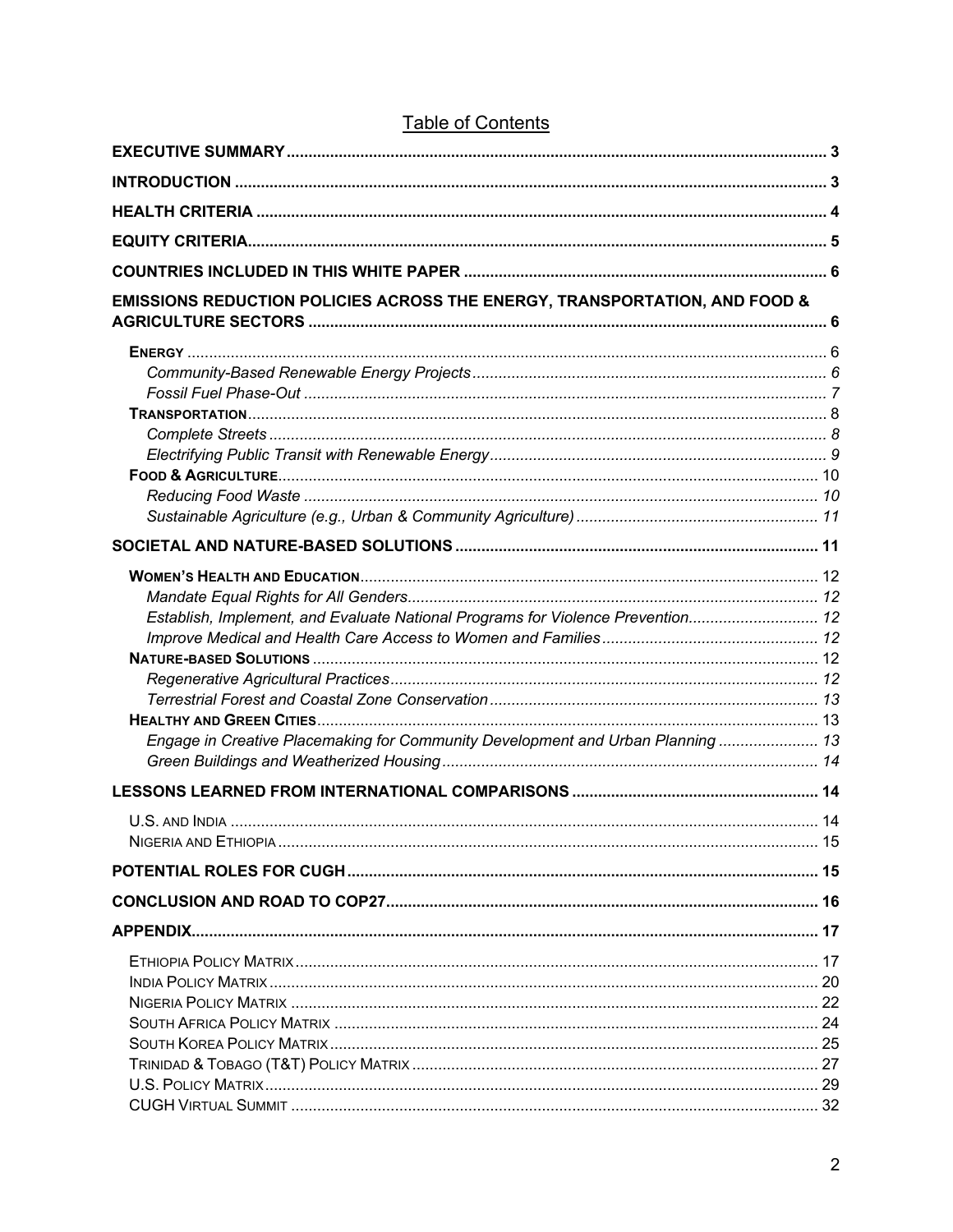#### **Executive Summary**

Climate change is a public health crisis with serious health impacts, requiring transformative and equitable solutions. This white paper identifies country-specific policies, rooted in health and equity, and which will reduce greenhouse gas emissions to help mitigate the climate crisis. Our policy roadmap presents recommended GHG mitigation policies across three sectors: energy, food & agriculture, and transportation. We also include discussion on climate policies related to women's health and education, nature-based solutions, and healthy and green cities. For each country, we explored a combination of legislation and agency/ministry policies for health impacts, equity impacts, and political feasibility. In total, we analyzed 66 policies across seven countries (see attached policy matrices).

#### **Introduction**

The latest report of the United Nations Intergovernmental Panel on Climate Change (IPCC) concluded that: 1) climate change and the heating of the planet are caused by human activity and 2) climate impacts are here and happening now.<sup>1</sup> Climate change poses many risks to human health, and numerous climate-sensitive health risks are now scientifically well established.<sup>2</sup>

The urgent need for timely action against climate change became clear in 2018 in IPCC's "1.5°C" assessment report when climate scientists concluded that a 45% reduction in emissions would be required by 2030 to stabilize Earth's temperature to 1.5 $\degree$ C above pre-industrial levels.<sup>3</sup> To meet this target, greenhouse gas (GHG) emissions policies must be evaluated quickly and across all sectors and reduction targets set. In addition to mitigating climate change, these policies also have the potential to catalyze large near-term health benefits.

According to Dr. Tedros Ghebreyesus, Director General of the World Health Organization (WHO), "The Paris Agreement is potentially the most important public health agreement of the century." The health benefits of transitioning to clean energy, more sustainable food systems and less polluting transportation systems have potential to be massive. Low-carbon policies across these three sectors in the nine largest greenhouse-gas-emitting counties would avoid an estimated 10 million premature deaths every year, according to the 2021 Lancet Countdown report.<sup>4</sup>

Framing of the climate crisis as a threat to human health has potential to generate political support and to accelerate adoption of climate mitigation and adaptation policies. A recent survey in the United States found that health inspires an even higher level of support for climate solutions than job creation.<sup>5</sup> As renewable energy costs continue to drop relative to fossil fuels in many parts of the world, it has also become more economically viable to take actions to reduce the threat of climate change.

<sup>1</sup> IPCC, 2021: Climate Change 2021: The Physical Science Basis. Contribution of Working Group I to the Sixth Assessment Report of the Intergovernmental Panel on Climate Change [Masson-Delmotte, V., P. Zhai, A. Pirani, S.L. Connors, C. Péan, S. Berger, N. Caud, Y. Chen, L. Goldfarb, M.I. Gomis, M. Huang, K. Leitzell, E. Lonnoy, J.B.R. Matthews, T.K. Maycock, T. Waterfield, O. Yelekçi, R. Yu, and B. Zhou (eds.)]. Cambridge University Press. In Press.

<sup>&</sup>lt;sup>2</sup> Patz JA, Campbell-Lendrum D, Holloway T, Foley, JA. Impact of Regional Climate Change on Human Health. Nature, 2005; 438: 310-317.<br><sup>3</sup> IPCC, 2018: Summary for Policymakers. In: Global Warming of 1.5°C. An IPCC Special *industrial levels and related global greenhouse gas emission pathways, in the context of strengthening the global response to the threat of climate change, sustainable development, and efforts to eradicate poverty* [Masson-Delmotte, V., P. Zhai, H.-O. Pörtner, D. Roberts, J. Skea, P.R. Shukla, A. Pirani, W. Moufouma-Okia, C. Péan, R. Pidcock, S. Connors, J.B.R. Matthews, Y. Chen, X. Zhou, M.I. Gomis, E. Lonnoy, T. Maycock, M. Tignor, and T. Waterfield (eds.)]. *World Meteorological Organization, Geneva, Switzerland, 32 pp.*

<sup>4</sup> Hamilton, I., Kennard, H., McGushin, A., Höglund-Isaksson, L., Kiesewetter, G., Lott, M., Milner, J., Purohit, P., Rafaj, P., Sharma, R., Springmann, M., Woodcock, J., & Watts, N. (2021). The public health implications of the Paris Agreement: A modelling study. *The Lancet Planetary Health*, *5*(2), e74–

e83. https://doi.org/10.1016/S2542-5196(20)30249-7<br><sup>5</sup> Speiser, M., Hill, A. (March 2021). American Climate Perspectives Survey 2021. Health Surpasses Jobs in Climate Action Support. ecoAmerica. Washington, DC. https://ecoamerica.org/wp-content/uploads/2021/03/acps-2021-vol-ii-health-surpasses-jobs-in-climate-action-support.pdf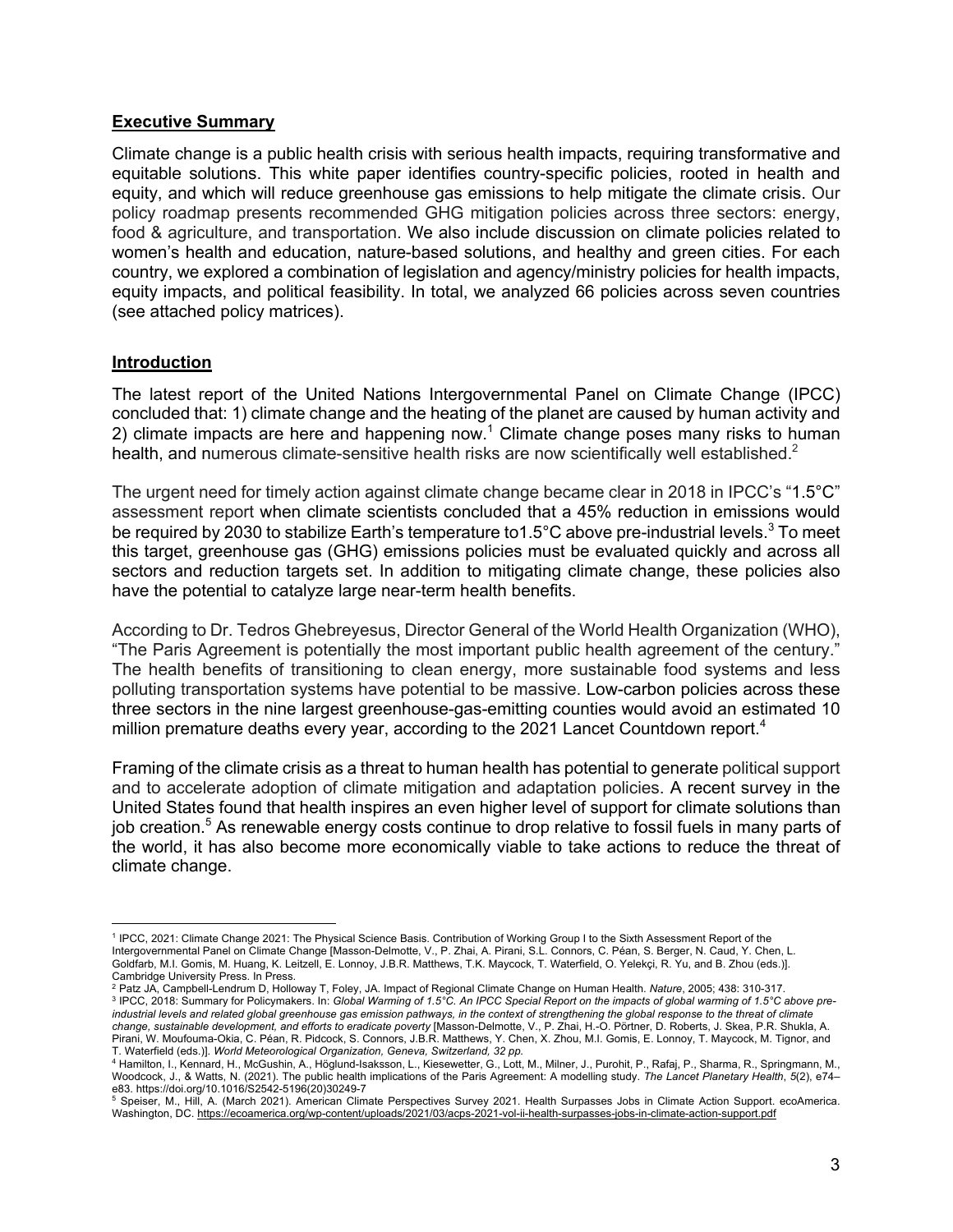Under the 2015 Paris Agreement, countries committed to limiting the global temperature rise to 1.5°C and outlined their plans for achieving this goal under their Nationally Determined Contributions (NDCs). Countries submitted their first NDCs after COP21 in 2015 with an expected updated NDC in 2020 before COP26, which was extended to 2021 due to the COVID-19 pandemic. Unfortunately, few countries have met their NDCs or have met their emission reduction requirements, and few mentioned health or equity in their commitments. The expectation that countries update their NDCs in 2021 offers a fresh opportunity to advocate for commitments and policies that incorporate ambitious greenhouse gas emission reduction targets and that are rooted in health and equity. In preparation for the upcoming COP26 and to guide development of countries' NDCs, the World Health Organization and public health, nursing and medical associations representing over 40 million health professionals worldwide are calling for a green and healthy COVID-19 recovery.<sup>6,7</sup>

Many countries have submitted their 2021 NDCs in advance of the upcoming 26<sup>th</sup> Conference of the Parties (COP26) of the United Nations Framework Convention on Climate Change (UNFCCC). In these new NDCs, more countries are beginning to link climate change targets with public health policies. The Healthy NDC Scorecard, developed by the Global Climate and Health Alliance, provides information on which governments have integrated health into their NDCs, and indicates whether their targets will protect human health. $8$ 

*This white paper outlines the process of identifying and designing policies that are country-specific, rooted in health and equity, and will reduce greenhouse gas emissions to help mitigate the climate crisis.* Our policy roadmap presents recommended GHG mitigation policies across three sectors: energy, food & agriculture, and transportation. We also include discussion on climate policies related to women's health and education, nature-based solutions, and healthy and green cities. While adaptation measures are important and have the opportunity for health co-benefits, **the focus of this white paper is on climate change mitigation with immediate health and equity benefits;** every fraction of a degree of warming translates to added health harms, so this white paper focuses on the root problem of GHG emissions to prevent further irreversible damages.

The national climate policies that we present in this white paper were explicitly and intentionally designed to not only reduce GHG emissions but also to simultaneously benefit health and advance equity. To achieve this goal, we developed health and equity criteria. Each country was researched and evaluated by looking at the current NDC, cultural context, and GHG emissions by sector to help inform what policy levers could be used. Local organizations, universities, and news articles were researched and compiled to identify potential policies to evaluate using the health and equity criteria. Policy matrices were developed and given to local country-specific stakeholders to receive feedback and engagement. Once the policy matrix had feedback from local stakeholders, it was developed into policy briefs as was the case for the U.S., India, and South Africa.

#### **Health Criteria**

Climate change has severe negative health impacts on all sectors of society. Fossil fuel combustion, the main source of the  $CO<sub>2</sub>$  and other GHGs that drive climate change, is also the

health-at-the-core-of-covid-19-recovery/

<sup>6</sup> World Health Organization (2020). *WHO Manifesto for a healthy recovery from COVID-19: Prescriptions for a healthy and green recovery from COVID-19*. Retrieved March 31, 2021 from https://www.who.int/news-room/feature-stories/detail/who-manifesto-for-a-healthy-recovery-from-covid-19 <sup>7</sup> Global Climate and Health Alliance (2020). Over 40 million health professionals urge G20 leaders to put public health at the core of Covid-19 recovery. Retrieved March 31, 2021 from https://climateandhealthalliance.org/press-releases/over-40-million-health-professionals-urge-g20-leaders-to-put-public-

<sup>8</sup> Global Climate and Health Alliance. (2021). Healthy NDCs. *The Global Climate and Health Alliance*. https://climateandhealthalliance.org/initiatives/healthy-ndcs/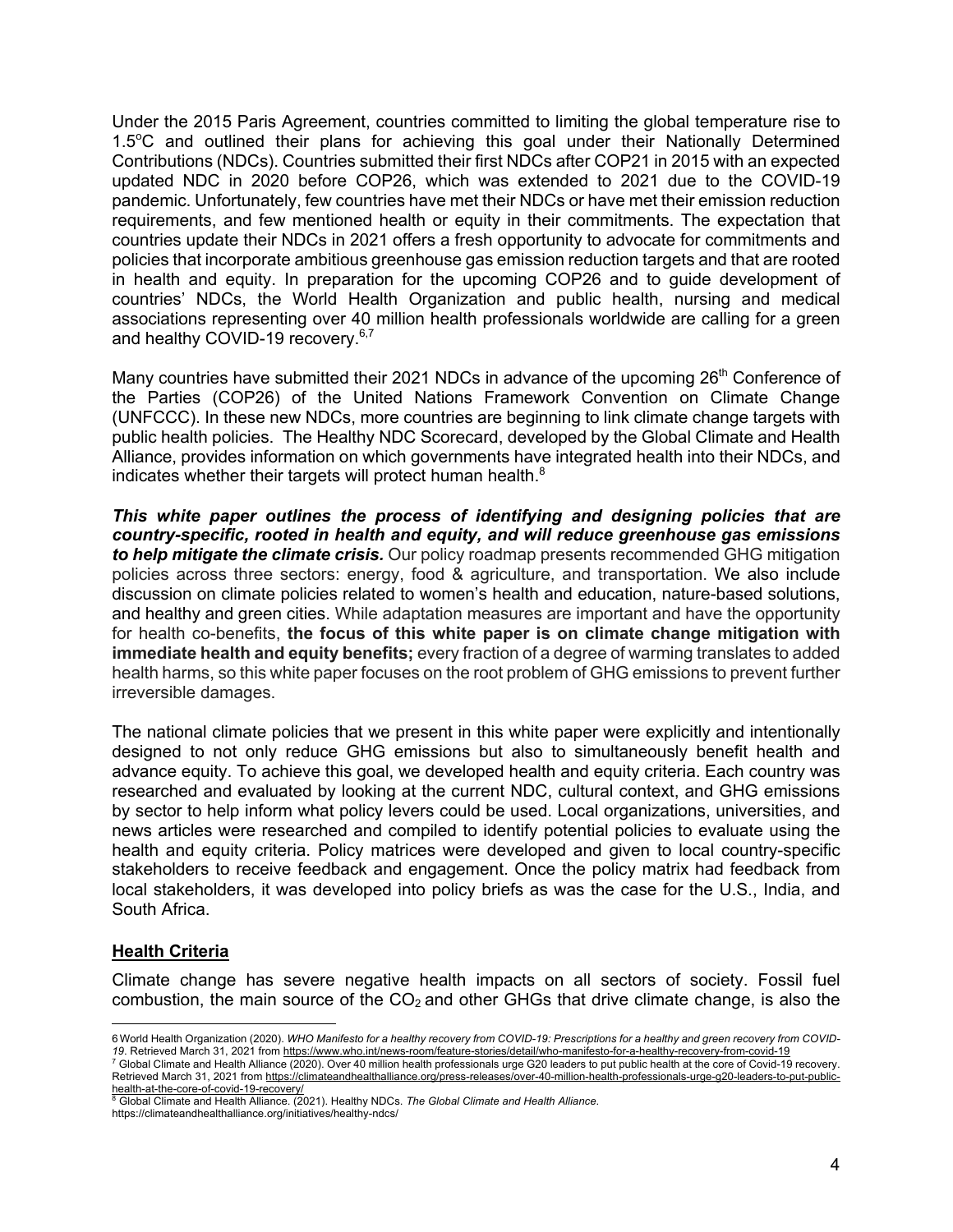main source of air pollution and generates multiple airborne pollutants, including  $SO<sub>2</sub>$ , NO<sub>2</sub>, and particulate matter, all of which damage air quality, water quality and human health. The health impacts of fossil fuel combustion and climate change will continue to worsen if nothing is done to mitigate and adapt to the climate crisis. Climate change will increase both weather disasters (floods, wildfires, and droughts), and the spread of disease in many regions, all of which are harmful to human health. For all these reasons, health must be a key criterion in the design of climate policies, and changes in current climate policy can lead to many health benefits. This white paper focuses on the near-term immediate health benefits of GHG reduction policies and also notes the risks of poorly designed policies.

The health grade we give to each climate policy is based on whether the policy will have a **positive impact on population health, as measured through various health indicators** such as air quality, incidences of illness and disease, physical health, and mental wellbeing. In addition, impacts to the social determinants of health are also considered such as education, employment, socioeconomic status, wealth, and the built environment. When policies address one or more of these indicators, the rating for the policy is positive. However, it is important to understand that if the policy is in any way negative to health, it will not have a positive designation. For example, while increasing the use of electric vehicles may be positive for health in reducing greenhouse gas emissions (GHG), it does not address the negative health impacts of road safety and congested roads as it does not take any cars off the road. Instead, electrifying and expanding public transportation is recommended as it reduces the need for personal vehicles improving road safety and congested roads while also reducing GHG emissions when electrified by renewable energy sources.

## **Equity Criteria**

Health and equity are inextricably linked, with each affecting the other. As climate change severely impacts human health, it also worsens and exacerbates inequities in all societies. Inequities can be embedded and perpetuated in societies through structures based on income inequality and on prejudices against race, ethnicity, class, sex and gender, faith, immigration status, and disability (and any intersection of these groups). The almost inevitable consequence of such policies is that poor and marginalized communities suffer the negative health impacts of climate change much more severely than other sectors of society. In addition, frontline communities, or those who experience the impacts of the climate crisis first and worst, are often ignored in conversations and excluded from interventions against climate change. For all these reasons, equity must be a second key criterion in grading climate policies.

The equity grade we award to each climate policy is based on whether the policy will have a **positive impact on equity through various equity indicators. Our equity criteria include:** community ownership, community engagement and input, reducing disparities, and improving the wellbeing of marginalized and underserved communities. When policies address one or more of these indicators, the rating of the policy is positive. However, if the policy is inequitable in any way even if it does address one of the indicators, it will not have the positive designation. For example, increasing renewable energy for all communities, especially those who are low-income and frontline, is important for electrifying the energy system. However, if it is not community owned and operated then it is not positive as it exacerbates the current power structure of the energy system.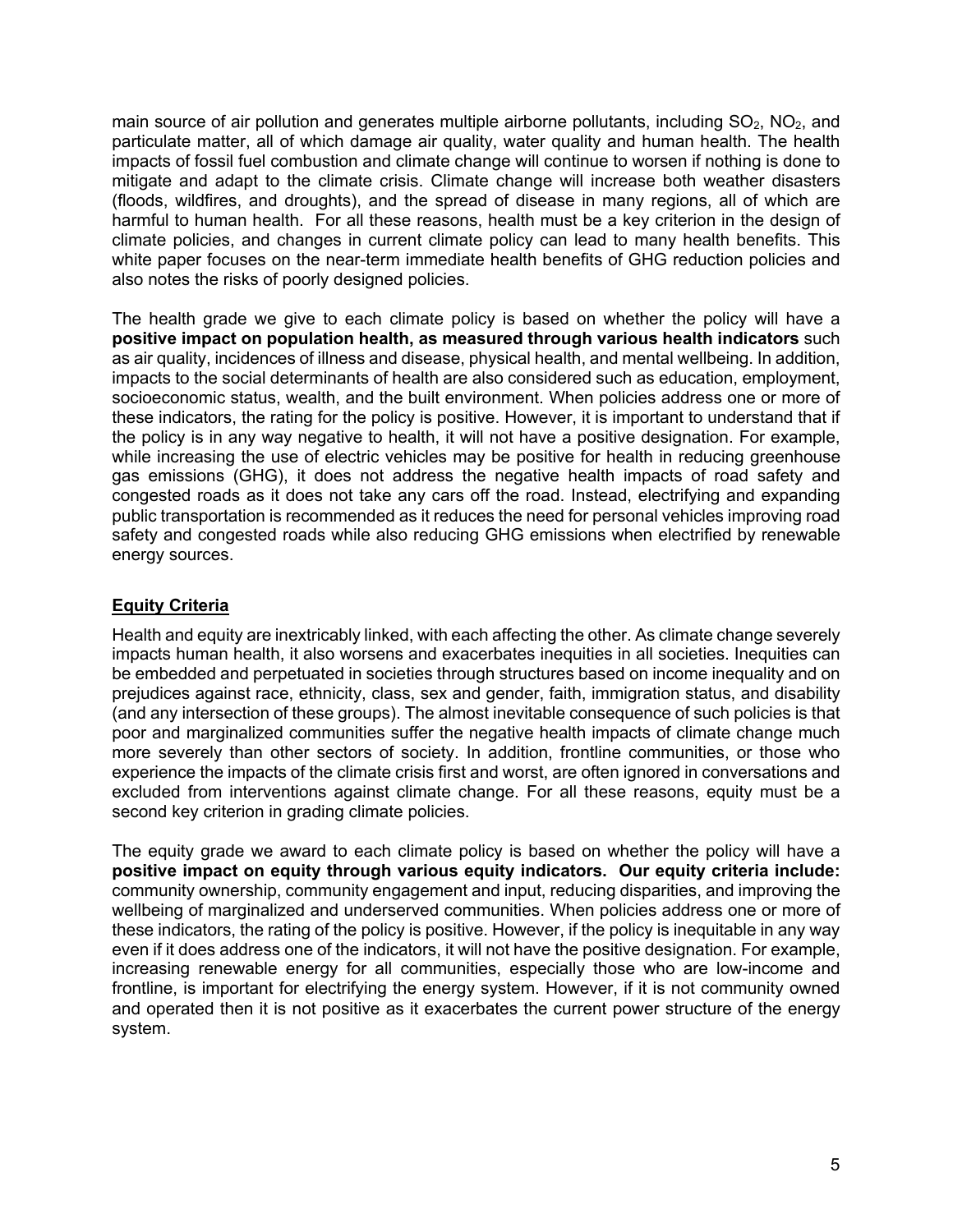#### **Countries Included in this White Paper**

We analyzed seven countries across different regions of the world. We initially were approached by WHO and the Global Climate and Health Alliance (GCHA) to analyze countries that had yet to submit their NDCs for COP26 when we began our analysis. These included the United States, India, South Africa, South Korea, and Trinidad and Tobago. In anticipation for COP27, to be held in Africa, we added policy matrices for Nigeria and Ethiopia.

We also included two important comparisons between the United States and India, and Ethiopia and Nigeria, to highlight the importance of understanding the cultural context and available resources for each country when thinking about policy recommendations. We choose to compare the United States to India to show the stark contrast in available economic resources, with the U.S. having strong economic resources and market power while India has more limited resources. In addition, we compared the two most populated countries in Africa, Nigeria and Ethiopia, to highlight the difference in energy sources; Nigeria relies heavily on oil and natural gas, while Ethiopia uses hydropower and biofuels for its main sources of electricity and diverse energy needs.

## **Emissions Reduction Policies Across the Energy, Transportation, and Food & Agriculture Sectors**

This white paper focuses on three main sectors that contribute heavily to GHG emissions: energy, transportation, and food & agriculture, which combined account for an estimated 63% of global GHG emissions.<sup>9</sup> Within each sector, policies are listed that are relevant for multiple countries, despite differences in resources, culture, and motivation for change. These policies outline the health and equity impact as well as the current political landscape in each country that it is recommended in.

#### **Energy**

#### Community-Based Renewable Energy Projects

Community-based renewable energy projects are designed to give communities more ownership over where and how they access their energy.<sup>10</sup> A community-led board must be required to manage and oversee the projects to ensure that community members are involved in the transition to a green economy. Policies must provide incentives for communities to invest in renewable energy projects, such as subsidies and grant programs. The long-term goal of community-based renewable energy projects is to be sustainable and completely citizen-run, with special attention to frontline and underserved communities.

Health and equity are at the forefront of community-based renewable energy projects. A transition to renewable energy will reduce harmful air pollution and GHGs that would otherwise be produced by burning fossil fuels. Improved air quality can lessen health care costs, sick days, and air pollution-related deaths and illnesses.<sup>11</sup> In addition, scaling up community-based renewable energy infrastructure can improve the built environment, create more local jobs, and reduce

<sup>9</sup> US EPA, O. (2016, January 12). *Global Greenhouse Gas Emissions Data* [Overviews and Factsheets]. https://www.epa.gov/ghgemissions/global-<mark>greenhouse-gas-emissions-data</mark><br><sup>10</sup> Consumer Advocacy – Public Utilities (DCA) | Community-Based Renewable Energy (CBRE). (n.d.). Retrieved August 24, 2021, from

https://cca.hawaii.gov/dca/community-based-renewable-energy/<br><sup>11</sup> Millstein, D., Wiser, R., Bolinger, M., & Barbose, G. (2017). The climate and air-quality benefits of wind and solar power in the United States. *Nature Energy*, *2*. https://doi.org/10.1038/nenergy.2017.134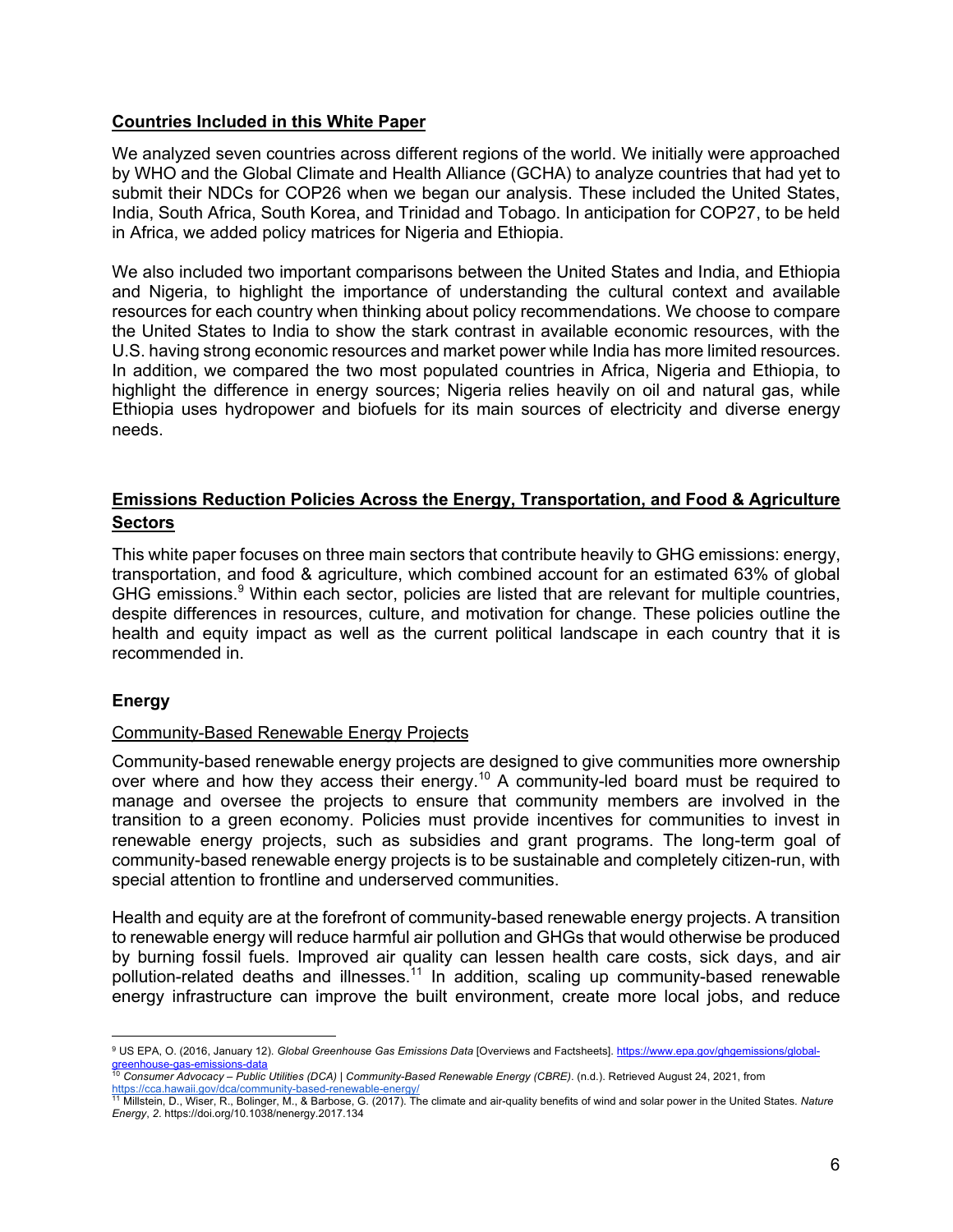energy insecurity. When targeted at vulnerable and disadvantaged populations, these projects empower communities by allowing them to have more input and control over their electricity sources<sup>12</sup>

We recommend community-based renewable energy projects to the U.S., India, Trinidad & Tobago, South Korea, Ethiopia, and Nigeria. In the U.S. and India, community-based renewable energy projects already exist. However, existing projects, such as Community Choice Aggregation (CCA) in the U.S., are inequitable because they currently target more wealthy communities.13 To make these existing programs more equitable, we recommend a stronger focus on expanding community-based renewable energy infrastructure in low-income communities. Conversely, these projects are a newer concept in Trinidad & Tobago, so we recommend community solar projects that include education programs. When recommending community-based renewable energy projects to South Korea, the focus is on offshore wind power instead of solar power. We chose not to recommend solar projects for rural communities in South Korea due to strong opposition from locals and the harmful practice of cutting down forests by way of building solar facilities.<sup>14</sup> Consequently, we focus on community-based offshore wind power as a renewable energy alternative for South Korea. A community-based project provides the opportunity for fishermen, who have voiced their concerns about offshore wind, to be included in the conversation around renewable energy infrastructure that directly impacts their daily work.<sup>15</sup> In both Ethiopia and Nigeria, we recommend community-based renewable energy projects that also allow off-grid microgrids to ensure energy equity in rural communities.

#### Fossil Fuel Phase-Out

Fossil fuel phase-out policies outline legislative action steps for countries to reduce and ultimately eliminate the use of fossil fuels in their energy infrastructure. It often includes gradually eliminating fuel subsidies while incentivizing accessible renewable energy, especially for low-income and frontline communities. These phase-out strategies must be developed in conjunction with a just transition that helps workers who were previously in the fossil fuel industry to be retrained in renewable energy.

The combustion of fossil fuels for energy has increased GHG emissions, and thus increased more adverse health effects such as cancer, lung-related illnesses, and cardiovascular disease. According to a study by The Lancet (2017), air pollution-related deaths are expected to increase 50% by 2050.16 Ultimately forcing the phase-out of coal and natural gas would lower GHG emissions, leading to improved air quality and overall human health. Additionally, this phasing out would improve the built environment, especially for communities that live near power plants and are thus more vulnerable to the toxic pollutants emitted. In the interest of health and equity, there must be a just transition so that communities most at risk to the effects of climate change have affordable access to clean energy and fair job opportunities in a green economy.

We recommend Coal, Natural Gas, Oil, and Biofuel Phase-Out policies to the U.S., Trinidad & Tobago, Nigeria, India, South Korea, and Ethiopia, relative to each country's emissions. For

<sup>&</sup>lt;sup>12</sup> Community-led Program Brings Solar Energy to India's Poorest. (2016, June 17). Aga Khan Foundation USA. https://www.akfusa.org/our-

<sup>&</sup>lt;u>stories/community-led-program-brings-solar-energy-to-indias-poorest/</u><br><sup>13</sup> Bolon, C., Lanckton, T., & Baker, S. (n.d.). *Utilities 101: A guide to the basics of the electric utility industry with a focus on justice. Initi* Justice. https://iejusa.org/wp-content/uploads/2020/08/Utilities-101- Full-Guide-v3.pdf

<sup>14</sup> Ji-hye, S. (2019, July 5). *[Going Renewable (5)] South Korea faces solar power dilemma*. The Korea Herald.

http://www.koreaherald.com/view.php?ud=20190705000587 <sup>15</sup> *Blowing in the wind: Fishermen threaten South Korea carbon plans*. (2021, April 28). France 24. https://www.france24.com/en/live-news/20210428-

<sup>&</sup>lt;u>blowing-in-the-wind-fishermen-threaten-south-korea-carbon-plans</u><br><sup>16</sup> Landrigan, P. J., Fuller, R., Acosta, N. J. R., Adeyi, O., Arnold, R., Basu, N. (Nil), Baldé, A. B., Bertollini, R., Bose-O'Reilly, S., Boufford, J. I. Lancet Commission on pollution and health. *The Lancet*, *391*(10119), 462–512. https://doi.org/10.1016/S0140-6736(17)32345-0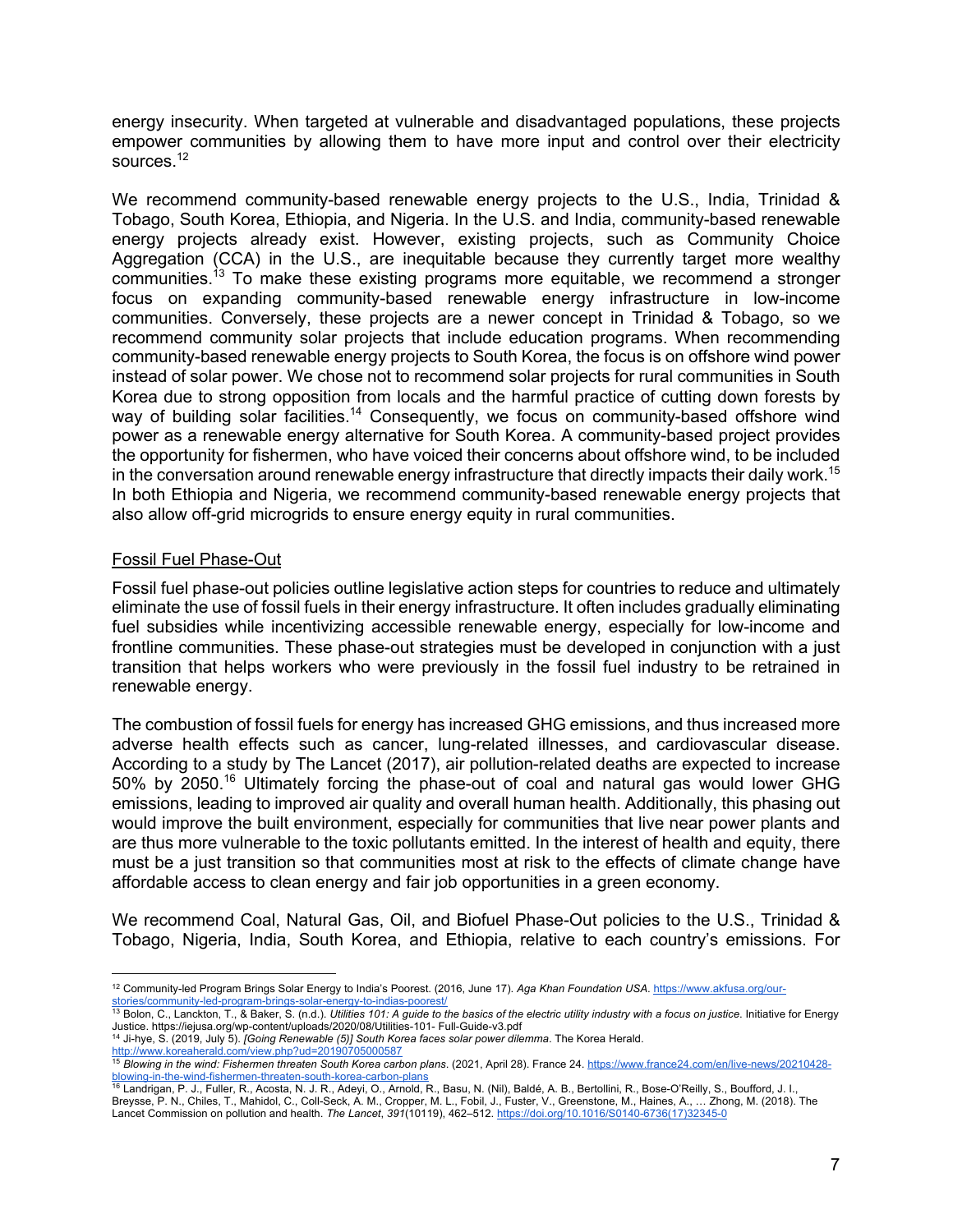example, the U.S. relies on natural gas for 32% of energy production<sup>17</sup> and is one of the world's largest natural gas exporters with demand projected to dramatically increase.<sup>18</sup> Thus, for the U.S., we recommend a Ban on the Expansion and Export of Natural Gas to put an end to fracking as well as the negative health and unjust consequences that result from it. The ban on expansion and exporting natural gas from the U.S. will reduce the harmful effects of methane leakage and human rights violations, especially for Indigenous populations. As the U.S. and other countries phase out coal, this natural gas expansion ban can also help avoid global overreliance on natural gas as opposed to sustainable alternatives. We also recommend a Natural Gas Phase-Out to Trinidad & Tobago in the form of phasing out fuel subsidies, because the country heavily relies on natural gas as an energy source. More specifically, we recommend phasing out fuel subsidies for natural gas, petroleum, and diesel that disproportionately help high-income households and create barriers for low-income households. For Nigeria, we recommend a combined Oil and Natural Gas Phase-Out Strategy as 80% of its power generation comes from natural gas with the remainder coming from oil.<sup>19</sup> In India, coal-based thermal power stations without pollution control technology are responsible for over 50% of sulfur dioxide emissions, 30% of nitrogen oxides emissions, and about 20% of particulate matter in India.<sup>20</sup> Thus, for India's policy brief we recommend a Coal Phase-Out Strategy with a strong emphasis on No New Coal Plants. Similarly, we recommend a Coal Phase-Out for South Korea because not only is burning coal harmful to the environment, but it is also expected to be unprofitable.<sup>21</sup> For Ethiopia, we recommend a Biofuel Phase-Out Strategy that helps reframe biofuels as an unsustainable fuel source that accounts for 92.4% of Ethiopia's emissions.<sup>22</sup> Instead, we recommend a transition to a diversified renewable energy mix through subsidies that would increase access to these sources for low-income and rural households.

#### **Transportation**

#### Complete Streets

Complete Streets is an urban design process that focuses on pedestrians, bikes, and public transportation as opposed to personal vehicles, by having spacious sidewalks, clearly marked biking lanes, safe crossings, curb extensions, priority lanes for public transit, and public transit stops. Shifting from a transportation infrastructure focused on personal vehicles to one centered around active transportation requires efforts at the national and local levels to maximize its health benefits.

Designing streets rooted in biking, walking, and public transit will reduce vehicular emissions, which are a major cause of air pollution. A recent study found that four million children develop asthma every year from  $NO<sub>2</sub>$ , a byproduct associated with burning fossil fuels emitted by cars and trucks.<sup>23</sup> In addition, using Complete Streets in urban planning reduces GHG emissions which will improve respiratory health outcomes. Complete streets also encourage physical activity by creating infrastructure that allows for easy walking or biking. Creating a built environment that

- <sup>18</sup> Demand for U.S. Natural Gas Exports to Surge Through 2021, EIA Says. (2021, August 16). *Natural Gas Intelligence*. https://www.naturalgasintel.com/demand-for-u-s-natural-gas-exports-to-surge-through-2021-eia-says/
- <sup>19</sup> *Nigeria Energy Outlook – Analysis*. (n.d.). IEA. Retrieved October 22, 2021, from https://www.iea.org/articles/nigeria-energy-outlook

<sup>17</sup> *Share of energy consumption by source*. (n.d.). Our World in Data. Retrieved March 23, 2021, from https://ourworldindata.org/grapher/share-energysource-sub

<sup>20</sup> Coal burning responsible for heavy air pollution in India: IEACCC study. (2021, February 18). *ICSC*. https://www.sustainable-carbon.org/coal-<u>burning-responsible-for-heavy-air-pollution-in-india-ieaccc-study/</u><br><sup>21</sup> Coal phase-out in S. Korea by 2028 most economical choice, study shows. (2021, April 21). Carbon Tracker Initiative. <u>https://carbontracker.org/coal</u>

phase-out-in-s-korea-by-2028-most-economical-choice-study-shows/<br><sup>22</sup> Ethiopia: Greenhouse gas emissions by sector. (n.d.). Our World in Data. Retrieved October 22, 2021, from <u>https://ourworldindata.org/grapher/ghg-</u>

<sup>&</sup>lt;u>emissions-by-sector</u><br><sup>23</sup> Achakulwisut, P., Brauer, M., Hystad, P., & Anenberg, S. C. (2019). Global, national, and urban burdens of paediatric asthma incidence attributable

to ambient NO2 pollution: Estimates from Global Datasets. *The Lancet Planetary Health*, *3*(4). https://doi.org/10.1016/s2542-5196(19)30046-4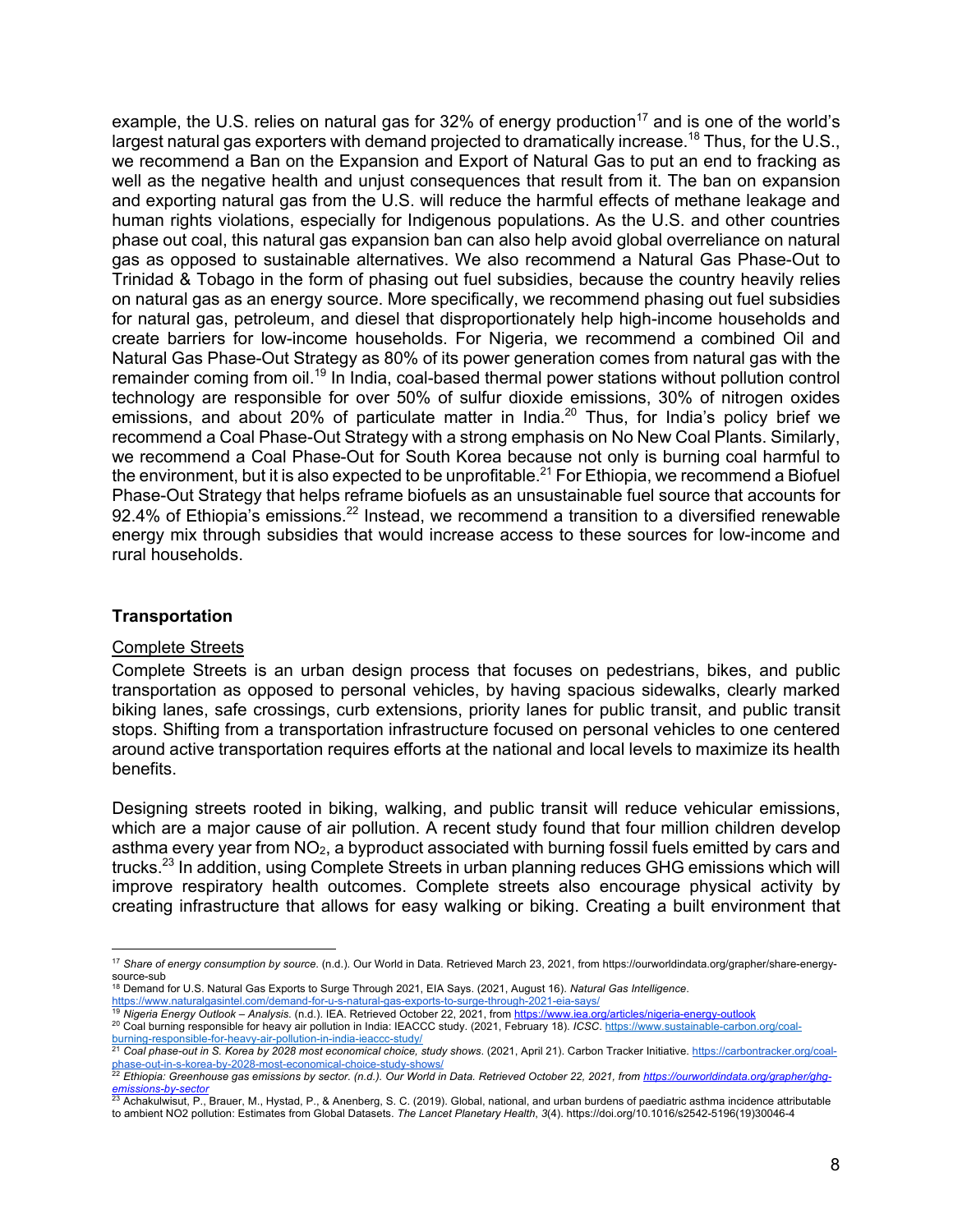helps increase physical activity will also reduce the risk of cardiovascular diseases, depression, and anxiety.<sup>24</sup> Along with numerous other health benefits, a well-designed street reduces the risk of motor accidents and crashes.<sup>25</sup> Improving access to public transit and cheaper modes of transport makes it easier and affordable for low-income and frontline communities to access essential resources around them, such as food, education, and health facilities.<sup>26</sup> The improvements in safety for pedestrians and increase in public transit also benefit disabled populations.27

This policy is recommended to the U.S., India, South Africa, Trinidad & Tobago, South Korea, Nigeria, and Ethiopia, with different avenues for implementation depending on resources, culture, and need. Several of these countries already have interest in complete streets design. In the U.S., there are bills in the Senate that emphasize complete streets in urban planning. When recommending this to India, we include it as a part of the Smart Cities Mission, launched by the Government of India in 2015, that aims to build better cities. The City of Johannesburg in South Africa implemented a complete streets program in 2013 but needs to be expanded to include all South Africa.

#### Electrifying Public Transit with Renewable Energy

Public transport is an essential component in mitigating the climate crisis. According to Project Drawdown, public transit alone can reduce  $7.51-23.36$  gigatons of  $CO<sub>2</sub>$  worldwide, even without taking into account the additional benefits of fully electrifying public transport with renewable energy sources.<sup>28</sup> Countries must electrify and expand public transit like buses and trains using solar and wind power.

Gasoline-powered vehicles emit air pollutants such as fine particulate matter that negatively impact health. Ambient fine particulate matter  $(PM_{2.5})$  pollution is responsible for more than 4 million premature deaths each year,<sup>29</sup> though other analyses have suggested the toll is even greater. Two recent studies with updated and more national data put the total at nearly 9 million annual deaths from outdoor PM<sub>2.5</sub> pollution from fossil fuel combustion.<sup>30,31</sup>

Electrified public transport will improve the air quality by reducing GHG emissions and other associated air pollutants, including particulate matter, thereby improving respiratory and cardiac health of the community. Electrifying buses and trains will not only improve health outcomes but also reduce the healthcare cost incurred due to poor air quality. In addition, affordable and efficient public transit will decrease the need for personal vehicles, reducing traffic congestion and road accidents. An affordable transit system connected to neighborhoods, businesses, schools, and recreational facilities gives accessibility to low-income communities and reduces the need to own

https://smartgrowthamerica.org/resources/people-with-disabilities-benefits-of-complete-streets/

<sup>&</sup>lt;sup>24</sup> CDC. (2021, January 22). *Benefits of Physical Activity*. Centers for Disease Control and Prevention. https://www.cdc.gov/physicalactivity/basics/pahealth/index.htm<br><sup>25</sup> Complete Streets Improve Safety. (2018, August). Retrieved August 2021, from https://smartgrowthamerica.org/wp-content/uploads/2016/08/cs-

safety.pdf.

<sup>26</sup> *Complete Streets Mean Equitable Streets* . Complete Streets Mean Equitable Streets. (2018, August). Retrieved August 2021, from https://smartgrowthamerica.org/wp-content/uploads/2016/08/cs-equity.pdf. 27 *People with Disabilities: Benefits of Complete Streets*. (n.d.). Smart Growth America. Retrieved October 8, 2021, from

<sup>28</sup> *Public transit @projectdrawdown #climatesolutions*. Project Drawdown. (2021, August 26). Retrieved August 2021, from

https://drawdown.org/solutions/public-transit.<br><sup>29</sup> Murray CJL, Aravkin AY, Zheng P, Abbafati C, Abbas KM, Abbasi-Kangevari M, et al. Global burden of 87 risk factors in 204 countries and territories, 1990–2019: a systematic analysis for the Global Burden of Disease Study 2019. The Lancet. 2020 Oct;396(10258):1223–49.

<sup>&</sup>lt;sup>30</sup> Lelieveld J, Klingmüller K, Pozzer A, Burnett RT, Haines A, Ramanathan V. Effects of fossil fuel and total anthropogenic emission removal on public health and climate. Proc Natl Acad Sci USA. 2019 Apr 9;116(15):7192–7.

<sup>31</sup> Vohra K, Vodonos A, Schwartz J, Marais EA, Sulprizio MP, Mickley LJ. Global mortality from outdoor fine particle pollution generated by fossil fuel combustion: Results from GEOS-Chem. Environmental Research. 2021 Apr;195:110754.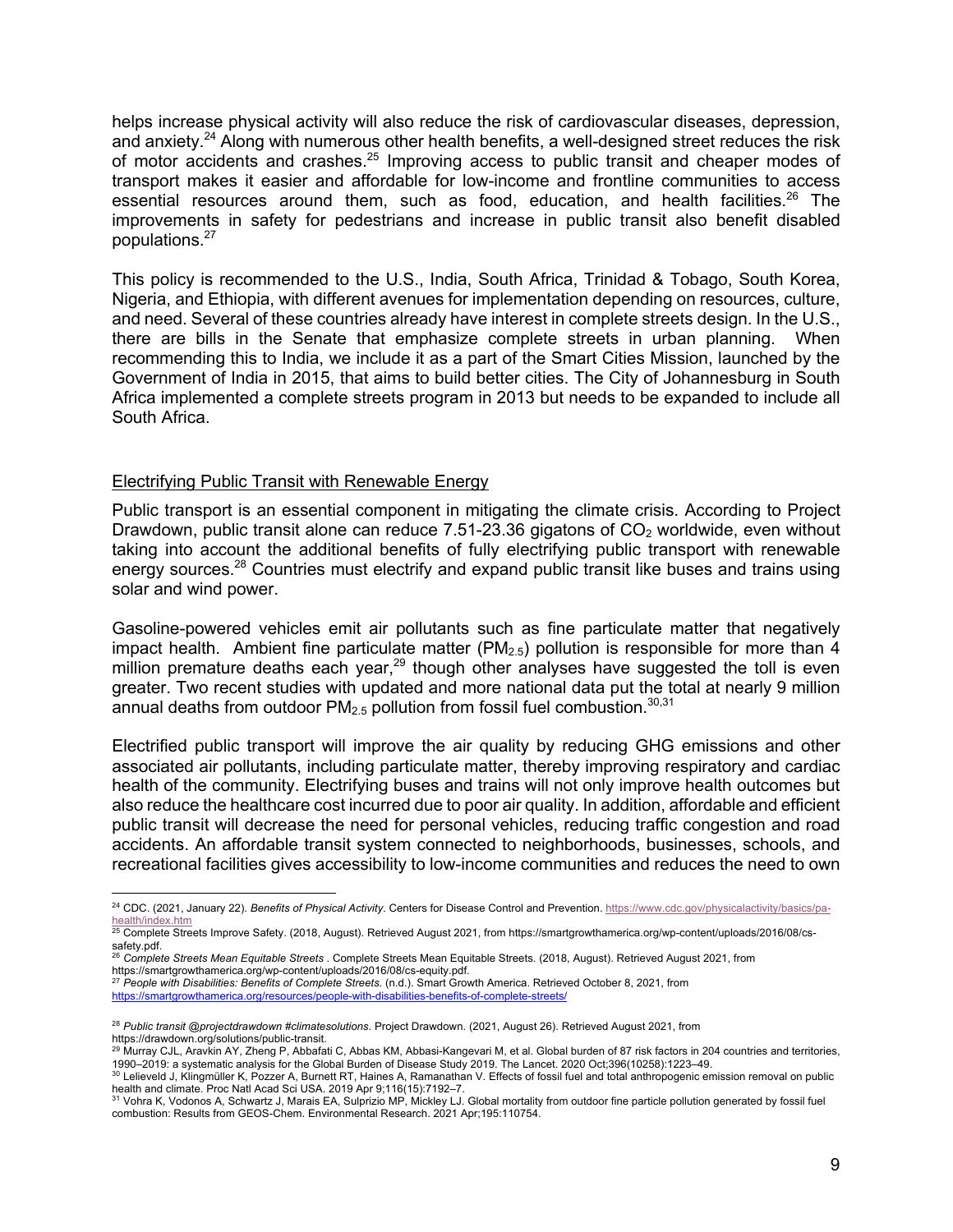a personal vehicle, which can be expensive and contribute to GHG emissions. Accessible and electrified public transport improves health, sustainability, and mobility, especially in urban areas.

This policy is recommended to South Korea, Trinidad & Tobago, India, South Africa, the U.S., Ethiopia and Nigeria. For India, expansion of public transit by providing fare subsidies, along with electrification is recommended to make public transit more affordable and sustainable. Some of India's major states are working on electrifying a small part of their public transportation and as of 2019, 60% of Delhi Metro is solar powered. Cape Town, the capital of South Africa, led the way in Africa by becoming the first city to have electric public transportation, specifically using renewable sources. Transportation accounts for about 28% of U.S. greenhouse gas emissions, making it the largest source for emissions. The CLEAN Future Act, which was recently introduced in the House Committee on Energy and Commerce, also invests in transportation with specific attention to zero-emissions school buses.

#### **Food & Agriculture**

#### Reducing Food Waste

One-third of all food produced is wasted, accounting for 6-8% of all GHG emissions globally.<sup>32</sup> Reducing food waste is the third most impactful action in terms of emissions reduction and can lead to more than 90 gigatons of carbon reduction.<sup>33</sup> Food waste must be reduced with better storage infrastructure to avoid spoilage, improved processing facilities, efficient distribution facilities, clear labelling, and educating the public on food waste.

Squandering high amounts of food exhausts valuable resources like seeds, water, labor, land, energy, and financial capital while producing GHG at every stage of production. In developing countries, food waste occurs due to poor storage infrastructure across the supply chain, and a lack of manufacturing and processing facilities. In developed countries, food is wasted as a result of unclear labels, overbuying, and spoilage at home. Reducing food waste by improving storage infrastructure and intervening at the retail level will improve air quality by reducing GHG emissions. Investing in food storage infrastructure helps allocate healthy and safe food to people experiencing food insecurity and living in food deserts. Food waste infrastructure can also incentivize a more plant-based diet to further improve physical and mental health.

The food waste reduction policy for the U.S. focused on stringent waste and landfill management practices while incentivizing a state and local ban on disposing organic waste in landfills. Additionally, adequate funding must be provided to food donation initiatives and infrastructure, so the food reaches those who need it. The U.S. is already trying to reduce its food waste through national and state level programs. The Zeroing Excess, Reducing Organic Waste, and Sustaining Technical Expertise (ZERO WASTE) Act, introduced in 2019, requires the EPA to establish grant programs for projects that reinforce zero-waste practices, including source reduction and waste prevention. On the other hand, in India most food is wasted in the supply chain due to poor storage thus the policy recommendation is to improve food storage infrastructure and temperaturecontrolled food distribution infrastructure without chlorofluorocarbons (CFCs) and hydrofluorocarbons (HFCs). Redistribution of food to marginalized communities must be prioritized in India where the government is combating the problem of malnutrition. In Trinidad & Tobago, we combine food waste with additional emphasis on reducing plastic waste. In all of our recommendations, we encourage composting and anaerobic digestion as key ways to manage

<sup>32</sup> World Wildlife Fund. (n.d.). *Fight climate change by preventing food waste*. WWF. Retrieved September 10, 2021, from

https://www.worldwildlife.org/stories/fight-climate-change-by-preventing-food-waste.<br>https://www.worldwildlife.org/stories/fight-climate-change-by-preventing-food-waste.<br><sup>33</sup> Reduced food waste @projectdrawdown #climatesol https://drawdown.org/solutions/reduced-food-waste.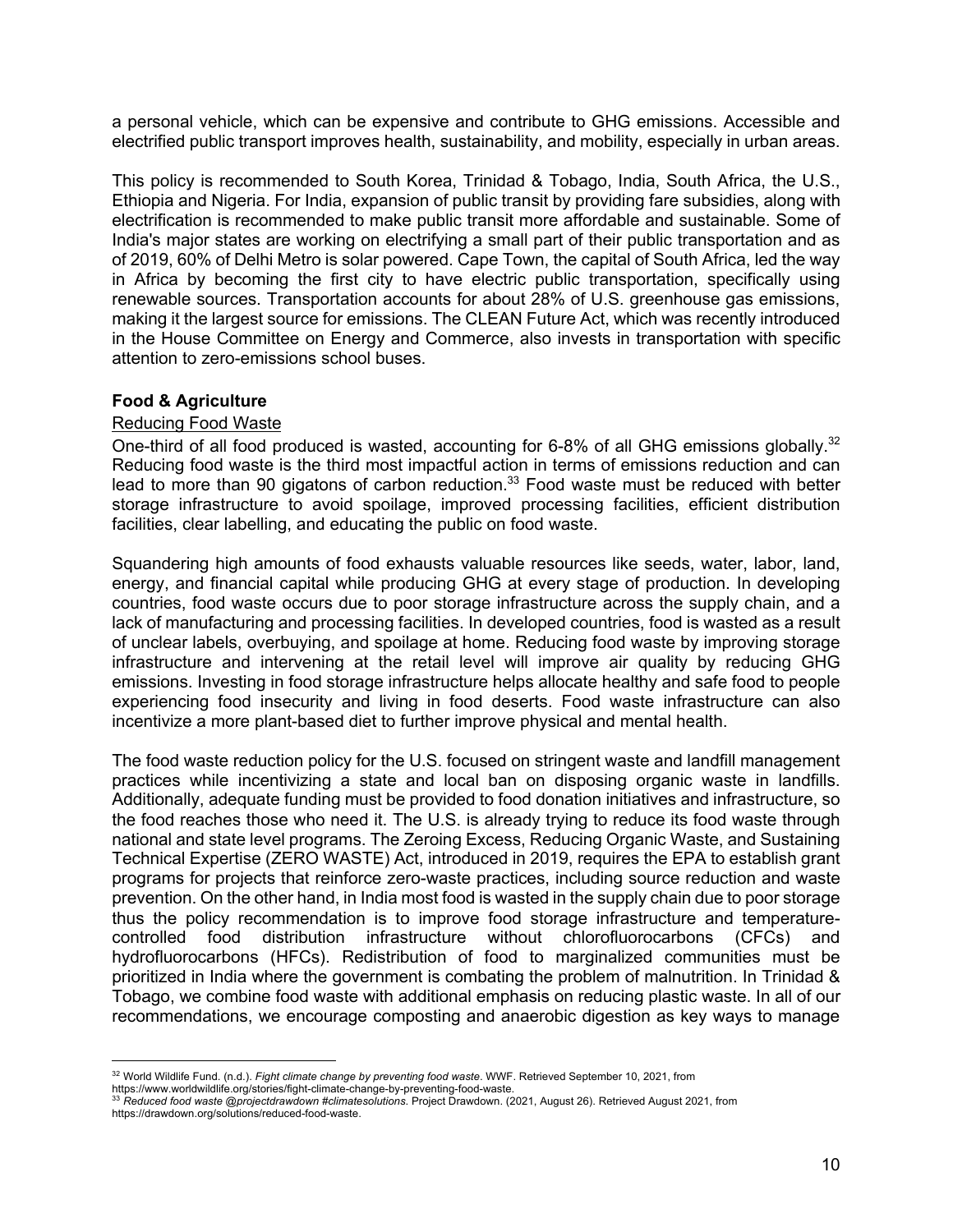food waste. Focusing on food waste reduction is one of the most impactful actions to mitigate climate change and promote health.

#### Sustainable Agriculture (e.g., Urban & Community Agriculture)

Sustainable agriculture ensures access to locally sourced, healthy foods by promoting community-based food systems using agricultural practices that mitigate the effects of climate change. While sustainable agriculture promotes the transition to plant-based diets by increasing the availability and accessibility of fruits and vegetables, sustainable livestock is also a focus of sustainable agriculture, especially when meat consumption is an essential part of a country's culture. Urban and community agriculture is a form of sustainable agriculture, in which local farmers and other community members grow crops on small, vacant public land. Governments must incentivize sustainable agriculture by investing in programs, grants, or taxes with a specific focus on frontline and low-income communities.

Sustainable agriculture has valuable health co-benefits while also maximizing justice and equity for disadvantaged communities. Developing a sustainable agriculture system can help reduce GHG emissions, reduce air pollution, and improve the built environment. Urban and community agriculture, in particular, can help promote both community building and resilient food systems. According to the Thomson Reuters Foundation, urban farms could supply almost the entire recommended consumption of vegetables for city dwellers, thus reducing food waste and emissions from transportation of agricultural products.<sup>34</sup> Therefore, increasing the availability of healthy foods can help reduce food insecurity while promoting healthier diets. In addition, sustaining small-scale urban farms increases green space in cities, which has been shown to improve mental and physical health.<sup>35</sup> Low-income and frontline communities would benefit the most from having ownership over locally sourced food, because it offers a greater variety of foods that otherwise would be less available.

Sustainable agriculture is recommended to many countries, most commonly in the form of incentivizing urban and community agriculture. When recommending the policy to South Africa and Trinidad & Tobago, it is critical to highlight that urban and community agriculture can help reduce the urban heat island effect and thus decrease the risk of floods by increasing vegetation in cities. $36$  Sustainable agriculture is also recommended to the U.S., which would be especially beneficial to marginalized Black, Indigenous, and People of Color (BIPOC) communities that disproportionately experience food deserts.<sup>37</sup>

#### **Societal and Nature-based Solutions**

Though this white paper focuses on three main sectors (energy, transportation, and food & agriculture), there are other important sectors to consider mitigating the climate crisis. These sectors include women's health and education, nature-based solutions, and healthy and green cities. Key policies are listed under each sector with positive impacts to both health and equity. While this is not an exhaustive list of potential policies, it is a starting point for future analysis.

<sup>34</sup> Foundation, T. R. (n.d.). *Urban farms "critical" to combat hunger, adapt to climate change*. News.Trust.Org. Retrieved September 1, 2021, from https://news.trust.org/item/20180111102522-tb51m/

<sup>35</sup> World Health Organization. (n.d.). Urban green spaces and health—A review of evidence (2016). Retrieved April 29, 2021, from https://www.euro.who.int/en/health-topics/environment-and-health/urban-health/publications/2016/urban-green-spaces-and-health-a-review-

ofevidence-2016 <sup>36</sup> Foundation, T. R. (n.d.). *Urban farms "critical" to combat hunger, adapt to climate change*. News.Trust.Org. Retrieved September 1, 2021, from

https://news.trust.org/item/20180111102522-tb51m/<br><sup>37</sup> Hagey, A., Rice, S., & Flournoy, R. (2012). *Growing Urban Agriculture: Equitable Strategies and Policies for Improving Access to Healthy Food and Revitalizing Communities*. PolicyLink. https://www.policylink.org/sites/default/files/URBAN\_AG\_FULLREPORT.PDF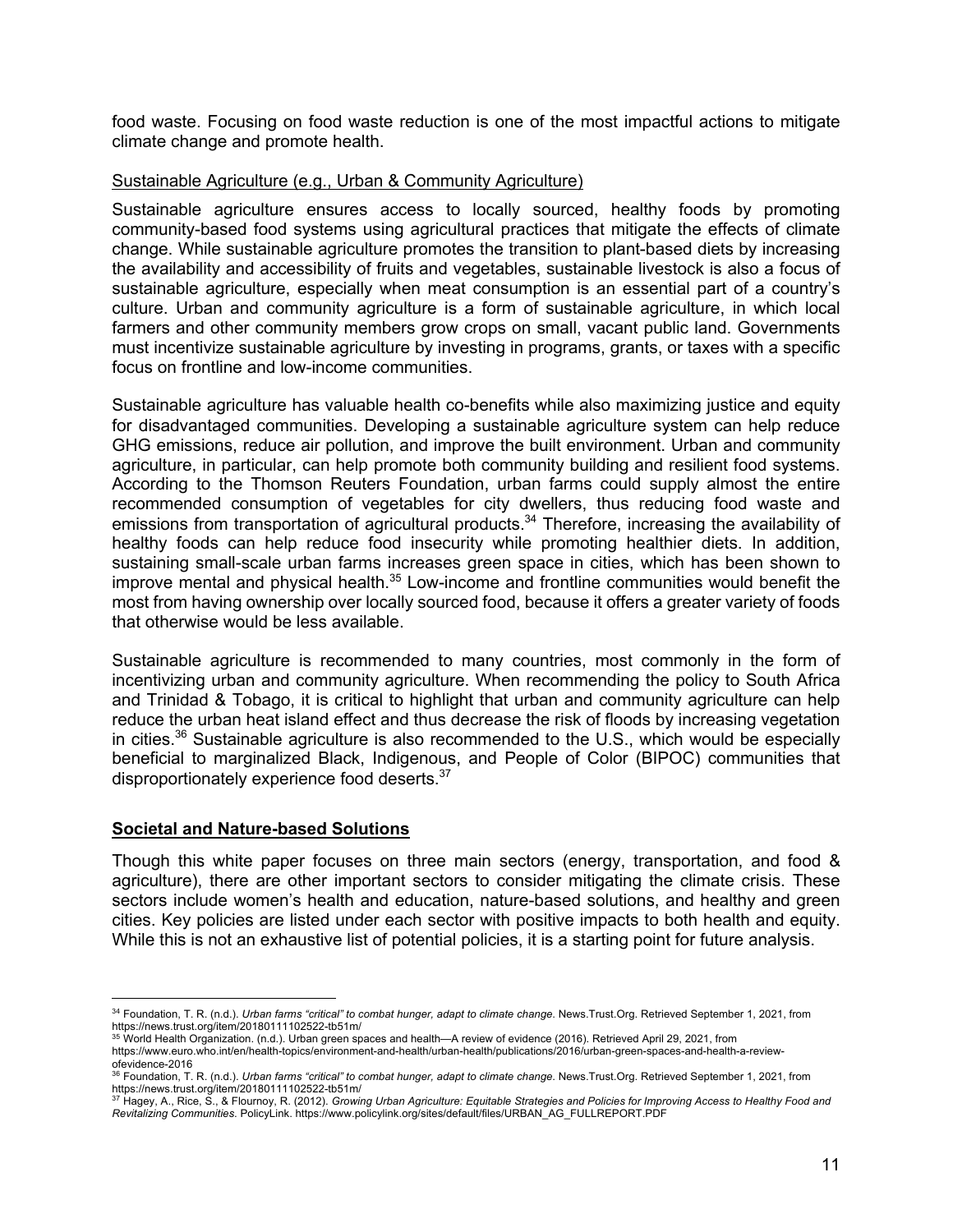#### **Women's Health and Education**

#### Mandate Equal Rights for All Genders

Women will be more vulnerable to the impacts of climate change as they constitute the majority of the world's poor, are the main caregivers to children, and are more dependent on natural resources for their livelihood.<sup>38</sup> Thus, every country must strengthen their national commitment and action to promote gender equality and women's human rights.<sup>39</sup> Additionally, there must be compliance with international agreements that countries have ratified, such as the Universal Declaration of Human Rights ratified in 1948. There continues to be gender inequality in the world, making it harder for women to gain legal and socioeconomic status, affecting their health and everyday life. Intervention strategies must aim to improve gender equality in employment, education, political participation, and legal rights such as owning land or property, and access to divorce and child custody. Any intervention must include rigorous input from community members and local governments with the main voice being from both cisgender and transgender women.

#### Establish, Implement, and Evaluate National Programs for Violence Prevention

Extreme weather events will increase as climate change worsens causing increased violence and early child marriage.<sup>40</sup> National governments must acknowledge violence against women is a problem and must be addressed using evidence-based interventions, looking towards legal and judicial reform. In addition, they must create an individualized plan to prevent future violence and respond to it when it occurs. Violence against women is a multisectoral problem and must be treated as a risk factor for ill-health. Any program and intervention must include both cisgender and transgender women, and ensure continuous input from community members, particularly women.

#### Improve Medical and Health Care Access to Women and Families

While women provide the majority of health care services, they rarely receive all the care they need. Countries must ensure women's health services are included in insurance and are accessible to any woman who needs it. These can include HIV/AIDS care, pregnancy and natal care, sexual violence treatment, screening and treatment for cervical cancer, mental health, among others. Medical coverage must also include both married and unmarried women, cisgender and transgender women, and sex workers. In addition, programs and incentives must encourage more women to have a career in medicine, especially higher and more powerful positions.

#### **Nature-based Solutions**

#### Regenerative Agricultural Practices

The transition from monoculture industrial farming, which requires pesticides and/or fertilizer, to one that is regenerative and localized offers the opportunity to not only reduce GHG emissions but also help to sequester carbon. Regenerative practices involve organic management practices, an emphasis on ecological diversity, traditional knowledge, agroforestry, and landscape

<sup>38</sup> United Nations. (n.d.). *WomenWatch: Women, Gender Equality and Climate Change*. Retrieved October 5, 2021, from https://www.un.org/womenwatch/feature/climate\_change

<sup>39</sup> García-Moreno, C., Jansen, H. A. F. M., Ellsberg, M., Heise, L., & Watts, C. (2005). *WHO multi-country study on women's health and domestic violence against women*. https://www.who.int/publications-detail-redirect/who-multi-country-study-on-women-s-health-and-domestic-violence-againstwomen

<sup>&</sup>lt;sup>40</sup> Ahmed, K. J., Haq, S. M. A., & Bartiaux, F. (2019). The nexus between extreme weather events, sexual violence, and early marriage: A study of vulnerable populations in Bangladesh. *Population and Environment*, *40*(3), 303–324. https://doi.org/10.1007/s11111-019-0312-3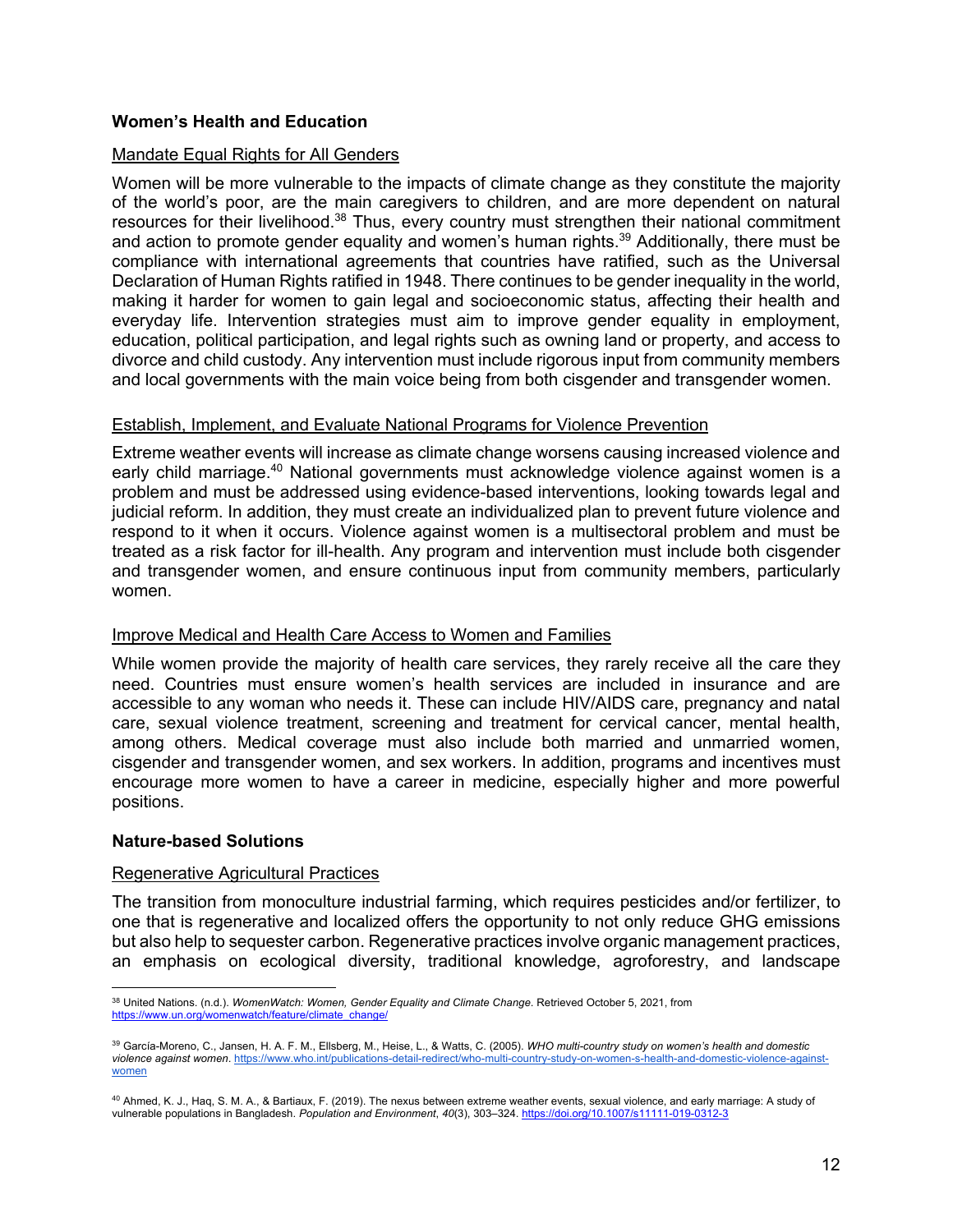complexity. These practices must be prioritized to give healthier food to everyone, especially those who currently live in food deserts or have limited access to healthy food. In addition, incentives to promote these practices and have more land dedicated to them must involve those who have been disproportionately exploited by colonialism and systemic discrimination in historical and modern contexts, including BIPOC, women, LGBTQ+, and immigrants.

#### Terrestrial Forest and Coastal Zone Conservation

Protecting terrestrial forests, wetlands and coastal zones are vital for sequestration of carbon, preventing the emergence of novel zoonotic diseases, and promoting biodiversity. Forest destruction can increase the risk from bat-borne Hendravirus<sup>41</sup>, and forest fragmentation can increase the risk of Ebola virus outbreaks that from 2004 to 2014 were linked to spillover cases in highly disturbed forest areas in Central and West Africa.<sup>42</sup>

Healthy forests also reduce the risk of vector-borne disease transmission from arthropods like mosquitoes and other insects. These disease vectors can be strongly affected by losses of forest cover, either through changes in microclimate, local patterns of biological diversity, or other environmental factors. For example, deforestation has been shown to increase the biting rates of malaria mosquitoes and malaria incidence in the Amazon region.<sup>43</sup>

Conservation efforts that help protect current forests and coastal zones and restore areas that were previously lost must be incentivized and encouraged to reduce GHG emissions and improve human health. It is vital that there is a cessation of converting intact ecosystems for agriculture use or urban sprawl. Landscape restitution and providing greenspaces in urban areas act as carbon sinks and improve health outcomes especially mental health. It is also essential to include and respect Indigenous rights and voices to any conservation effort as they have been historically marginalized and left out of conversations regarding conservation.<sup>44,45</sup>

#### **Healthy and Green Cities**

#### Engage in Creative Placemaking for Community Development and Urban Planning

Creative placemaking is a way to facilitate and design social infrastructure, which helps to support the quality of life in a community. Creative placemaking involves a cross-sectoral approach that integrates art, culture, and design activities to deeply engage communities.<sup>46</sup> Communities must be prepared for the climate crisis as extreme weather events become more common. Engaging in creative placemaking can include planning festivals that celebrate nature and educates about the harms of pollution, creating community gardens with art spaces that utilize vacant lots, or using visualization techniques and storytelling to reimagine how spaces could be used.<sup>47</sup> This approach offers a unique opportunity for communities to take ownership of their built environment and advocate for green spaces, museums, sustainable buildings, local renewable energy among

<sup>41</sup> Plowright RK, Reaser JK, Locke H, Woodley SJ, Patz JA, Becker DJ, et al. Land use-induced spillover: a call to action to safeguard environmental, animal, and human health. Lancet Planet Health. 2021 Apr;5(4):e237–45.<br><sup>42</sup> Rulli MC, Santini M, Hayman DTS, D'Odorico P. The nexus between forest fragmentation in Africa and Ebola virus disease outbreaks. Scientific

Reports. 2017 Feb 14;7(1):41613.<br><sup>43</sup> Vittor AY, Pan W, Gilman RH, Tielsch J, Glass G, Shields T, Patz JA. Linking Deforestation to Malaria in the Amazon: Characterization of the

Breeding Habitat of the Principal Malaria Vector, Anopheles darlingi. Am J Trop Med Hyg. 2009 Jul;81(1):5–12.

<sup>44</sup> Whyte, K. (2020). Too late for indigenous climate justice: Ecological and relational tipping points. *WIREs Climate Change*, *11*(1), e603. https://doi.org/10.1002/wcc.603 <sup>45</sup> Convention on Biological Diversity. (2015, May 5). *Traditional Knowledge Information Portal*. Secretariat of the Convention on Biological Diversity.

https://www.cbd.int/tk/<br><sup>46</sup> National Endowment for the Arts. (n.d.). *Creative Placemaking.* Retrieved September 10, 2021, from <u>https://www.arts.gov/impact/creative-</u>

<sup>&</sup>lt;mark>placemaking</mark><br><sup>47</sup> Helicon Collaborative. (2018). *Farther, Faster, Together: How Arts and Culture Can Accelerate Environmental Progress. Art Place.* 

https://heliconcollab.net/wp-content/uploads/2018/04/Farther-Faster-Together-1.pdf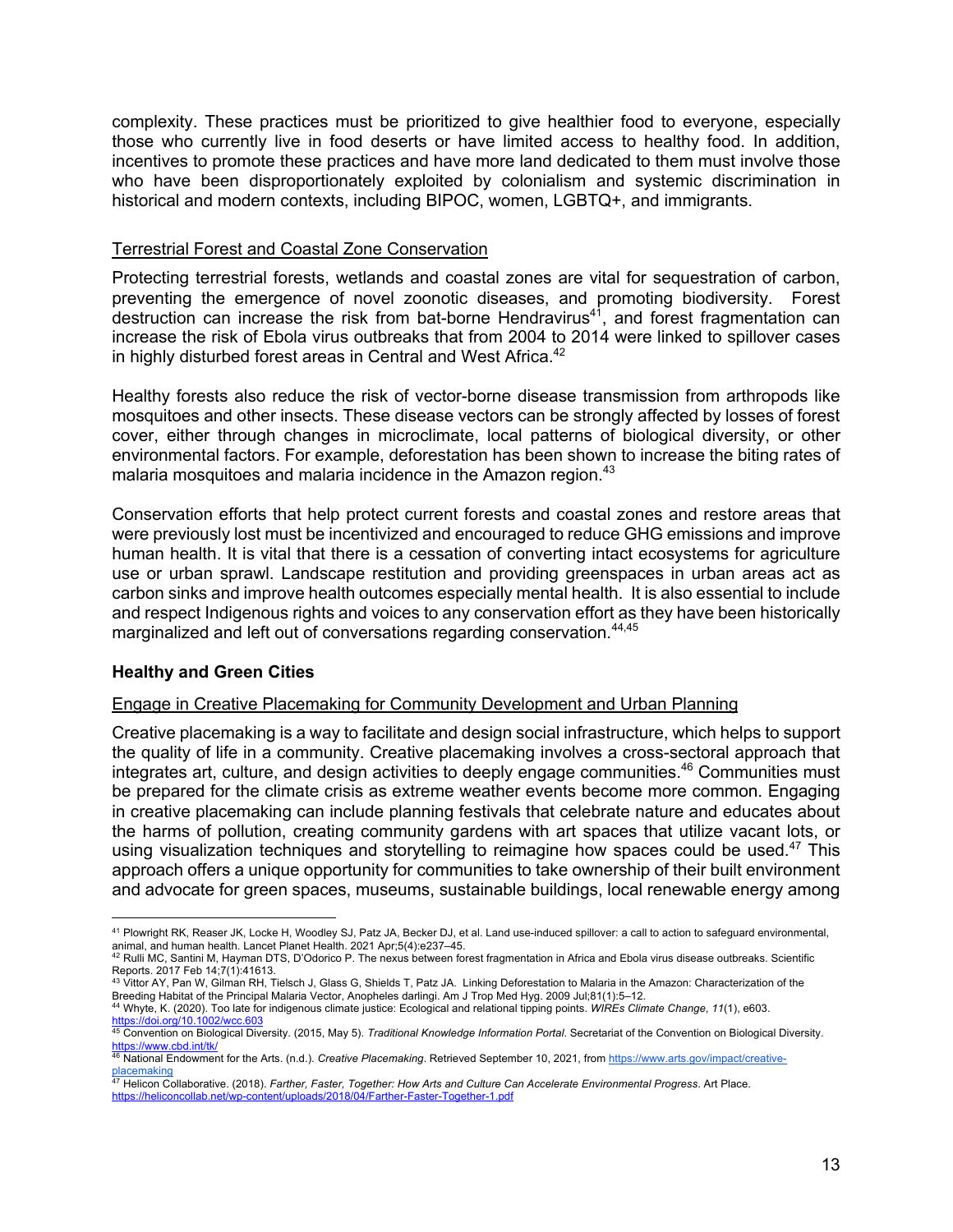other things. When the community has ownership over their built environment and are able to freely express their emotions through art, health and equity become prioritized.

#### Green Buildings and Weatherized Housing

Buildings produce 6% of heat-trapping emissions worldwide and use more than half of all electricity.<sup>48</sup> Buildings and houses must be efficient, green, and resilient to climate change impacts in order to transition to a 100% renewable energy society and improve the health and wellbeing of the population. Measures such as efficient and affordable cooling and heating, insulation, energy and water efficient appliances, and adequate air flow can help reduce wasted energy and making it easier for renewable energy to supply the world's energy needs. To achieve this there must be significant changes to building codes. In addition, regulators, which oversee utility companies, can obligate those companies to decarbonize by 2045. Governments can take a lead through a buying clean policy: using companies for government buildings that adhere to the highest environmental standards. Green building and weatherized housing will also create healthier living environments, especially for low-income and frontline communities, by reducing indoor air pollution, and heat or cold related illnesses.

#### **Lessons Learned from International Comparisons**

#### **U.S. and India**

When identifying policies for different countries that help to mitigate and adapt to the climate crisis, it is **essential to look at the resources and cultural context of each country.** The U.S., an example of a developed country with vast resources and power to address the climate, may have a similar policy recommendation as India, an example of a developing country with limited resources, but each country has different approaches.

Both the U.S. and India are large contributors to GHG emissions globally. Each has the opportunity to transform their energy systems to one that is regenerative and part of the green and just transition. However, each has their own set of advantages and challenges. The U.S. has vast resources at its disposal and can easily provide incentives and subsidies to encourage renewable energy and sustainable development. However, India has more limited resources and must prioritize where to use these resources for its population. In addition, the cultural context of each country is different, with India having a long history of inequality between different cultural and ethnic groups and the U.S. having strong systemic racism and wealth inequality. Despite these differences, similar policies can be used to help each country transition with a few adjustments to the policy avenue.

For both India and the U.S., a fossil fuel phase-out strategy is recommended but there are different strategies for each. Natural gas production in the U.S. and the subsequent export of natural gas has steadily increased in recent years, with the construction of new pipelines that have strong opposition from Indigenous communities that have often been marginalized and left out of conversations over their own land. Thus, we recommend a natural gas phase-out policy to prevent major health disasters with leaks and also improve equity and power of Indigenous communities. In contrast, India has a long history of coal mining, with low-income communities facing the most negative health impacts, and uses coal as its main source of energy. Therefore, we recommend a coal phase-out policy instead. Additionally, electrifying public transportation is recommended in

<sup>48</sup> *Buildings: ProjectDrawdown*. (2020, February 5). Project Drawdown. https://drawdown.org/sectors/buildings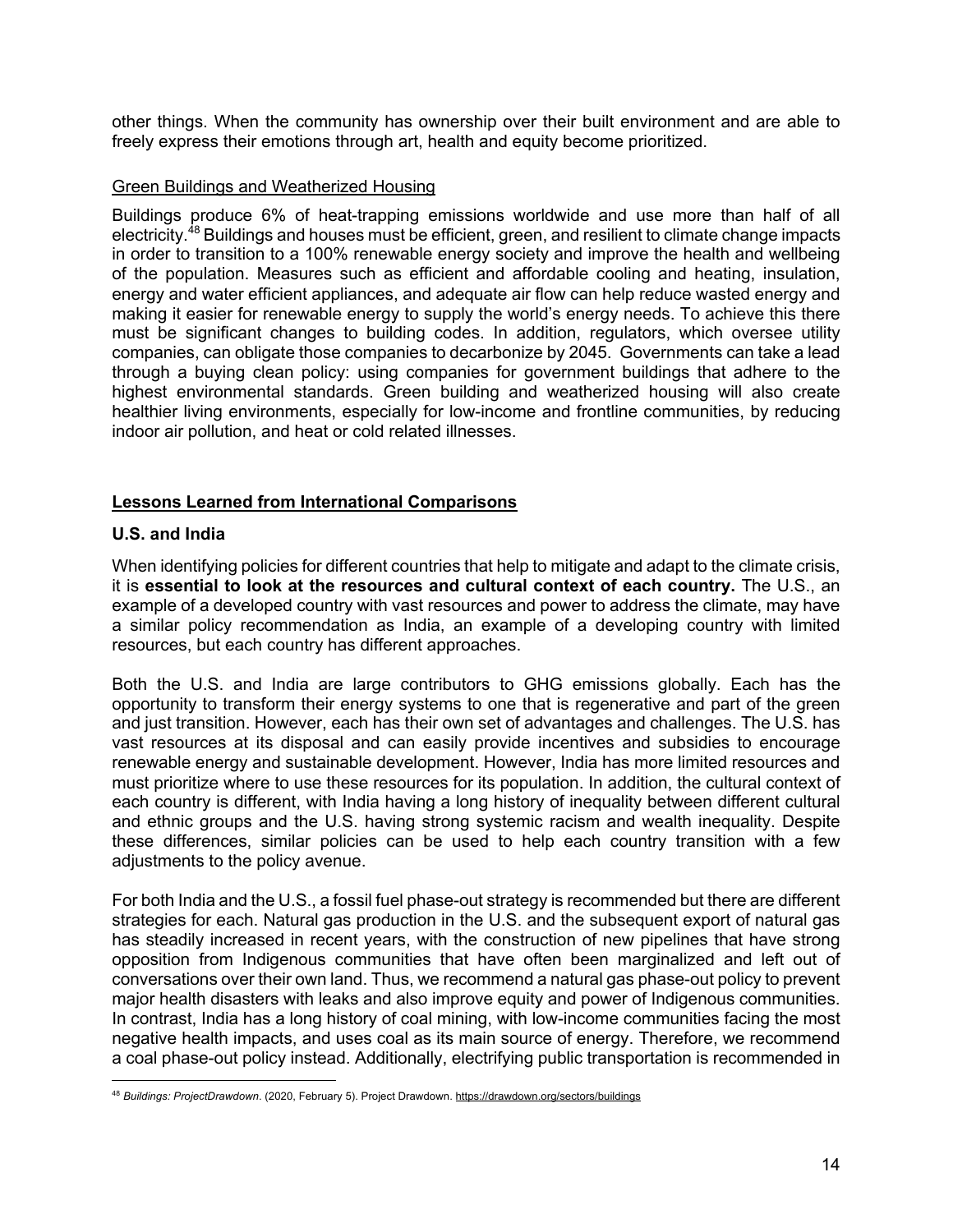the U.S. and India but focused on fair and subsidized fares in India versus building infrastructure in the U.S. Reducing food waste is also recommended to both countries but while the U.S. recommendations focus on preventing food waste on all levels, especially the individual, India's recommendations focus on food waste in the supply chain because of a lack of adequate storage.

## **Nigeria and Ethiopia**

Cultural and historical contexts can bring important perspectives to policy recommendations, especially in climate change policies as they routinely address energy and agriculture sectors with GHG emissions. Nigeria is the largest economy in Africa, heavily relying on oil and natural gas for both economic and energy needs.<sup>49</sup> In contrast, Ethiopia relies on biofuels and hydropower for its energy and electricity needs and uses agriculture as a large sector in its economy.<sup>50</sup> While both countries have similar economic resources and power, the energy mix differs and offers different opportunities for policy recommendations. In addition, both countries must learn from Indigenous knowledge and give power to Indigenous communities in all conversations regarding climate change policies.

For both Nigeria and Ethiopia, a fossil fuel phase-out strategy is recommended with the focus on oil and natural gas in Nigeria and biofuels in Ethiopia. While Ethiopia already has some renewable energy infrastructure, mainly from hydropower, the focus is to diversify its renewable energy mix with solar and wind and to reframe biofuels as a non-renewable resource. Nigeria mainly relies on oil and natural gas for its energy needs and thus needs more renewable energy infrastructure to fully phase-out fossil fuels. Both Nigeria and Ethiopia have land use change and forestry as the top contributor to GHG emissions, mostly due to deforestation and unsustainable agricultural development. Each country has policies dedicated to sustainable agriculture, including sustainable land management, water infrastructure, and urban agriculture. Ethiopia has the added consideration of biofuels which not only affects its energy mix but also its agricultural contribution to GHG emissions. Of course, biofuels for household cooking represents a widespread public health hazard of indoor air pollution. While transportation is not the main concern in terms of GHG emissions, we recommend Complete Streets and Electrifying Public Transportation to create more pedestrian-friendly infrastructure, reduce the need for personal vehicles, and improve the use of public transportation.

## **Potential Roles for CUGH**

CUGH has a network of 174 academic institutions and 31,000 individuals around the world. This is a powerful network that can advocate with governments to implement what we already know will reduce carbon emissions, while maximizing population health benefits. Despite ample knowledge about what we can do today to reduce carbon emissions, there exists an enormous gap in the implementation of those solutions at a national, state, community, or individual levels. CUGH has excellent relationships with numerous institutions in low- and middle-income countries (LMICs). It can act as a conduit to ensure that those institutions are centrally integrated into advocacy efforts and their solutions are central to these efforts.

In addition, research questions can be crowd sourced and CUGH member institutions can apply for grants to undertake the research and development necessary to address the climate change crisis. In the United States there has been a call to triple the clean energy research and

<sup>49</sup> *Nigeria Energy Outlook – Analysis*. (n.d.). IEA. Retrieved October 22, 2021, from https://www.iea.org/articles/nigeria-energy-outlook

<sup>50</sup> *Ethiopia Energy Outlook – Analysis*. (n.d.). IEA. Retrieved October 22, 2021, from https://www.iea.org/articles/ethiopia-energy-outlook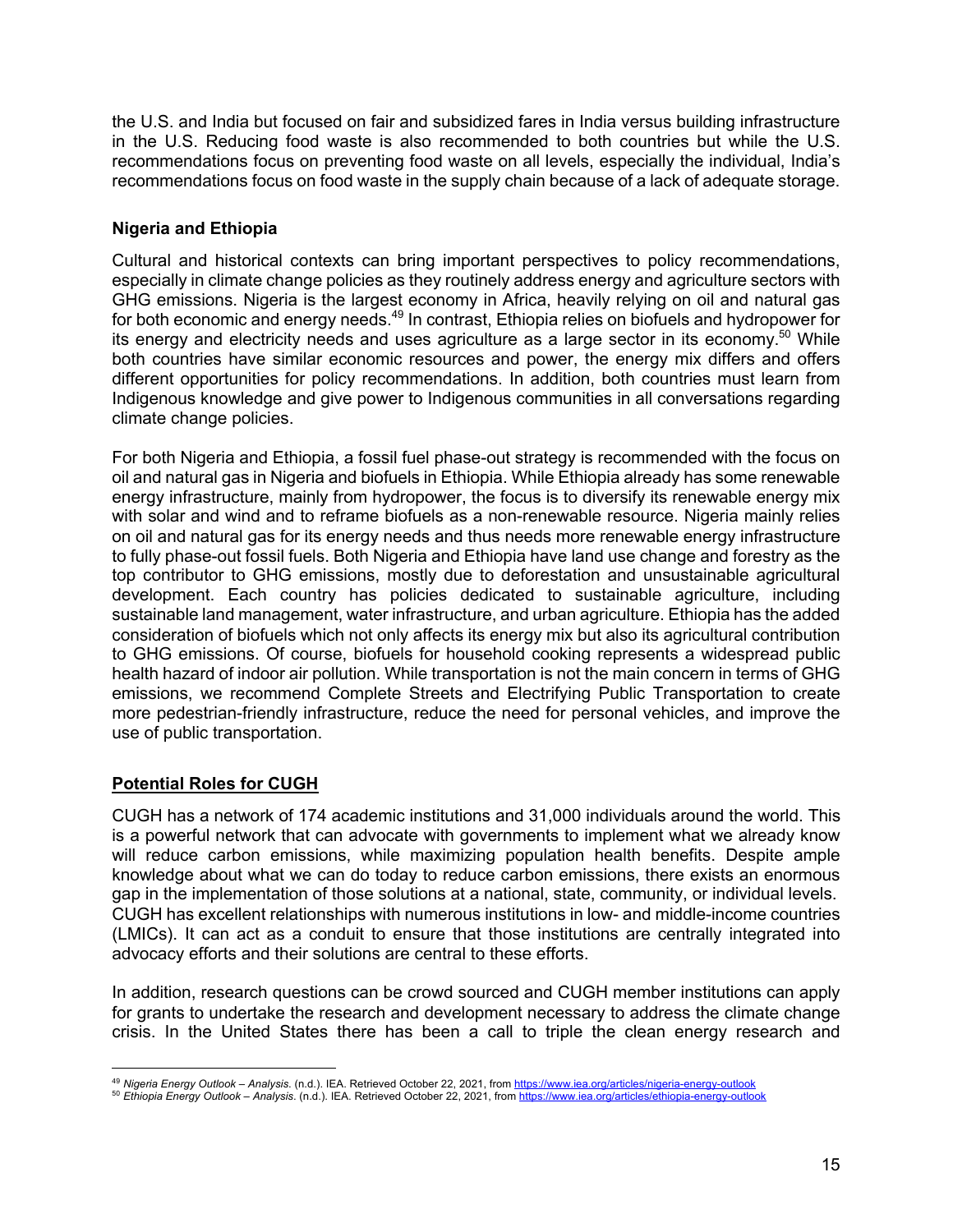development investments from roughly \$2.5 billion to \$7.5 billion. CUGH member institutions can advocate for this change.

CUGH can also advocate for the integration of a greater awareness of the nexus between climate change, the environment, public health, and inequities in investment between biomedical and non-biomedical disciplines. At present, there is a dearth of investment from agencies and private foundations at this nexus of climate change and health; CUGH can help make the case for increasing such investments.

#### **Conclusion and Road to COP27**

COP27 will, at the time of the writing of this article, take place on the continent of Africa. It is critically important that voices from African experts and Indigenous communities are integrated into any plans of action coming out of the COP27 meeting. The progress of the solutions should be assessed at COP27. The COP26 in Glasgow is an opportunity to elevate the centrality of health and equity as world leaders negotiate solutions to climate change. With an African COP on the horizon, it's of primary importance to also aggregate and share existing programs and interventions from African nations already confronting weather extremes worsened by climate change.

Ultimately, the path to decarbonization runs through government, private sector, and community collaboration. Whether governments at all levels choose to pursue and implement policies that will curb the increase in atmospheric carbon dioxide will be determined in large part by the demands of their voters and those who fund political parties. The scientific community, with collaboration from Indigenous and local communities, has a vital role in producing the knowledge that can support evidence-based policies. It also has an important responsibility in advocating for those policies. The failure to include and promote multistakeholder collaboration jeopardizes an effective response to climate change and the subsequent irreversible hazardous impacts on both current and future generations. The health framing of the climate crisis offers common ground on which a broad diversity of stakeholders and decision makes will likely move faster and further.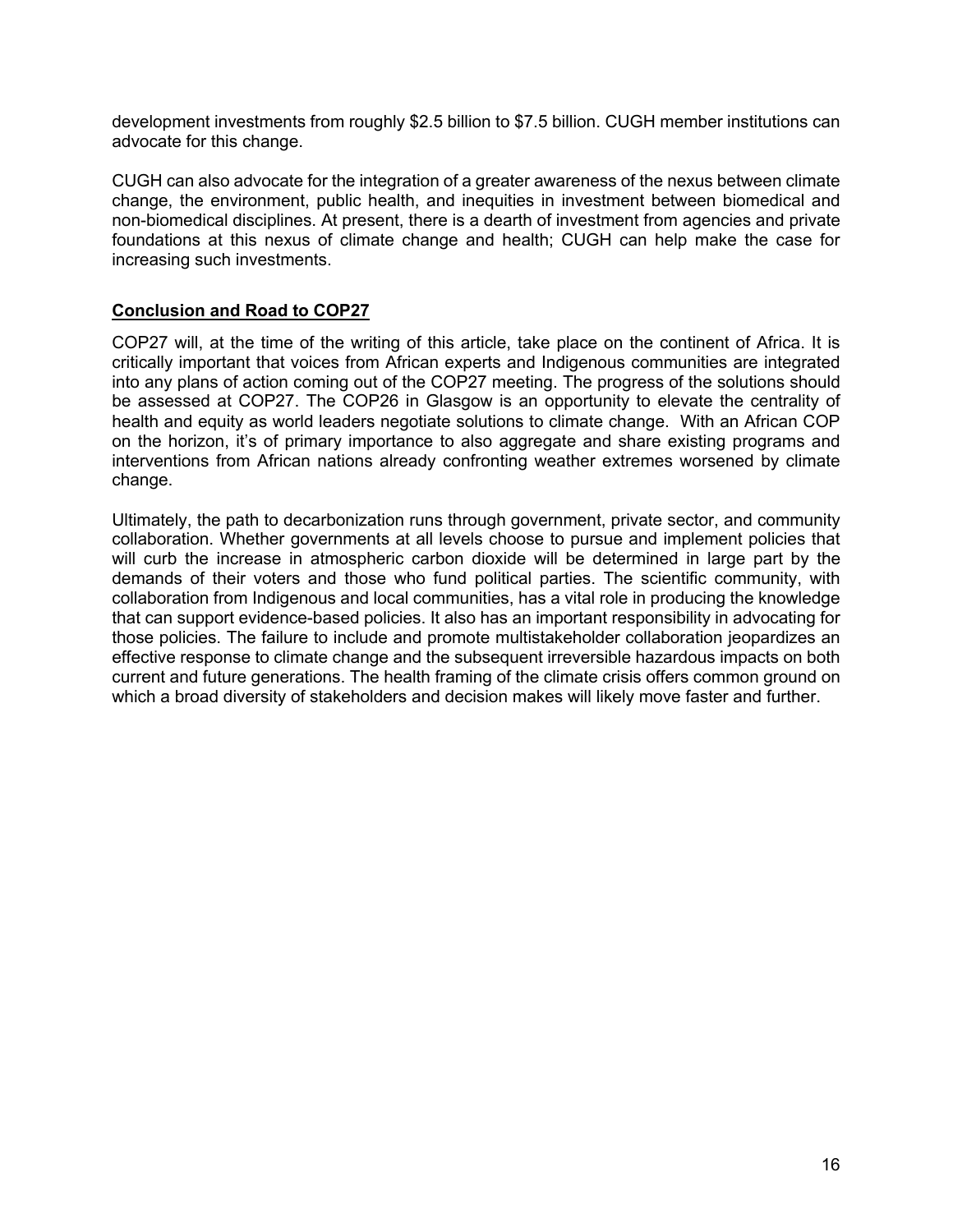# **Appendix**

# Ethiopia Policy Matrix

| Name                                                                                                                                                                      | Tags                                  | Policy<br>Type                   | <b>Description of Policy</b>                                                                                                                                                                                                                                                                                                                                                                                                                                                                                                                                                                                                    | <b>Health Impact</b>                                                                                                                                                                                                                                                                                                            | <b>Equity Impact</b>                                                                                                                                                                                                                                                             | <b>Political Landscape</b>                                                                                                                                                                                                                                                                                                     |
|---------------------------------------------------------------------------------------------------------------------------------------------------------------------------|---------------------------------------|----------------------------------|---------------------------------------------------------------------------------------------------------------------------------------------------------------------------------------------------------------------------------------------------------------------------------------------------------------------------------------------------------------------------------------------------------------------------------------------------------------------------------------------------------------------------------------------------------------------------------------------------------------------------------|---------------------------------------------------------------------------------------------------------------------------------------------------------------------------------------------------------------------------------------------------------------------------------------------------------------------------------|----------------------------------------------------------------------------------------------------------------------------------------------------------------------------------------------------------------------------------------------------------------------------------|--------------------------------------------------------------------------------------------------------------------------------------------------------------------------------------------------------------------------------------------------------------------------------------------------------------------------------|
| <b>Ensure</b><br><b>Universal</b><br><b>Electricity</b><br><b>Access</b><br><b>Through</b><br>Community-<br><b>Based</b><br>Renewable<br><b>Energy</b><br><b>Projects</b> | Energy                                | Agency<br>Action,<br>Legislation | With electricity reaching less<br>than half of the population in<br>Ethiopia and rural communities<br>having even less access, it is<br>essential to ensure universal<br>access to electricity to<br>everyone. It is vital to provide<br>incentives, such as subsides or<br>grant programs, for<br>community-based renewable<br>energy projects using solar,<br>wind, and microgrids. These<br>projects must include<br>community-led boards to<br>manage and oversee the<br>projects and ensure<br>community engagement and<br>ownership, especially rural,<br>low-income, and women<br>populations.                           | $(+)$ : Increase<br>renewable energy<br>infrastructure,<br>decrease carbon<br>emissions,<br>improve air<br>quality and<br>incidences of<br>lung-related<br>illnesses. Will<br>also improve built<br>environment and<br>improve the<br>economic health<br>of the community.<br>Alleviate energy<br>poverty and<br>energy burden. | $(+)$ : Giving<br>communities<br>more control<br>and<br>transparency<br>over their<br>energy is<br>fundamental to<br>equitable<br>practice and<br>the just<br>transition.<br>These projects<br>can also<br>revitalize local<br>economies and<br>provide<br>community<br>benefits | Medium: Ethiopia<br>currently has<br>community-based<br>micro-hydropower<br>plant projects, but<br>they have<br>implementation<br>and capacity<br>issues. Ethiopia<br>also has Promoting<br>Sustainable Rural<br>Energy<br>Technologies<br>(RETs) which<br>promotes<br>renewable energy<br>sources for rural<br>communities.   |
| <b>Biofuel Phase-</b><br>Out                                                                                                                                              | Energy                                | Agency<br>Action,<br>Legislation | Create a biofuel phase-out<br>plan that reframes biofuels as<br>a non-renewable resource and<br>transitions Ethiopia to<br>diversified energy by adding<br>solar and wind to the already<br>dominant hydropower. There<br>must also be plans to help low-<br>income and rural households<br>specifically to reduce biofuel<br>use and increase access to<br>renewable energy sources,<br>possibly through subsidies or<br>grant programs. This plan must<br>have community input to<br>ensure it is addressing<br>community needs.                                                                                              | (+) Improved<br>outdoor and<br>indoor air quality,<br>prevent<br>deforestation,<br>improve built<br>environment and<br>economic health<br>of community,<br>prevent illness<br>from burning of<br>biofuel indoors                                                                                                                | (+) Gives<br>communities<br>more input in<br>the planning of<br>community<br>infrastructure,<br>ensures<br>specific<br>attention to low-<br>income and<br>rural<br>communities<br>who are most<br>vulnerable to<br>health impacts<br>from biofuels.                              | Low: Ethiopia<br>plans to substitute<br>their petroleum use<br>with biofuels and<br>has no current<br>plans to phase-out<br>biofuels despite its<br>health and climate<br>implications.<br>However, there<br>has been issues of<br>land grabbing from<br>local populations<br>which has<br>provoked some<br>strong resentment. |
| Just<br><b>Transition to</b><br>Green<br>Economy                                                                                                                          | Energy,<br>Food/Ag,<br>Transportation | Legislation                      | Ensure a just transition from an<br>extractive economy with fossil<br>fuels to a regenerative<br>economy by implementing an<br>energy justice policy that<br>ensures availability,<br>accessibility, and affordability<br>to renewable energy services.<br>This policy should include rural<br>households in particular as<br>they are more vulnerable to<br>energy poverty. In addition,<br>there must be a plan to<br>promote and incentivize<br>women's education and<br>freedom, protect Indigenous<br>rights to land, and ensure job<br>creation for previous fossil fuel<br>workers who transition to a<br>green economy. | (+) Improves<br>worker well-being,<br>reduces<br>environmental<br>exposures for<br>workers and<br>communities,<br>improves air<br>quality, improves<br>built environment,<br>reduces energy<br>poverty                                                                                                                          | (+) Directly<br>helps low-<br>income, rural<br>and frontline<br>communities in<br>the transition to<br>a green<br>economy, gives<br>input from local<br>stakeholders,<br>prevents<br>policies that<br>exacerbate<br>inequity                                                     | Medium: Ethiopia<br>has conducted<br>studies looking at<br>inclusive green<br>growth in the four<br>key sectors of<br>agriculture and<br>land use<br>management,<br>forestry, energy,<br>and transport. In<br>addition, the theme<br>for the Climate<br>change and<br>Development in<br>Africa summit is<br>"Just Transition"  |
| <b>Establish</b><br><b>Sustainable</b><br>Land<br>Management<br>& Protect<br>Indigenous<br><b>Land Rights</b>                                                             | Food/Ag                               | Legislation                      | Establish community-based<br>sustainable utilization and<br>management of wetlands. In<br>addition, restrict agricultural<br>expansion while ensuring an<br>adequate safety net program<br>for farmers. Considering there<br>has been human rights<br>violations from agricultural<br>expansion, there must be<br>enforcement of Indigenous<br>people's rights and assurance<br>no future development on their                                                                                                                                                                                                                  | (+) Reduce GHG,<br>improve air<br>quality, improve<br>soil and<br>agricultural land,<br>prevent<br>deforestation,<br>improve<br>environment, and<br>carbon sinks                                                                                                                                                                | $(+)$ Ensure<br>rights to<br>Indigenous<br>populations and<br>their land,<br>special<br>consideration to<br>farmers who<br>are in transition<br>to sustainable<br>agriculture and<br>land<br>management                                                                          | Medium: Ethiopia<br>already has three<br>main programs that<br>focus on land<br>management and<br>agriculture:<br><b>Agricultural Growth</b><br>Program.<br><b>Productive Safety</b><br>Net Program, and<br>Sustainable Land<br>Management<br>Program. These<br>programs need to                                               |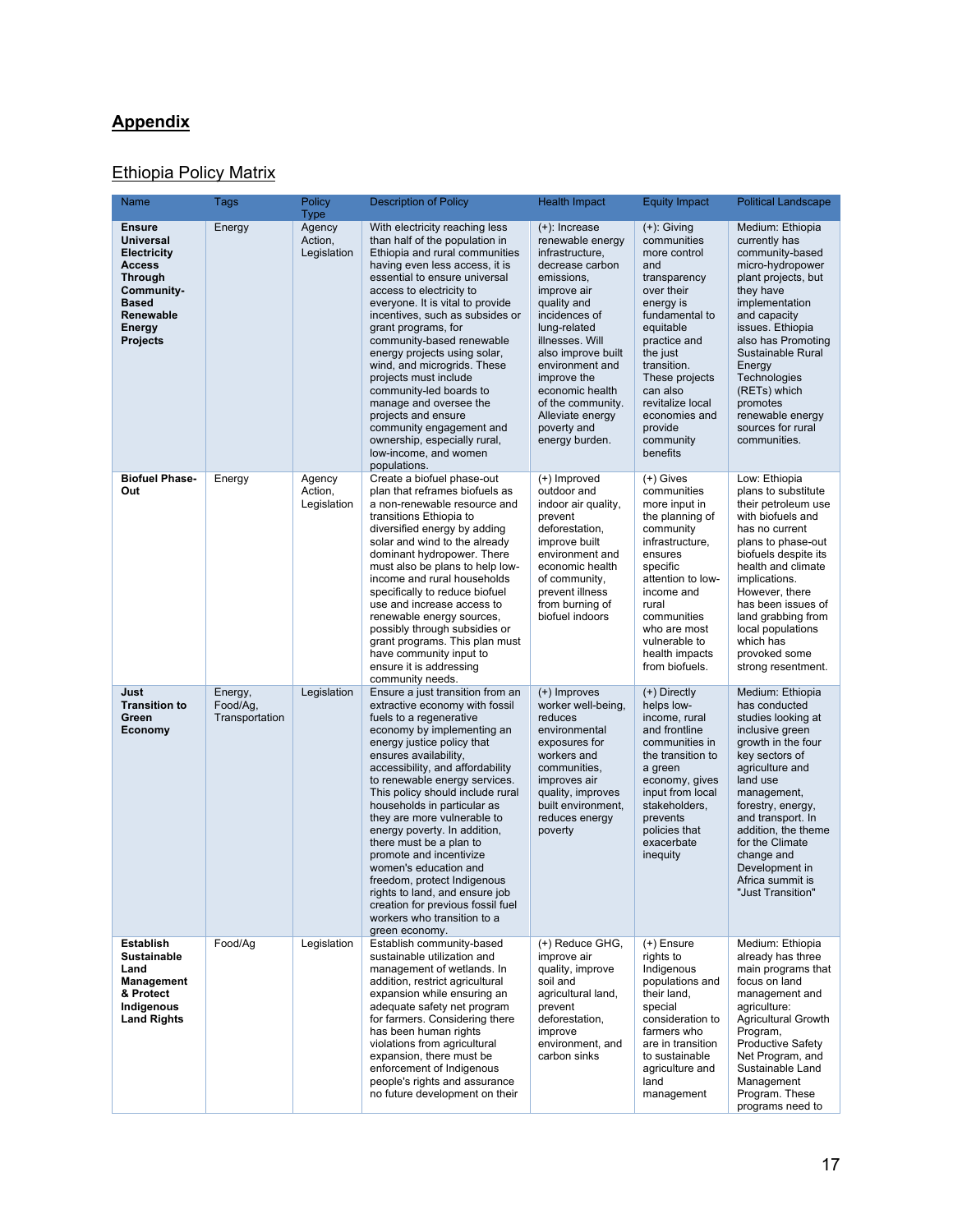|                                                                                                                                 |                |                                  | land without their free, prior,<br>and informed consent.                                                                                                                                                                                                                                                                                                                                                                                                                                                                                                                                                                         |                                                                                                                                                                                                                         |                                                                                                                                                                                                                         | be improved and<br>expanded.                                                                                                                                                                                                                                                                                                            |
|---------------------------------------------------------------------------------------------------------------------------------|----------------|----------------------------------|----------------------------------------------------------------------------------------------------------------------------------------------------------------------------------------------------------------------------------------------------------------------------------------------------------------------------------------------------------------------------------------------------------------------------------------------------------------------------------------------------------------------------------------------------------------------------------------------------------------------------------|-------------------------------------------------------------------------------------------------------------------------------------------------------------------------------------------------------------------------|-------------------------------------------------------------------------------------------------------------------------------------------------------------------------------------------------------------------------|-----------------------------------------------------------------------------------------------------------------------------------------------------------------------------------------------------------------------------------------------------------------------------------------------------------------------------------------|
| <b>Promote</b><br><b>Sustainable</b><br>Farming &<br><b>Affordable</b><br><b>Healthy Diets</b><br>For All                       | Food/Ag        | Agency<br>Action,<br>Legislation | Promote sustainable farming<br>practices by incentivizing the<br>use of conservation tillage, soil<br>and water conservation,<br>lequme crop rotations,<br>improved seed varieties, and<br>the use of animal manure as<br>fertilizer, with specific practices<br>dependent on type of<br>agricultural land. Education<br>and outreach must also be a<br>priority to not only include<br>information regarding<br>sustainable practices, but also<br>outreach to include women<br>and other left out populations<br>in the sector.                                                                                                | (+) Improved<br>access to<br>nutritious food,<br>improved soil and<br>agricultural land<br>health, prevent<br>deforestation,<br>improve<br>environment and<br>carbon sinks,<br>reduce food<br>insecurity and<br>poverty | (+) Ensuring<br>the inclusion of<br>women and<br>other<br>populations to<br>sustainable<br>agricultural<br>practices,<br>reduce poverty<br>and food<br>insecurity for<br>areas most<br>vulnerable to<br>climate impacts | High: There are<br>already numerous<br>programs for<br>agriculture and<br>nutrition in Ethiopia<br>that can be<br>expanded and<br>improved upon:<br>Community-based<br>Nutrition Program,<br>Community<br>Management of<br>Acute Malnutrition,<br><b>Agricultural Growth</b><br>Program, and<br><b>Productive Safety</b><br>Net Program |
| Expand<br><b>Climate-Smart</b><br>Livestock<br>Programs and<br><b>Education</b>                                                 | Food/Ag        | Agency<br>Action,<br>Legislation | Invest in climate-smart<br>livestock programs and<br>education that look at ways to<br>raise livestock sustainably<br>without increasing GHG<br>emissions and contributing to<br>other environmental harms. A<br>multi-sectoral and multi-<br>stakeholder approach is<br>needed in order establish<br>operational indicators for<br>determining sustainability of<br>livestock farming systems.<br>These projects and<br>approaches must include<br>community input and<br>engagement to ensure their<br>voices and needs are heard<br>and used.                                                                                 | (+) Reduce GHG<br>emissions,<br>improve human-<br>animal<br>interactions,<br>decrease food<br>insecurity,<br>improve built<br>environment                                                                               | (+) Community<br>input and<br>engagement in<br>projects,<br>ensure rural<br>and low-income<br>livelihoods are<br>able to still<br>function but<br>more<br>sustainably and<br>climate-smart                              | Medium: Ethiopia<br>already has a<br>program for<br>Climate-Smart<br>Livestock Systems<br>but needs to be<br>expanded and<br>more heavily<br>invested in.                                                                                                                                                                               |
| Invest in<br><b>Sustainable</b><br><b>Small-Scale</b><br><b>Irrigation</b><br><b>Infrastructure</b><br>&<br><b>Technologies</b> | Food/Ag        | Agency<br>Action,<br>Legislation | Invest in sustainable small-<br>scale irrigation such as<br>mechanical pumps, treadle<br>pumps, and solar-powered<br>small-scale irrigation. This can<br>improve accessibility and<br>affordability of irrigation<br>technology and help to reduce<br>water consumption.<br>Community engagement is<br>critical and should be used to<br>empower farmers in<br>implementing small-scale<br>irrigation based on the land<br>conditions, rurality, and water<br>availability in the area.                                                                                                                                          | (+) Reduce water<br>waste, improve<br>soil and<br>agricultural land<br>health, improve<br>access to<br>nutritious food,<br>improve<br>environment and<br>carbon sinks                                                   | (+) Improve<br>access to<br>technologies,<br>improve<br>community<br>engagement in<br>local projects<br>and<br>investments,<br>inclusion of<br>women farmers                                                            | Medium: Ethiopia<br>already has the<br>Participatory<br>Small-Scale<br>Irrigation<br>Development<br>Programme that<br>tries to improve<br>food security,<br>family nutrition.<br>More projects and<br>investments are<br>still needed in<br>irrigation<br>infrastructure.                                                               |
| Incentivize<br>Urban/Peri-<br>Urban and<br>Community<br><b>Agriculture</b>                                                      | Food/Ag        | Agency<br>Action,<br>Legislation | Incentivize urban and<br>community agriculture through<br>programs, grants, or taxes,<br>with special attention to low-<br>income and urban<br>communities. Emphasizes<br>micro-gardening techniques<br>that are suitable for urban<br>areas, such as using rooftops<br>or vacant lots to grow food.<br>These programs and projects<br>must be community-owned<br>and operated to ensure<br>engagement with the local food<br>system. In addition, promote<br>educational awareness of<br>urban agriculture practices to<br>farmers, home gardeners, and<br>schools, with special emphasis<br>on women and youth<br>communities. | (+): Improved built<br>environment,<br>reduce air<br>pollution and<br>urban island<br>heating effect,<br>Food access/food<br>insecurity,<br>increased healthy<br>food consumption                                       | $(+)$ : Low-<br>income and<br>urban<br>communities'<br>participation in<br>agriculture and<br>food access,<br>inclusion of<br>women and<br>youth in the<br>urban<br>agriculture<br>sector                               | High: Addis Ababa<br>(Ethiopia's capital)<br>already has the<br><b>Extensive Urban</b><br>Agricultural<br>Scheme in place.<br>In addition, Food<br>Secured Foods<br>Africa has<br>incentives for<br>school gardens.                                                                                                                     |
| <b>Electrify</b><br><b>Public/Freight</b><br>Transport<br>Powered by                                                            | Transportation | Agency<br>Action,<br>Legislation | Incentivize the electrification of<br>public transportation using<br>renewable energy, such as<br>solar and wind. There must be<br>a focus on low-income and                                                                                                                                                                                                                                                                                                                                                                                                                                                                     | (+): Reduce GHG<br>emissions,<br>reduces road<br>congestion and<br>road-related                                                                                                                                         | (+) Improve<br>public transit to<br>include low-<br>income and<br>frontline                                                                                                                                             | High: The Addis<br>Adaba-Djibouti<br><b>Electric Railway</b><br>was constructed in<br>2016 and the                                                                                                                                                                                                                                      |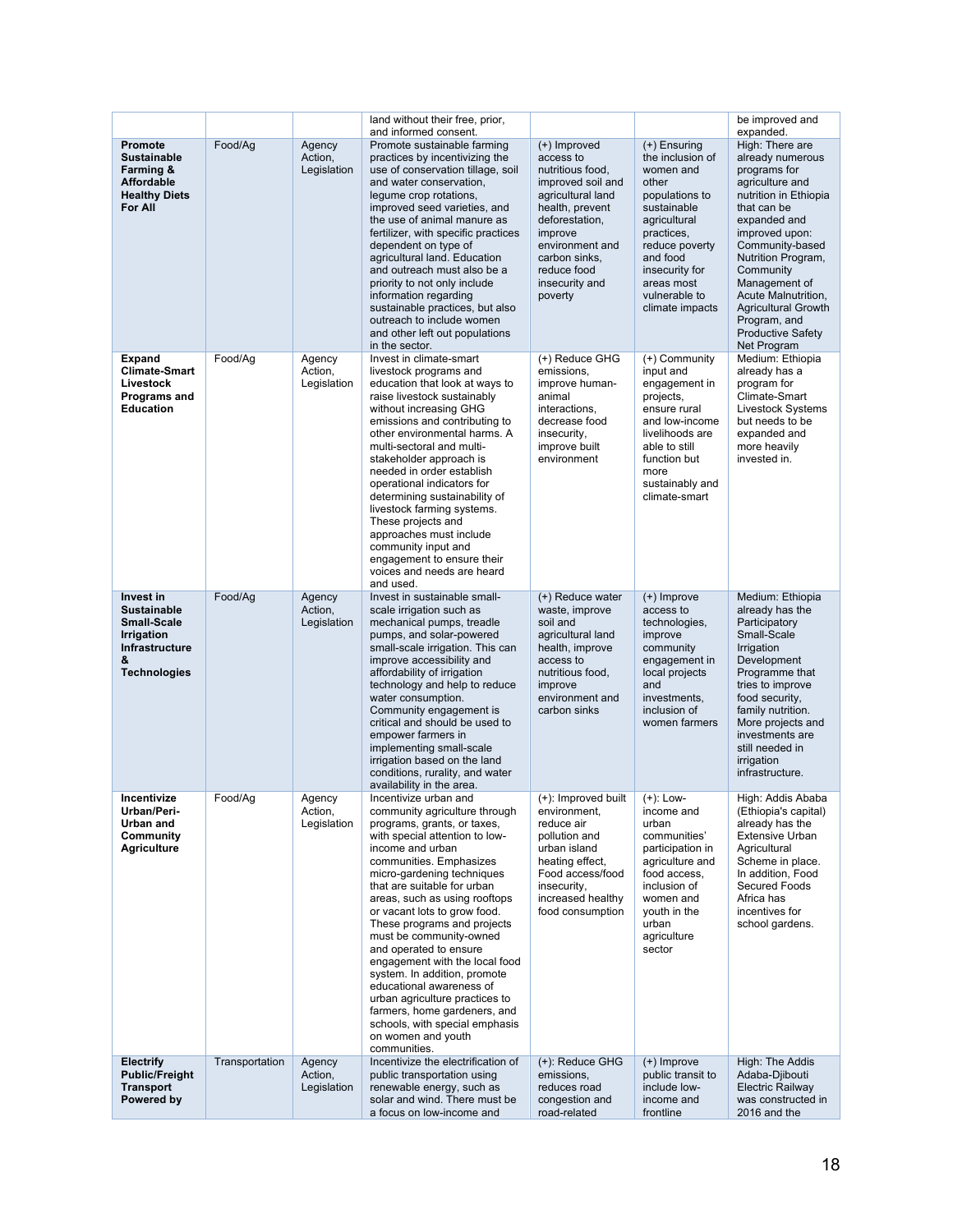| Renewable<br>Energy        |                |             | frontline communities who may<br>use public transit more often<br>than other communities. In<br>addition, public and freight rails<br>must electrify with renewable<br>energy instead of coal and<br>diesel. It is also vital to ensure<br>affordable access to electric<br>public transport for everyone.                                                                                                              | injuries, reduce<br>air pollution,<br>improve built<br>environment                                                                                    | communities.<br>help to level out<br>public transit<br>riders                                                                                                                                        | Ministry of<br>Transport's 10-<br>Year Development<br>Plan aims to<br>increase electric<br>railway<br>infrastructure.<br>However, there is<br>no requirement<br>that they must be<br>run on renewable<br>energy.                               |
|----------------------------|----------------|-------------|-------------------------------------------------------------------------------------------------------------------------------------------------------------------------------------------------------------------------------------------------------------------------------------------------------------------------------------------------------------------------------------------------------------------------|-------------------------------------------------------------------------------------------------------------------------------------------------------|------------------------------------------------------------------------------------------------------------------------------------------------------------------------------------------------------|------------------------------------------------------------------------------------------------------------------------------------------------------------------------------------------------------------------------------------------------|
| Complete<br><b>Streets</b> | Transportation | Legislation | Incentivize urban planning<br>design on a local and national<br>level to include idea of<br>complete streets where the<br>focus is on pedestrians.<br>cyclists, and public<br>transportation instead of<br>personal vehicles. In addition,<br>require active community<br>engagement throughout the<br>processes of design and<br>implementation to ensure buy-<br>in and that the plans are<br>meeting community needs | (+): Reduce GHG<br>emissions,<br>reduces road<br>congestion and<br>road-related<br>injuries, reduce<br>air pollution,<br>improve built<br>environment | $(+)$ : Improve<br>safer streets.<br>including<br>widening<br>sidewalks and<br>bike lanes.<br>improving<br>pedestrian<br>walkways, with<br>a focus on low-<br>income and<br>frontline<br>communities | High: There are<br>already days<br>where roads are<br>shut down for<br>walkers and<br>cyclists, called<br>Menged Le Sew or<br>Streets for People.<br>This began in<br>Addis Adaba and<br>has expanded to<br>several other<br>Ethiopian cities. |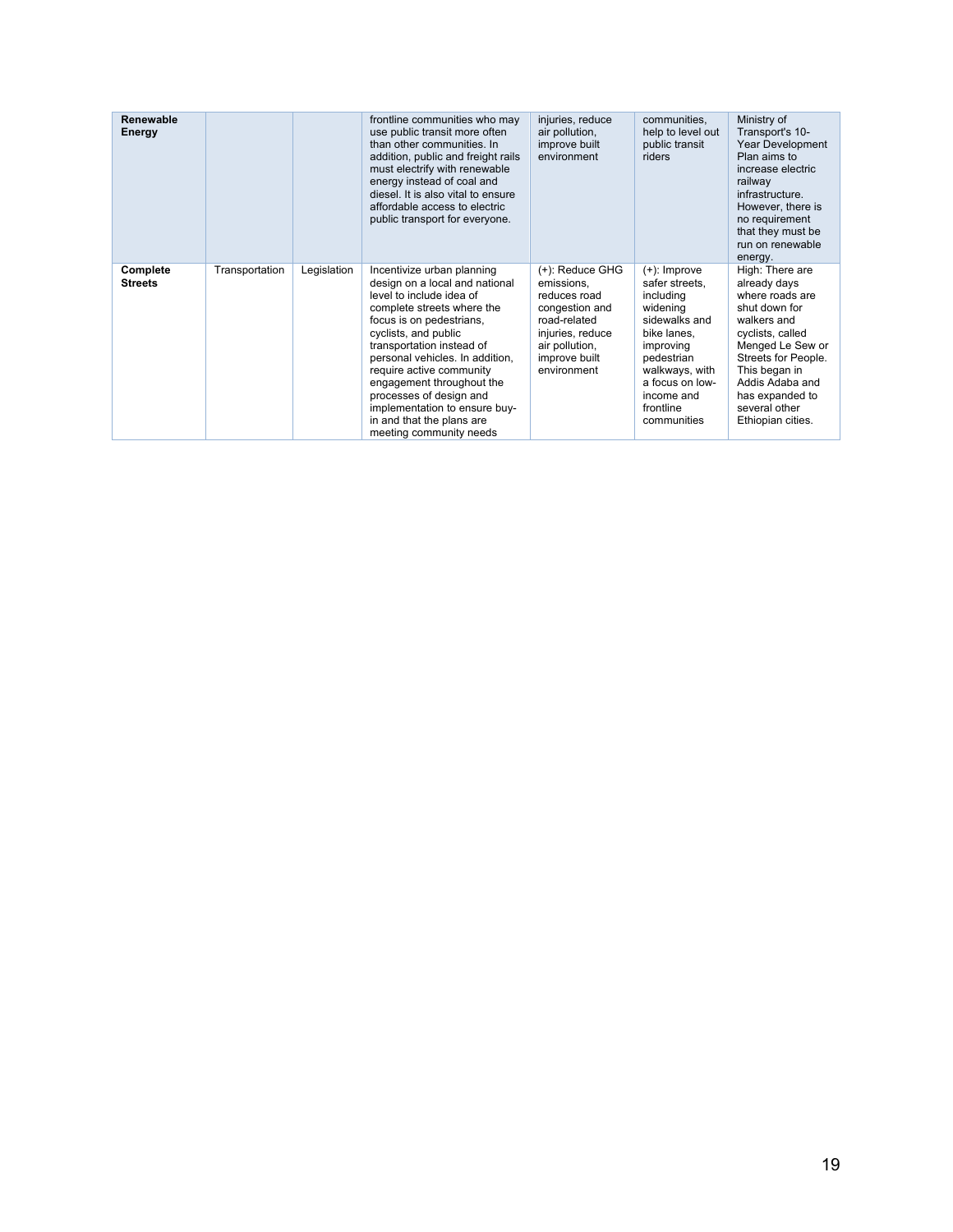# **India Policy Matrix**

| <b>Name</b>                                                                                                     | Tags   | <b>Policy</b><br><b>Type</b>      | <b>Description of Policy</b>                                                                                                                                                                                                                                                                                                                                                                                                                                                                                                                | <b>Health Impact</b>                                                                                                                                                                                                                                                                                                                                           | <b>Equity Impact</b>                                                                                                                                                                                                                                                          | <b>Political Landscape</b>                                                                                                                                                                                                                                                                                                                                                                         |
|-----------------------------------------------------------------------------------------------------------------|--------|-----------------------------------|---------------------------------------------------------------------------------------------------------------------------------------------------------------------------------------------------------------------------------------------------------------------------------------------------------------------------------------------------------------------------------------------------------------------------------------------------------------------------------------------------------------------------------------------|----------------------------------------------------------------------------------------------------------------------------------------------------------------------------------------------------------------------------------------------------------------------------------------------------------------------------------------------------------------|-------------------------------------------------------------------------------------------------------------------------------------------------------------------------------------------------------------------------------------------------------------------------------|----------------------------------------------------------------------------------------------------------------------------------------------------------------------------------------------------------------------------------------------------------------------------------------------------------------------------------------------------------------------------------------------------|
| <b>Make</b><br><b>Manufacturing</b><br>Equitable,<br>Green and<br><b>Sustainable</b>                            | Energy | Agency<br>Action                  | Improve zero effect, zero<br>defect and Made in India<br>programs with more<br>rigorous assessments on<br>the environmental and<br>health impacts of<br>manufacturing in India and<br>commit to zero-carbon<br>practices. Also ensure the<br>policy is inherently<br>equitable by allowing<br>unions to form and grant<br>worker's rights in facilities.                                                                                                                                                                                    | $(+)$ : Industry is the<br>third highest<br>contributor to<br>greenhouse gas<br>emissions in India.<br>By ensuring<br>manufacturing<br>facilities lower their<br>carbon emissions<br>and better manage<br>their waste, health<br>will improve with<br>better air quality, a<br>built environment,<br>and better working<br>conditions for<br>facility workers. | $(+)$ : Ensuring<br>worker's rights<br>and the<br>formation of<br>unions in<br>manufacturing<br>facilities will<br>allow more<br>collective<br>bargaining and<br>representation in<br>the industrial<br>sector.                                                               | Moderate: Zero<br>Effect, Zero Defect<br>and Made in India<br>are already policies<br>from the Prime<br>Minister. However,<br>to fully encompass<br>equity and health,<br>more needs to be<br>done and will be<br>more progressive.                                                                                                                                                                |
| Incentivize<br>Local and<br>Community-<br><b>Based</b><br>Renewable<br><b>Energy Projects</b>                   | Energy | Agency<br>Action,<br>Legislation  | Provide incentives, such<br>as subsidies, grant<br>programs, or federally<br>funded programs, to<br>increase the use of<br>community-based<br>renewable energy<br>projects. These can<br>include off-grid energy<br>systems (particularly for<br>communities who are not<br>yet connected to the<br>national grid), community<br>solar gardens, or<br>microgrids. These projects<br>should focus on frontline<br>and underserved<br>communities with the long-<br>term goal of the project<br>being completely citizen or<br>community run. | $(+)$ : Increase<br>renewable energy<br>infrastructure,<br>decrease carbon<br>emissions, improve<br>air quality and<br>incidences of lung-<br>related illnesses.<br>Will also improve<br>built environment<br>and improve the<br>economic health of<br>the community.<br>Alleviate energy<br>poverty and energy<br>burden.                                     | $(+)$ : Giving<br>communities<br>more control<br>and<br>transparency<br>over their<br>energy is<br>fundamental to<br>equitable<br>practice and the<br>just transition.<br>These projects<br>can also<br>revitalize local<br>economies and<br>provide<br>community<br>benefits | Medium: There are<br>already<br>community-based<br>and microgrid<br>projects in India<br>(the Barefoot<br>College and the<br>Rampura<br><b>Community Solar</b><br>Power Plant<br>(CSPP)) that can<br>be expanded and<br>seen as models.<br>However, there<br>may be pushback<br>from the current<br>industry that would<br>rather have large-<br>scale renewable<br>energy projects for<br>profit. |
| <b>Expand the</b><br><b>National Grid</b><br>and include<br><b>Smart Grid and</b><br><b>Battery Storage</b>     | Energy | Agency<br>Action,<br>Legislation  | <b>Expand the National Grid</b><br>to reach the 29 million<br>households that still do not<br>have access to the grid<br>and reliable electricity.<br>This expansion should<br>also include Smart Grid<br>technology and battery<br>storage to make the grid<br>more efficient and account<br>for the intermittency of<br>renewable energy.                                                                                                                                                                                                 | $(+)$ : Expanding and<br>improving the grid<br>will allow more<br>people to access<br>electricity for<br>heating/cooling,<br>cooking, and other<br>things, improve<br>indoor air quality by<br>providing<br>electricity,<br>improved built<br>environment, more<br>efficiency can<br>improve utility rates                                                     | $(+)$ : Giving<br>electricity to<br>those who are<br>not connected to<br>the grid at all or<br>have unreliable<br>access to<br>electricity,<br>special attention<br>to frontline and<br>low-income<br>communities.                                                            | Moderate: There<br>was already a<br>program that<br>expanded the<br>national grid to all<br>600,000 villages,<br>but to be<br>connected to the<br>village, only 10% of<br>households had to<br>be connected.<br>Expanding the grid<br>further and new<br>technologies may<br>have pushback<br>because of cost.                                                                                     |
| No New Coal<br><b>Plants and Coal</b><br><b>Phase-Out</b><br>Strategy as part<br>of a Just<br><b>Transition</b> | Energy | Legislation                       | Ensure no new coal plants<br>are built in India by<br>stopping all approvals and<br>permits to build coal<br>plants. In addition, create<br>a coal phase-out strategy<br>that is in line with the<br>global need to reduce<br>greenhouse gas emissions<br>and a just transition that<br>helps workers who were<br>previously in the fossil fuel<br>industry to be retrained in<br>a green economy.                                                                                                                                          | (+) Improves air<br>quality, reduces<br>incidences of lung-<br>related illnesses,<br>improves built<br>environment,<br>reduces GHG<br>emissions and<br>other pollutants,<br>improves natural<br>environment                                                                                                                                                    | (+) Improves<br>communities<br>surrounding coal<br>plants that may<br>suffer from<br>toxins/pollutants,<br>calls for a just<br>transition for<br>workers who<br>previously<br>worked in fossil<br>fuel industry                                                               | Moderate: 3 major<br>states in India<br>(Tamil Nadu,<br>Karnataka, and<br>Rajasthan) have<br>already declared a<br>no new coal policy<br>despite some calls<br>to build more coal<br>plants. Other states<br>may follow and<br>grassroot support<br>for no new coal<br>may help the<br>cause.                                                                                                      |
| <b>Decarbonize the</b><br><b>Healthcare</b><br><b>Sector</b>                                                    | Energy | Legislation<br>, Agency<br>Action | Create a strategy and<br>roadmap to decarbonize<br>the healthcare sector in<br>India, looking closely at<br>emissions directly from<br>health care facilities,                                                                                                                                                                                                                                                                                                                                                                              | (+) Improves air<br>quality, reduces<br>GHG, reduces<br>lung-related<br>illnesses, improves<br>built environment                                                                                                                                                                                                                                               | $(+)$ Focus not<br>only on large<br>hospitals, but<br>also on local<br>level healthcare<br>facilities, such                                                                                                                                                                   | Moderate:<br>Healthcare without<br>Harm has been<br>advocating for<br>decarbonizing the<br>healthcare sector                                                                                                                                                                                                                                                                                       |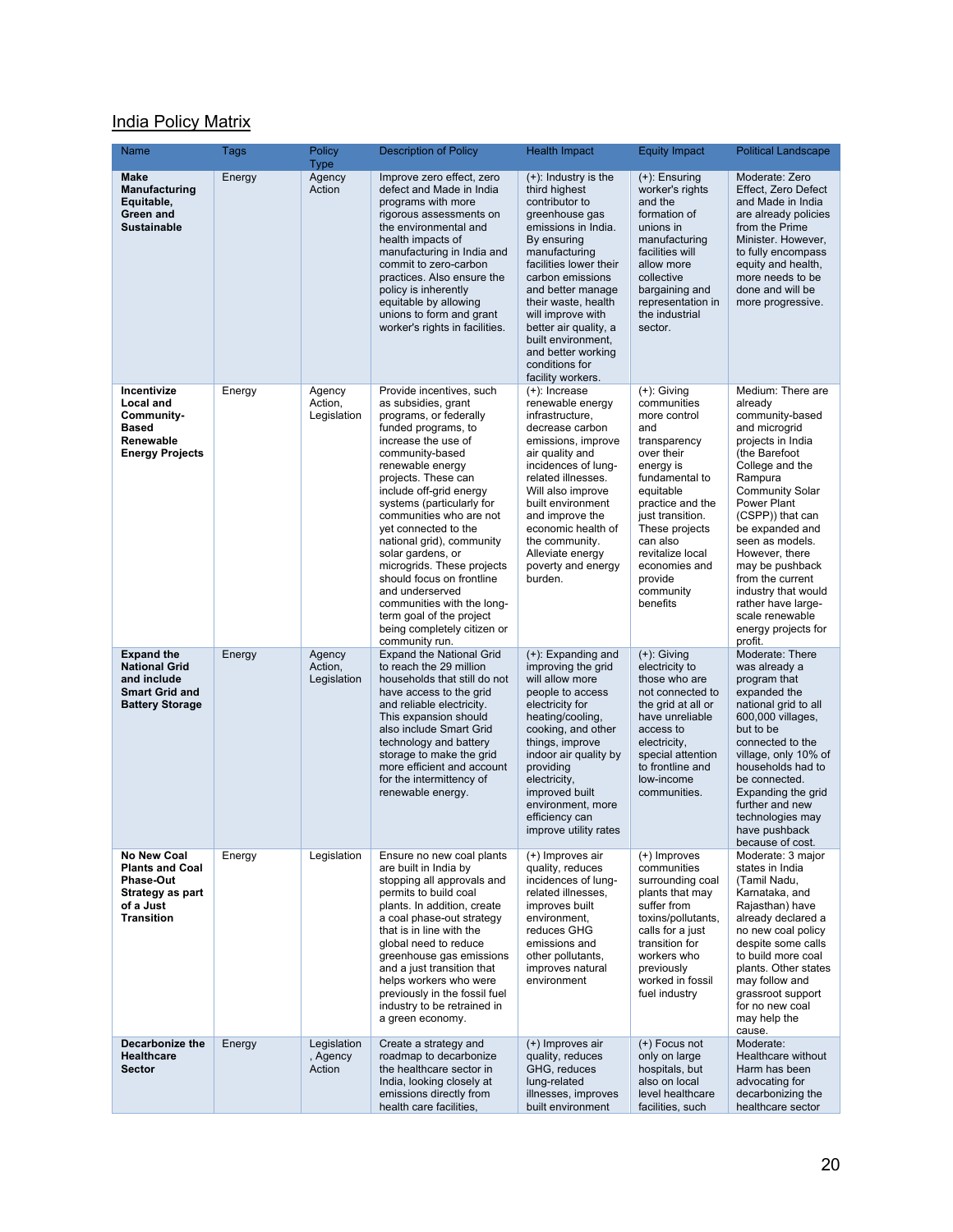|                                                                                                 |                |                                   | indirect emissions from<br>purchased energy<br>sources, and through the<br>health care supply chain.                                                                                                                                                                                                                            | and communities<br>where hospitals are                                                                                                                                                                                                           | as clinics.<br>Special attention<br>those healthcare<br>facilities that<br>focus on low-<br>income and<br>frontline<br>communities.                                                                        | on a global level,<br>as well as the<br><b>Public Health</b><br>Foundation of<br>India.                                                                                                                                                                                            |
|-------------------------------------------------------------------------------------------------|----------------|-----------------------------------|---------------------------------------------------------------------------------------------------------------------------------------------------------------------------------------------------------------------------------------------------------------------------------------------------------------------------------|--------------------------------------------------------------------------------------------------------------------------------------------------------------------------------------------------------------------------------------------------|------------------------------------------------------------------------------------------------------------------------------------------------------------------------------------------------------------|------------------------------------------------------------------------------------------------------------------------------------------------------------------------------------------------------------------------------------------------------------------------------------|
| Food<br>Sovereignty<br>and Farmer<br><b>Rights</b>                                              | Food/Ag        | Legislation                       | Ensure the right to food for<br>every Indian citizen by<br>giving control of the food<br>system to local farmers<br>and communities. Also<br>include an emphasis on<br>small-scale and<br>sustainable food systems,<br>including better livestock<br>and water management<br>systems                                            | (+) Improves food<br>insecurity,<br>improves built<br>environment,<br>reduce food in<br>landfills, improve<br>food access and<br>healthy foods                                                                                                   | (+) Improves<br>community<br>ownership over<br>the food system,<br>relies on small-<br>scale community<br>food systems<br>giving more<br>equitable<br>ownership of<br>food                                 | Moderate: India<br>already has the<br>National Food<br>Security Act which<br>can be a<br>foundation to build<br>upon. There has<br>also been<br>increased<br>awareness and<br>advocacy on more<br>local ownership of<br>food systems.                                              |
| <b>Food Waste and</b><br><b>Storage</b><br>Infrastructure                                       | Food/Ag        | Agency<br>Action                  | Provide funding for food<br>storage and capacity,<br>funding for temperature-<br>controlled food distribution<br>infrastructure, and<br>composting/anaerobic<br>digestion to reduce food<br>waste. Special focus on<br>communities that live in a<br>food desert or have limited<br>access to nutritious food.                  | (+): Reduce food in<br>landfills, reduce<br>GHG and methane,<br>help distribute food<br>to those in need,<br>potentially improve<br>soil to grow crops<br>with composting<br>materials                                                           | $(+)$ : Give food to<br>those who need<br>it, reduce<br>wasted food                                                                                                                                        | Moderate: Food<br>waste has been<br>recognized as an<br>issue with the<br>kickstart project,<br>Sampada. Further<br>need to reduce<br>food waste and<br>distribute food to<br>those who need it<br>has been a large<br>advocacy lever.                                             |
| <b>Better Water</b><br>Management<br>and Sustainable<br><b>Agricultural</b><br><b>Practices</b> | Food/Ag        | Legislation<br>, Agency<br>Action | Invest in better water<br>management<br>infrastructure, specifically<br>for groundwater and<br>wastewater. Incentivize<br>and reward farmers who<br>use sustainable<br>agricultural practices, such<br>as crop diversification, and<br>water-smart operations.                                                                  | $(+)$ : Help with<br>carbon<br>sequestration,<br>improve food<br>system, improve<br>environmental<br>health, improve<br>water quality                                                                                                            | (+) Focus on<br>local and small-<br>scale farming<br>and food<br>systems,<br>improve built<br>environment for<br>communities<br>who face the<br>largest burden<br>of water quality<br>issues               | Moderate: There<br>has already been<br>calls and research<br>to make farming<br>and water<br>management in<br>India more<br>sustainable and<br>climate-smart,<br>specifically from<br>the Lancet<br>Countdown and<br>Public Health<br>Foundation of<br>India.                      |
| Electrifying<br>two/three<br>wheelers                                                           | Transportation | Legislation                       | Incentivize, through grant<br>programs, taxes, or<br>subsidies, the<br>electrification of two and<br>three wheelers and ensure<br>the electricity comes from<br>renewable energy.                                                                                                                                               | (+) Improving air<br>quality, reduce<br>GHG emissions,<br>improve built<br>environment                                                                                                                                                           | $(+)$ : Allows<br>communities.<br>who either use<br>or operate the<br>two and three<br>wheelers, a part<br>of the just<br>transition to a<br>green economy                                                 | Moderate: India<br>already has electric<br>two and three<br>wheelers on the<br>road. Barriers to<br>mass use are<br>safety standards<br>and battery<br>disposal.                                                                                                                   |
| <b>Electrify and</b><br><b>Expand Public</b><br>Transportation                                  | Transportation | Legislation                       | Electrify and expand all<br>public transportation, such<br>as buses and trains, in all<br>major cities and ensure<br>the electricity that is used<br>comes from renewable<br>energy, such as solar or<br>wind. Also ensure fares for<br>public transit are low,<br>possibly through<br>subsidies, to incentivize<br>more users. | $(+)$ : Improving<br>public<br>transportation can<br>help with road<br>congestion by<br>reducing number of<br>cars on the road,<br>reduce GHG<br>emissions, improve<br>air quality through<br>renewable energy,<br>improve built<br>environment. | (+) Expanding<br>public<br>transportation<br>improves access<br>for communities<br>who need public<br>transportation<br>and keeping<br>fares low allows<br>more people to<br>use public<br>transportation. | Moderate: Delhi<br>already has over<br>60% of their buses<br>not only electrified,<br>but also run-on a<br>nearby solar plant.<br>However, there<br>may be some<br>pushback from the<br>upfront cost and<br>safety of expanding<br>public transit,<br>especially with<br>COVID-19. |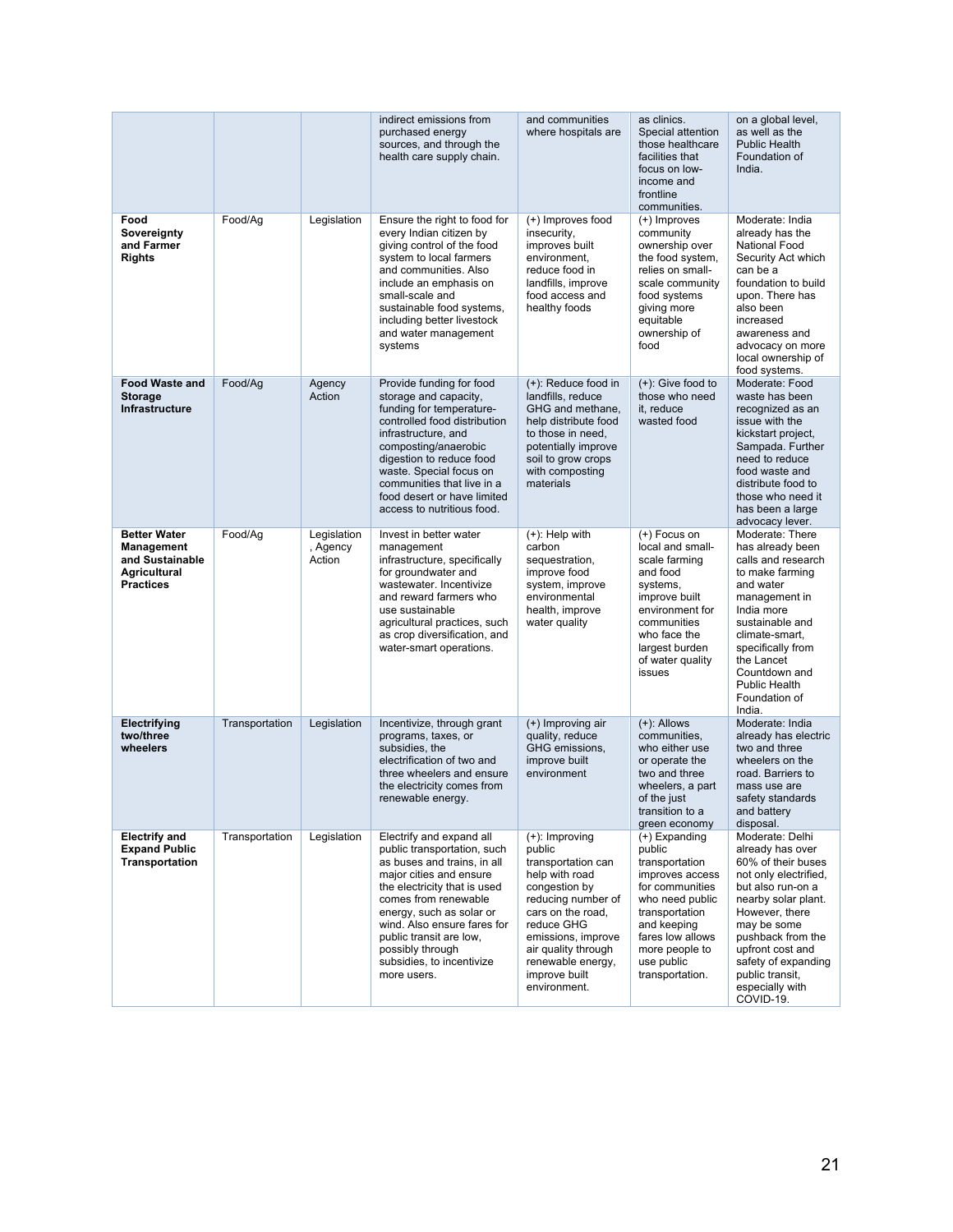# Nigeria Policy Matrix

| Name                                                                                             | Tags    | <b>Policy Type</b>               | <b>Description of Policy</b>                                                                                                                                                                                                                                                                                                                                                                                                                                                                                                                                                                                                          | Health Impact                                                                                                                                                                                                                                                                                                                         | <b>Equity Impact</b>                                                                                                                                                                                                                                                    | <b>Political Landscape</b>                                                                                                                                                                                                                                                                                                                                                                                             |
|--------------------------------------------------------------------------------------------------|---------|----------------------------------|---------------------------------------------------------------------------------------------------------------------------------------------------------------------------------------------------------------------------------------------------------------------------------------------------------------------------------------------------------------------------------------------------------------------------------------------------------------------------------------------------------------------------------------------------------------------------------------------------------------------------------------|---------------------------------------------------------------------------------------------------------------------------------------------------------------------------------------------------------------------------------------------------------------------------------------------------------------------------------------|-------------------------------------------------------------------------------------------------------------------------------------------------------------------------------------------------------------------------------------------------------------------------|------------------------------------------------------------------------------------------------------------------------------------------------------------------------------------------------------------------------------------------------------------------------------------------------------------------------------------------------------------------------------------------------------------------------|
| <b>Oil and Natural</b><br><b>Gas Phase-Out</b><br>Plan                                           | Energy  | Agency<br>Action,<br>Legislation | Create a plan to shift<br>Nigeria's economy away<br>from oil and natural gas to<br>renewable energy and<br>sustainable agrobusiness.<br>This includes reducing<br>production of oil while also<br>improving other sectors of<br>the economy. In addition,<br>there must be a phase-out<br>plan for natural gas that<br>includes reducing export and<br>use of liquified natural gas.<br>These plans must include<br>engagement with local<br>stakeholders, including<br>workers in the oil and natural<br>gas sectors.                                                                                                                | (+) Improves air<br>quality, reduces<br>incidences of<br>lung-related<br>illnesses,<br>improves built<br>environment,<br>reduces GHG<br>emissions and<br>other pollutants,<br>improves natural<br>environment,<br>reduces oil and<br><b>LNG</b> pollution                                                                             | $(+)$ : Improving<br>communities who<br>live near drilling<br>sites and oil<br>refineries, usually<br>affecting low-<br>income and rural<br>communities.<br>Also improve<br>community input<br>and engagement<br>in Nigeria's<br>economic future                        | Moderate: Nigeria<br>has had many oil<br>spills which has<br>caused maior<br>health impacts to<br>women, children,<br>and older<br>populations. In<br>addition, there has<br>been conversations<br>regarding removing<br>subsidies for fuel<br>companies,<br>including the<br>Petroleum Motor<br>Spirit (PMS).                                                                                                         |
| Incentivize<br><b>Community and</b><br><b>Distributed</b><br>Renewable<br><b>Energy Projects</b> | Energy  | Agency<br>Action,<br>Legislation | Provide incentives, such as<br>subsidies, grant programs,<br>or nationally funded<br>programs, to increase the<br>use of community-based<br>and distributed renewable<br>energy projects. These can<br>include off-grid energy<br>systems (particularly for<br>communities who are not yet<br>connected to the national<br>grid), community solar<br>gardens, microgrids, and<br>rooftop solar. These projects<br>should focus on frontline,<br>underserved, and rural<br>communities, with the long-<br>term goal of the project<br>being completely citizen or<br>community run.                                                    | $(+)$ : Increase<br>renewable<br>energy<br>infrastructure,<br>decrease carbon<br>emissions,<br>improve air<br>quality and<br>incidences of<br>lung-related<br>illnesses. Will<br>also improve built<br>environment and<br>improve the<br>economic health<br>of the<br>community.<br>Alleviate energy<br>poverty and<br>energy burden. | $(+)$ : Giving<br>communities<br>more control and<br>transparency<br>over their energy<br>is fundamental to<br>equitable<br>practice and the<br>just transition.<br>These projects<br>can also<br>revitalize local<br>economies and<br>provide<br>community<br>benefits | High: As part of<br>Nigeria's COVID-<br>19 recovery plan<br>they removed all<br>fossil fuel subsidies<br>and incentives and<br>instead has<br>outlined a plan to<br>install more solar<br>power. In addition,<br>there is a specific<br>focus on rural<br>communities and<br>off-grid technology<br>to not only help<br>people move away<br>from using biofuels<br>indoors but also to<br>increase solar<br>power.     |
| <b>Just Transition</b>                                                                           | Energy  | Legislation                      | Ensure a just transition from<br>an extractive economy with<br>fossil fuels to a regenerative<br>economy by implementing<br>an energy justice policy that<br>ensures availability,<br>accessibility, and<br>affordability to renewable<br>energy services. This policy<br>should include rural<br>households in particular as<br>they are more vulnerable to<br>energy poverty. In addition,<br>there must be a plan to<br>promote and incentivize<br>women's education and<br>freedom, protect Indigenous<br>rights to land, and ensure<br>job creation for previous<br>fossil fuel workers who<br>transition to a green<br>economy. | $(+)$ Improves<br>worker well-<br>being, reduces<br>environmental<br>exposures for<br>workers and<br>communities,<br>improves air<br>quality, improves<br>built<br>environment,<br>reduces energy<br>poverty                                                                                                                          | (+) Directly helps<br>low-income,<br>rural, and<br>frontline<br>communities in<br>the transition to a<br>green economy,<br>gives input from<br>local<br>stakeholders,<br>prevents policies<br>that exacerbate<br>inequity                                               | Medium: There has<br>already been calls<br>for more equitable<br>and just action on<br>the climate crisis.<br>Many youth<br>mobilizers have<br>advocated against<br>a "climate<br>apartheid" that<br>amplifies existing<br>problems of<br>inequality, food<br>shortages, crimes,<br>and conflict.<br><b>Especially since</b><br>Nigeria has ended<br>subsidies for fossil<br>fuels, a just<br>transition is<br>needed. |
| <b>Sustainable</b><br>Land<br>Management<br>and Water<br>Infrastructure                          | Food/Ag | Legislation                      | Establish community-based<br>sustainable utilization and<br>management of wetlands. In<br>addition, restrict agricultural<br>expansion while ensuring an<br>adequate safety net program<br>for farmers. Promoting<br>sustainable farming<br>practices such as soil and<br>water conservation,<br>improved seed varieties, and<br>crop diversification, is<br>essential. Acknowledging<br>Indigenous knowledge and<br>treaty rights is also key to<br>enhancing these practices.                                                                                                                                                       | (+) Improved<br>access to<br>nutritious food,<br>improved soil,<br>and agricultural<br>land health,<br>prevent<br>deforestation,<br>improve<br>environment and<br>carbon sinks,<br>reduce food<br>insecurity and<br>poverty                                                                                                           | (+) Ensuring the<br>inclusion of<br>women and other<br>populations to<br>sustainable<br>agricultural<br>practices, reduce<br>poverty and food<br>insecurity for<br>areas most<br>vulnerable to<br>climate impacts                                                       | Medium: Access to<br>clean water still<br>remains an issue in<br>Nigeria and while<br>there are programs<br>to address it<br>(PEWASH), more<br>infrastructure is<br>needed. In<br>addition, while the<br>Nigerian<br>government has<br>pledged to reduce<br>deforestation for<br>agriculture but<br>needs more                                                                                                         |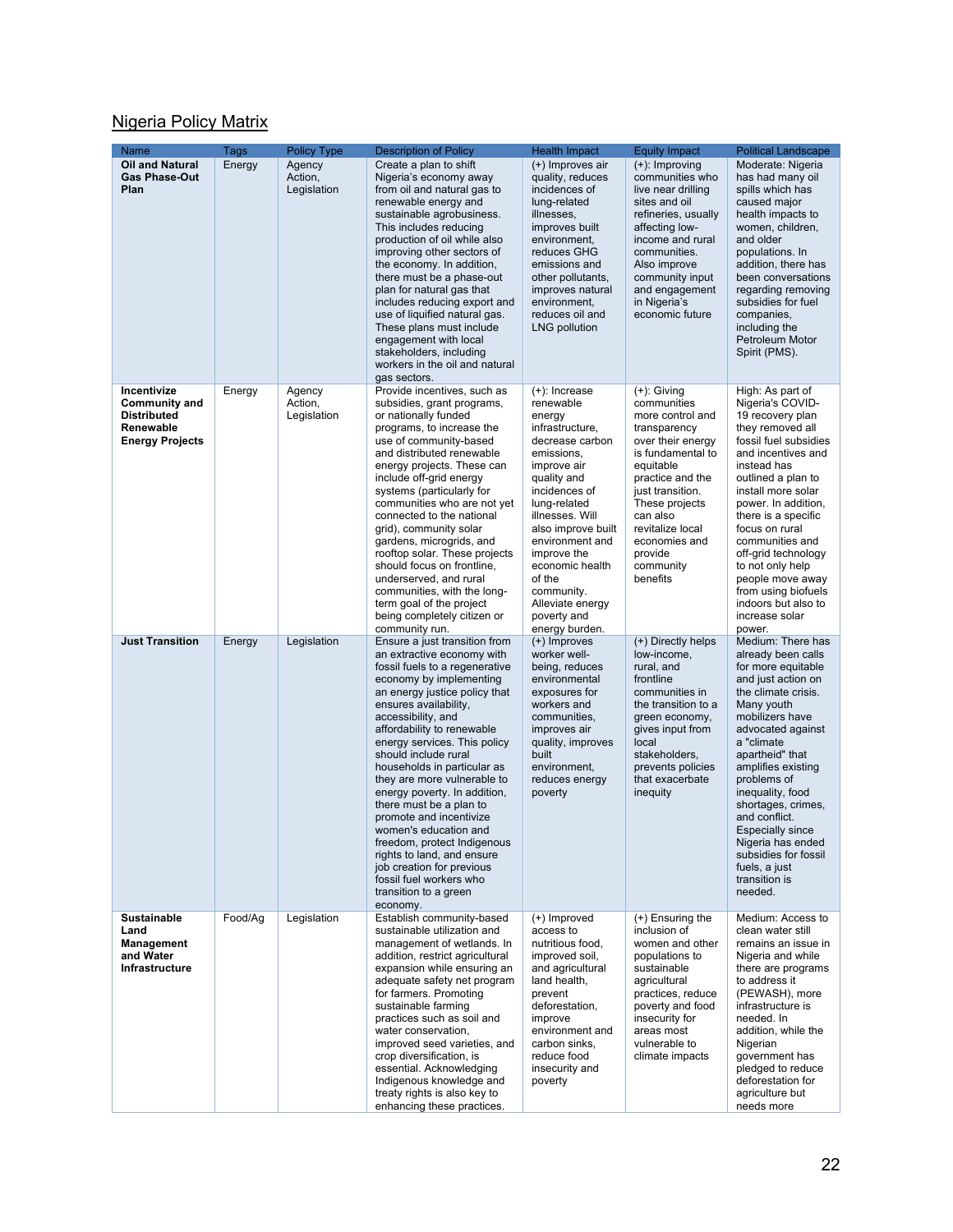|                                                                       |           |                                  | Education and outreach<br>about sustainable practices,<br>specifically for women and<br>youth, must be a priority.                                                                                                                                                                                                      |                                                                                                                                                                                               |                                                                                                                                                                                                      | investment in<br>sustainable farming<br>practices.                                                                                                                                                                                                                                                                            |
|-----------------------------------------------------------------------|-----------|----------------------------------|-------------------------------------------------------------------------------------------------------------------------------------------------------------------------------------------------------------------------------------------------------------------------------------------------------------------------|-----------------------------------------------------------------------------------------------------------------------------------------------------------------------------------------------|------------------------------------------------------------------------------------------------------------------------------------------------------------------------------------------------------|-------------------------------------------------------------------------------------------------------------------------------------------------------------------------------------------------------------------------------------------------------------------------------------------------------------------------------|
| Incentivize<br>Urban and<br>Community<br><b>Agriculture</b>           | Food/Aq   | Legislation                      | Incentivize urban and<br>community agriculture<br>through programs, grants, or<br>taxes, with special attention<br>to low-income and frontline<br>communities who benefit the<br>most from ownership over<br>local food. Emphasizes<br>sustainable agriculture and<br>land management in urban<br>planning initiatives. | $(+)$ : Improved<br>built<br>environment.<br>reduce air<br>pollution and<br>urban island<br>heating effect,<br>Food<br>access/food<br>insecurity,<br>increased healthy<br>food<br>consumption | $(+)$ : Low-income<br>and frontline<br>communities'<br>participation in<br>agriculture and<br>food access                                                                                            | Medium: Urban<br>and city farming<br>has been growing<br>in Abuja, mainly<br>due to government<br>incentives to grow<br>the agrobusiness<br>sector and reduce<br>the economy's<br>dependence on oil.                                                                                                                          |
| Complete<br><b>Streets</b>                                            | Transport | Agency<br>Action,<br>Legislation | Incentivize urban planning<br>design on a local and<br>national level to include idea<br>of complete streets where<br>the focus is on pedestrians.<br>cyclists, and public<br>transportation instead of<br>personal vehicles.                                                                                           | (+): Reduce GHG<br>emissions.<br>reduces road<br>congestion and<br>road-related<br>injuries, reduce<br>air pollution,<br>improve built<br>environment                                         | $(+)$ : Improve<br>safer streets,<br>including<br>widening<br>sidewalks and<br>bike lanes.<br>improving<br>pedestrian<br>walkways, with a<br>focus on low-<br>income and<br>frontline<br>communities | Moderate: Abuja<br>currently has a<br>masterplan to<br>design the Abuja<br>City Centre to<br>increase<br>pedestrian-friendly<br>walkways while<br>also promoting<br>business. However,<br>this needs to be<br>expanded across<br>Nigerian and city<br>centers.                                                                |
| Electrifying<br><b>Public Transit</b><br>Usina<br>Renewable<br>Energy | Transport | Agency<br>Action.<br>Legislation | Incentivize the electrification<br>of public transportation using<br>renewable energy, such as<br>solar and wind. There must<br>be a focus on low-income<br>and frontline communities<br>who may use public transit<br>more often than other<br>communities.                                                            | (+): Reduce GHG<br>emissions,<br>reduces road<br>congestion and<br>road-related<br>injuries, reduce<br>air pollution,<br>improve built<br>environment                                         | $(+)$ Improve<br>public transit to<br>include low-<br>income and<br>frontline<br>communities,<br>help to level out<br>public transit<br>riders                                                       | Medium: The<br>Nigerian Federal<br><b>Capital Territory</b><br>Administration<br>(FCTA) has<br>pledged to partner<br>with the National<br><b>Automotive Design</b><br>and Development<br>Council to<br>introduce electric<br>transportation<br>system in Abuja,<br>the nation's capital.<br>But this needs to<br>be expanded. |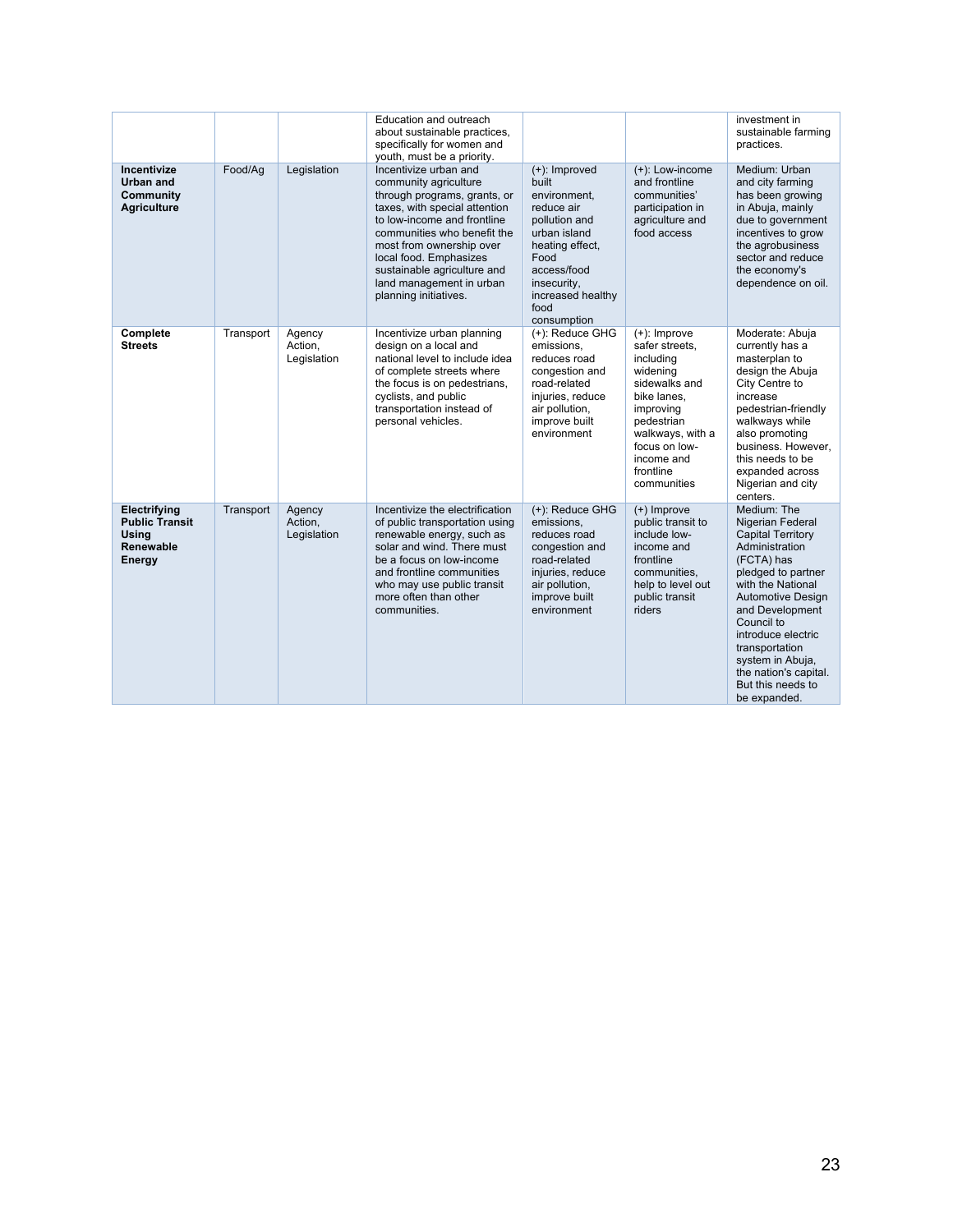# South Africa Policy Matrix

| Name                                                | Tags           | Policy<br>Type            | <b>Description of Policy</b>                                                                                                                                                                                                                                                                                                        | <b>Health Impact</b>                                                                                                                                        | <b>Equity Impact</b>                                                                                                                                                                           | <b>Political Landscape</b>                                                                                                                                                                                                                                 |
|-----------------------------------------------------|----------------|---------------------------|-------------------------------------------------------------------------------------------------------------------------------------------------------------------------------------------------------------------------------------------------------------------------------------------------------------------------------------|-------------------------------------------------------------------------------------------------------------------------------------------------------------|------------------------------------------------------------------------------------------------------------------------------------------------------------------------------------------------|------------------------------------------------------------------------------------------------------------------------------------------------------------------------------------------------------------------------------------------------------------|
| Weatherized<br>and<br><b>Retrofitted</b><br>Housing | Energy         | Legislation,<br>Ministry  | Create a program to<br>mobilize a workforce to<br>weatherize and retrofit<br>houses and buildings,<br>specifically low-income and<br>frontline communities.<br>Applies to homeowners.<br>renters, and general<br>buildings.                                                                                                         | (+) Improve living<br>environment,<br>efficient heating<br>and cooling in<br>houses, improve<br>built environment,<br>reduce GHG,<br>improved<br>efficiency | (+) Mobilizing<br>workforce with<br>workers' rights<br>with specific<br>attention to low-<br>income, frontline,<br>fossil fuel<br>workers, etc. to<br>help with<br>transition                  | Moderate: Several<br>organizations<br>already working on<br>this including the<br><b>World Green</b><br><b>Building Council and</b><br>the Green Building<br>Council of South<br>Africa.                                                                   |
| Feed-in<br><b>Tariffs</b>                           | Energy         | Executive,<br>Legislation | Provide price certainty and<br>long-term contracts to help<br>finance renewable energy<br>investments, with particular<br>incentives for small-scale,<br>community driven solar<br>projects.                                                                                                                                        | (+) Improve air<br>quality by<br>building more<br>RE, reduce air<br>pollution, reduce<br><b>GHG</b> emissions                                               | (+) Build more<br>local and<br>community-based<br>projects,<br>potentially having<br>more community<br>ownership over<br>energy, focus on<br>frontline<br>communities                          | Moderate:<br>Previously done in<br>2007 to accelerate<br>RE infrastructure,<br>supported by justice<br>and public health<br>groups. Also<br>support for local RE<br>projects, especially<br>rural areas with the<br>off-grid solar home<br>system program. |
| <b>Climate</b><br><b>Justice</b><br>Charter         | Energy         | Legislation               | Adopt the Climate Justice<br>Charter in the South African<br>Constitution. Includes<br>principles of deep just<br>transitions such as climate<br>justice, social justice, eco-<br>centric living, participatory<br>democracy, socialized<br>ownership, international<br>solidarity, decoloniality, and<br>intergenerational justice | (+) Improves built<br>environment,<br>improves worker<br>wellbeing,<br>quarantees food<br>and water rights,<br>and improves job<br>and work health          | (+): Directly helps<br>frontline<br>communities and<br>prevents more<br>policies that<br>exacerbate<br>inequity, equity is<br>foundational in<br>charter                                       | Moderate: Push<br>from environmental<br>groups to adopt on<br>national and local<br>levels                                                                                                                                                                 |
| Urban and<br>Community<br><b>Agriculture</b>        | Food/Ag        | Legislation,<br>Ministry  | Incentivize urban and<br>community agriculture<br>through programs, grants, or<br>taxes, with special attention<br>to low-income and frontline<br>communities who benefit the<br>most from ownership over<br>local food. Emphasizes<br>sustainable agriculture and<br>land management                                               | $(+)$ : Improved<br>built environment,<br>reduce air<br>pollution and<br>urban island<br>heating effect,<br>Food access/food<br>insecurity                  | (+): Low-income<br>and frontline<br>communities'<br>participation in<br>agriculture and<br>food access                                                                                         | Moderate: Already<br>implemented in<br>Joburg through the<br>Urban Agriculture<br>Initiative with the<br>Johannesburg Inner<br>City Partnership                                                                                                            |
| Peoples'<br>Food<br>Sovereignty<br>Act              | Food/Ag        | Legislation               | Transforms the food system<br>by breaking up the control of<br>food corporation and<br>repositioning the state to<br>realize the Constitutional<br>right to food; also includes<br>an emphasis on small-scale<br>and sustainable food<br>systems                                                                                    | (+) Improves food<br>insecurity,<br>improved built<br>environment,<br>reduce food in<br>landfills, improve<br>food access and<br>healthy foods              | (+) Improves<br>community<br>ownership over<br>the food system,<br>relies on small-<br>scale community<br>food systems<br>giving more<br>equitable<br>ownership of food                        | Moderate: Act was<br>introduced in 2016<br>but has since been<br>stalled. Pushback<br>from current food<br>corporations                                                                                                                                    |
| Complete<br><b>Streets</b>                          | Transportation | Legislation               | Incentivize urban planning<br>design on a local and<br>national level to include idea<br>of complete streets where<br>the focus is on pedestrians,<br>cyclists, and public<br>transportation instead of<br>personal vehicles.                                                                                                       | (+): Reduce GHG<br>emissions,<br>reduces road<br>congestion and<br>road-related<br>injuries, reduce<br>air pollution,<br>improve built<br>environment       | (+): Improve safer<br>streets, including<br>widening<br>sidewalks and<br>bike lanes,<br>improving<br>pedestrian<br>walkways, with a<br>focus on low-<br>income and<br>frontline<br>communities | Moderate: City of<br>Johannesburg has<br>implemented<br>complete streets in<br>designing urban<br>planning. Potential<br>for upscaling                                                                                                                     |
| Electrification<br>of Public<br><b>Transit</b>      | Transportation | Legislation,<br>Ministry  | Provide grant funding and/or<br>incentives to electrify public<br>transit systems including<br>buses, school buses,<br>passenger rail, and fleet<br>vehicles, and modernizing<br>roads, bridges, and rail.                                                                                                                          | (+): Reduce GHG<br>emissions,<br>reduces road<br>congestion and<br>road-related<br>injuries, reduce<br>air pollution,<br>improve built<br>environment       | $(+)$ Improve<br>public transit to<br>include low-<br>income and<br>frontline<br>communities,<br>help to level out<br>public transit<br>riders                                                 | Moderate: Relative<br>support to electrify<br>public transportation<br>such as buses but<br>potential opposition<br>from taxi industry<br>who may rather<br>have incentives for<br>EVs in general                                                          |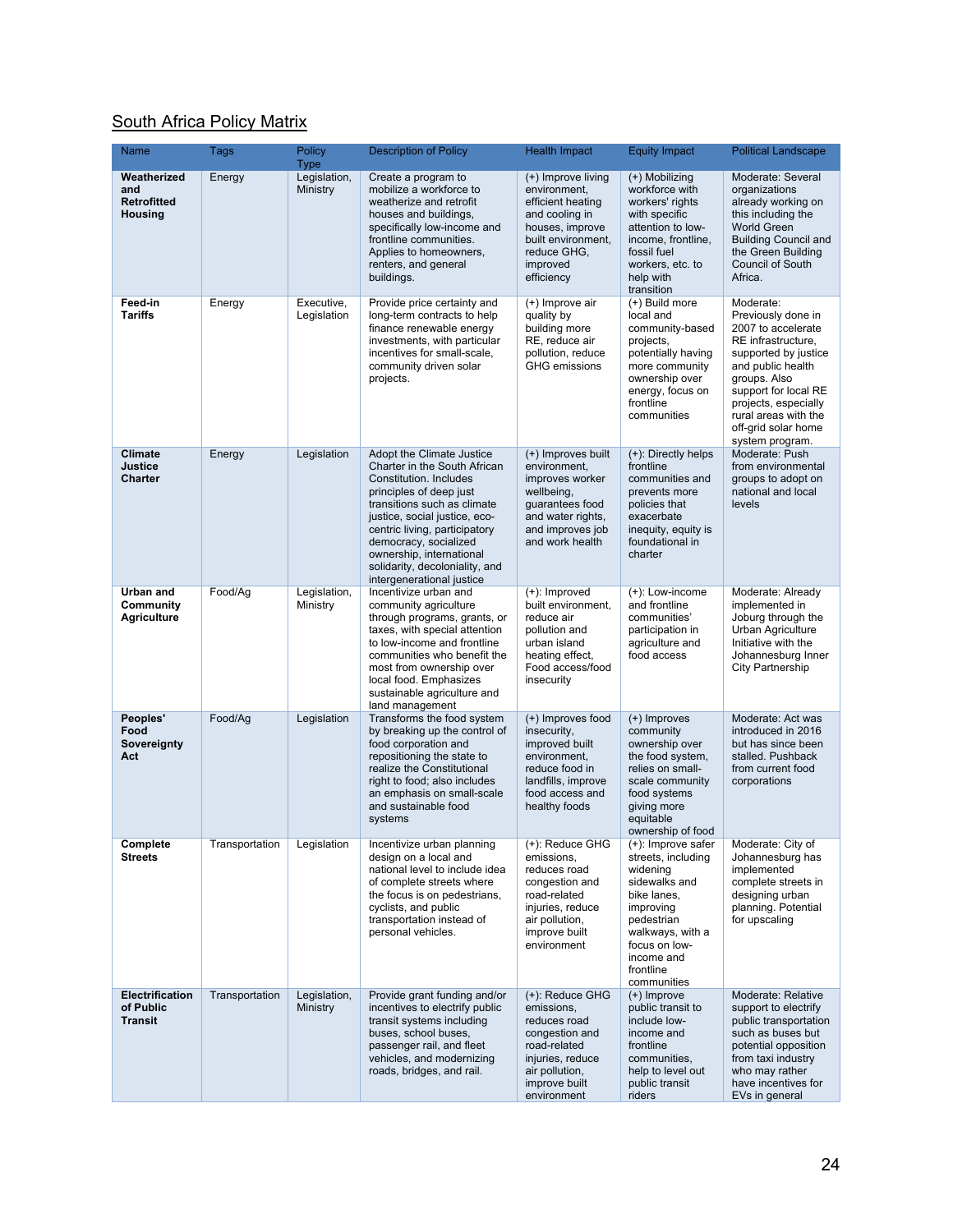# South Korea Policy Matrix

| Name of Policy                                                                                                                          | Tags   | Policy Type              | <b>Policy Description</b>                                                                                                                                                                                                                                                                                                                                                                                                                                                                                                                                                            | <b>Health Impact</b>                                                                                                                                                                                                                                                                                                            | <b>Equity Impact</b>                                                                                                                                                                                                                                                                                                                         | <b>Political Landscape</b>                                                                                                                                                                                                                                                                                                         |
|-----------------------------------------------------------------------------------------------------------------------------------------|--------|--------------------------|--------------------------------------------------------------------------------------------------------------------------------------------------------------------------------------------------------------------------------------------------------------------------------------------------------------------------------------------------------------------------------------------------------------------------------------------------------------------------------------------------------------------------------------------------------------------------------------|---------------------------------------------------------------------------------------------------------------------------------------------------------------------------------------------------------------------------------------------------------------------------------------------------------------------------------|----------------------------------------------------------------------------------------------------------------------------------------------------------------------------------------------------------------------------------------------------------------------------------------------------------------------------------------------|------------------------------------------------------------------------------------------------------------------------------------------------------------------------------------------------------------------------------------------------------------------------------------------------------------------------------------|
| <b>Coal and</b><br><b>Nuclear Phase-</b><br>Out by 2028 as<br>Part of a Just<br><b>Transition</b>                                       | Energy | Legislation              | Ensure no new coal and<br>nuclear plants are built by<br>stopping all approvals and<br>permits to build these<br>plants. In addition, create<br>a coal and nuclear phase-<br>out strategy that is in line<br>with the global need to<br>reduce greenhouse gas<br>emissions and a just<br>transition that helps<br>workers who were<br>previously in the fossil fuel<br>industry to be retrained in<br>a green economy.                                                                                                                                                               | (+) Improves air<br>quality, reduces<br>incidences of<br>lung-related<br>illnesses,<br>improves built<br>environment,<br>reduces GHG<br>emissions and<br>other pollutants,<br>improves natural<br>environment                                                                                                                   | $(+)$ Improves<br>communities<br>surrounding coal<br>and nuclear plants<br>that may suffer<br>from toxins and<br>pollutants from coal<br>and long-term<br>waste disposal<br>from nuclear, calls<br>for a just transition<br>for workers who<br>previously worked<br>in fossil fuel<br>industry                                               | Medium: South<br>Korean<br>environmentalists.<br>NGOs, and residents<br>have already been<br>advocates against<br>new and existing<br>nuclear power<br>plants, deeming<br>them unhealthy and<br>dangerous. In<br>addition, coal is seen<br>as unprofitable by<br>2028.                                                             |
| Incentivize<br><b>Community and</b><br><b>Distributed</b><br>Renewable<br><b>Energy Projects</b>                                        | Energy | Ministry<br>Legislation  | Provide incentives, such<br>as subsidies, grant<br>programs, or nationally<br>funded programs, to<br>increase the use of<br>community-based and<br>distributed renewable<br>energy projects. These<br>can include off-grid energy<br>systems (particularly for<br>communities who are not<br>yet connected to the<br>national grid), community<br>solar gardens, microgrids,<br>and rooftop solar. These<br>projects should focus on<br>frontline, underserved, and<br>rural communities, with the<br>long-term goal of the<br>project being completely<br>citizen or community run. | $(+)$ : Increase<br>renewable energy<br>infrastructure.<br>decrease carbon<br>emissions,<br>improve air<br>quality and<br>incidences of<br>lung-related<br>illnesses. Will<br>also improve built<br>environment and<br>improve the<br>economic health<br>of the community.<br>Alleviate energy<br>poverty and<br>energy burden. | $(+)$ : Giving<br>communities more<br>control and<br>transparency over<br>their energy is<br>fundamental to<br>equitable practice<br>and the just<br>transition. These<br>projects can also<br>revitalize local<br>economies and<br>provide community<br>benefits                                                                            | Medium: South<br>Korea has already<br>invested in large<br>renewable energy<br>projects, such as the<br>Saemangeum solar<br>plant. However,<br>there is less<br>emphasis on<br>community-<br>ownership and<br>distributed energy<br>systems. In addition,<br>more input and<br>engagement in rural<br>communities is<br>essential. |
| <b>Ensure</b><br>Community-<br>Ownership and<br>Community<br><b>Boards to</b><br><b>Oversee</b><br><b>Offshore Wind</b><br><b>Farms</b> | Energy | Ministry,<br>Legislation | As offshore wind farms are<br>being proposed and<br>approved, there must be<br>stipulations to include a<br>community board that<br>oversees the operations of<br>the wind farm to ensure<br>community input and<br>ownership over the<br>project, especially local<br>fishermen to which these<br>projects affect their daily<br>lives. In addition, a<br>proportion of the profits<br>must be dedicated back to<br>the community in which<br>the wind farm is in.                                                                                                                  | (+) Improves air<br>quality, reduces<br>incidences of<br>lung-related<br>illnesses,<br>improves<br>cardiovascular<br>health, improves<br>built environment,<br>reduces GHG<br>emissions and<br>other pollutants,<br>improves natural<br>environment                                                                             | $(+)$ Gives<br>communities more<br>input into<br>renewable energy<br>projects and<br>ownership of how<br>these projects are<br>managed and<br>operated on a long-<br>term scale. In<br>addition, these<br>projects, with<br>dedicated funds<br>from the farm, can<br>help revitalize local<br>economies and<br>provide community<br>benefits | Medium: South<br>Korea already has<br>several offshore<br>wind farms in<br>construction but<br>there has been<br>some local<br>opposition due to<br>concerns for marine<br>life and noise<br>pollution. There are<br>also projects that<br>already gives a<br>proportion of profit<br>back to the local<br>community.              |
| Center Climate<br><b>Justice and</b><br><b>Health into</b><br><b>Climate Policy</b>                                                     | Energy | Legislation              | Ensure current and future<br>climate policy is rooted in<br>climate justice and health,<br>especially in the creation<br>of the South Korean Green<br>New Deal. There must be<br>provisions for historically<br>marginalized and low-<br>income communities who<br>face the effects of climate<br>change the worse. In<br>addition, it must address<br>carbon inequality,<br>divestment from fossil<br>fuels, a just transition, and<br>emission reductions<br>instead of market-based<br>solutions.                                                                                 | $(+)$ : Improves<br>worker well-being,<br>guarantees health<br>impacts, reduces<br>environmental<br>exposures.<br>improves built<br>environment,<br>reduces GHG<br>emissions and<br>other pollutants                                                                                                                            | (+): Directly helps<br>frontline<br>communities and<br>prevents more<br>policies that<br>exacerbate<br>inequity, improves<br>community power<br>over the climate<br>crisis                                                                                                                                                                   | Medium: South<br>Korea's current<br>Green New Deal,<br>although strives to<br>reduce emissions<br>drastically with<br>specific targets for<br>2030 and 2050, it<br>does not include<br>climate justice or a<br>just transition, which<br>is essential in any<br>climate policy.                                                    |
| <b>Smart and</b><br><b>Green Cities</b>                                                                                                 | Energy | Ministry,<br>Legislation | Incentivize the planning<br>and implementation of<br>green and smart<br>infrastructure for cities and                                                                                                                                                                                                                                                                                                                                                                                                                                                                                | (+) Improves air<br>quality, reduces<br>GHG emissions,<br>improves built                                                                                                                                                                                                                                                        | $(+)$ Ensures<br>community input<br>and oversight over<br>their own city/town,                                                                                                                                                                                                                                                               | Medium: In 2008,<br>South Korea had a<br>5-year plan for green<br>urban growth.                                                                                                                                                                                                                                                    |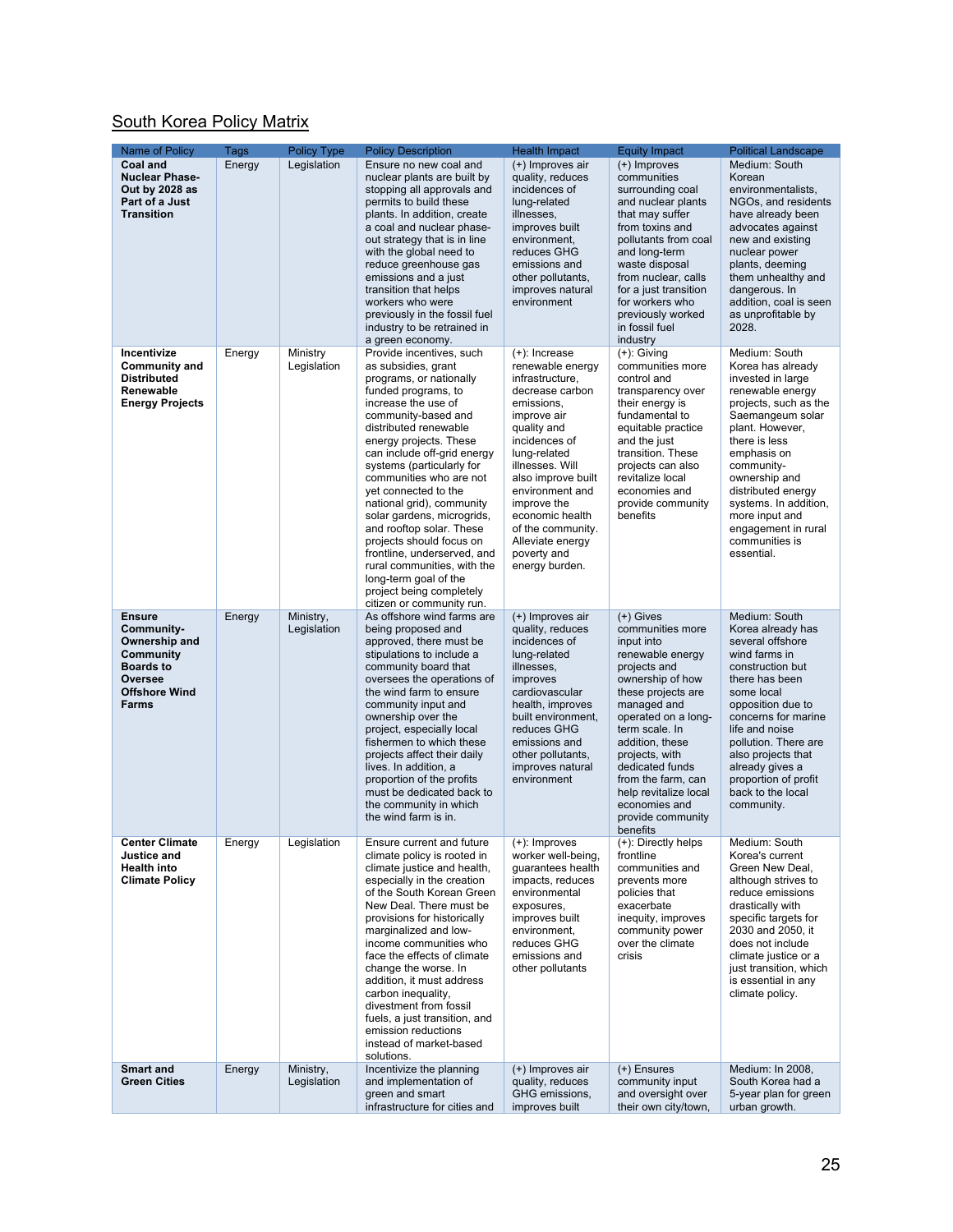|                                                                       |           |                          | towns. This includes<br>incentives for local<br>renewable energy<br>projects, efficient and<br>sustainable buildings,<br>retrofitted housing, and<br>social infrastructure<br>projects (libraries, green<br>spaces, art). Any plans to<br>improve infrastructure<br>must gain community input<br>and have a mechanism for<br>community<br>oversight/ownership over<br>projects. | environment,<br>reduces urban<br>island heating<br>effect, community<br>wellbeing                                                                                                 | can help revitalize<br>local economies,<br>gain community<br>benefits                                                                                                                       | However, there was<br>confusion on what<br>"green" meant and<br>communities where<br>not informed<br>enough.                                                                                                                                                                                                                                                                                                                                                  |
|-----------------------------------------------------------------------|-----------|--------------------------|---------------------------------------------------------------------------------------------------------------------------------------------------------------------------------------------------------------------------------------------------------------------------------------------------------------------------------------------------------------------------------|-----------------------------------------------------------------------------------------------------------------------------------------------------------------------------------|---------------------------------------------------------------------------------------------------------------------------------------------------------------------------------------------|---------------------------------------------------------------------------------------------------------------------------------------------------------------------------------------------------------------------------------------------------------------------------------------------------------------------------------------------------------------------------------------------------------------------------------------------------------------|
| Incentivize<br>Urban and<br>Community<br><b>Agriculture</b>           | Food/Ag   | Legislation              | Incentivize urban and<br>community agriculture<br>through programs, grants,<br>or taxes, with special<br>attention to low-income<br>and frontline communities<br>who benefit the most from<br>ownership over local food.<br>Emphasizes sustainable<br>agriculture and land<br>management in urban<br>planning initiatives.                                                      | (+): Improved built<br>environment,<br>reduce air<br>pollution and<br>urban island<br>heating effect,<br>Food access/food<br>insecurity,<br>increased healthy<br>food consumption | (+): Low-income<br>and frontline<br>communities'<br>participation in<br>agriculture and<br>food access                                                                                      | Medium: Seoul is<br>already investing in<br>urban farming<br>infrastructure and<br>jobs. In addition,<br>there is local support<br>for more urban<br>agriculture and<br>recent research on<br>underground<br>agriculture in<br>abandoned subway<br>infrastructure.<br>However, it needs to<br>be expanded to all of<br>South Korea. There<br>also needs to be<br>emphasis on<br>community-owned<br>and operated to<br>ensure equity and a<br>just transition. |
| Complete<br><b>Streets</b>                                            | Transport | Ministry,<br>Legislation | Incentivize urban planning<br>design on a local and<br>national level to include<br>idea of complete streets<br>where the focus is on<br>pedestrians, cyclists, and<br>public transportation<br>instead of personal<br>vehicles.                                                                                                                                                | (+): Reduce GHG<br>emissions,<br>reduces road<br>congestion and<br>road-related<br>injuries, reduce<br>air pollution,<br>improve built<br>environment                             | (+): Improve safer<br>streets, including<br>widening sidewalks<br>and bike lanes,<br>improving<br>pedestrian<br>walkways, with a<br>focus on low-<br>income and<br>frontline<br>communities | Moderate: There has<br>been some<br>investment and<br>interest in Seoul in<br>creating pedestrian-<br>friendly districts in<br>the city center.<br>However, there<br>needs to be<br>transformative<br>change in urban<br>planning to make<br>sure streets are<br>centered on<br>pedestrians and<br>cyclists, not personal<br>vehicles.                                                                                                                        |
| Electrifying<br><b>Public Transit</b><br>Using<br>Renewable<br>Energy | Transport | Ministry,<br>Legislation | Incentivize the<br>electrification of public<br>transportation using<br>renewable energy, such as<br>solar and wind. There<br>must be a focus on low-<br>income and frontline<br>communities who may use<br>public transit more often<br>than other communities.                                                                                                                | (+): Reduce GHG<br>emissions,<br>reduces road<br>congestion and<br>road-related<br>injuries, reduce<br>air pollution,<br>improve built<br>environment                             | (+) Improve public<br>transit to include<br>low-income and<br>frontline<br>communities, help<br>to level out public<br>transit riders                                                       | Moderate: South<br>Korea already has a<br>renowned public<br>transportation<br>system, especially in<br>large city centers.<br>However, they need<br>to be electrified<br>using renewable<br>energy resources.                                                                                                                                                                                                                                                |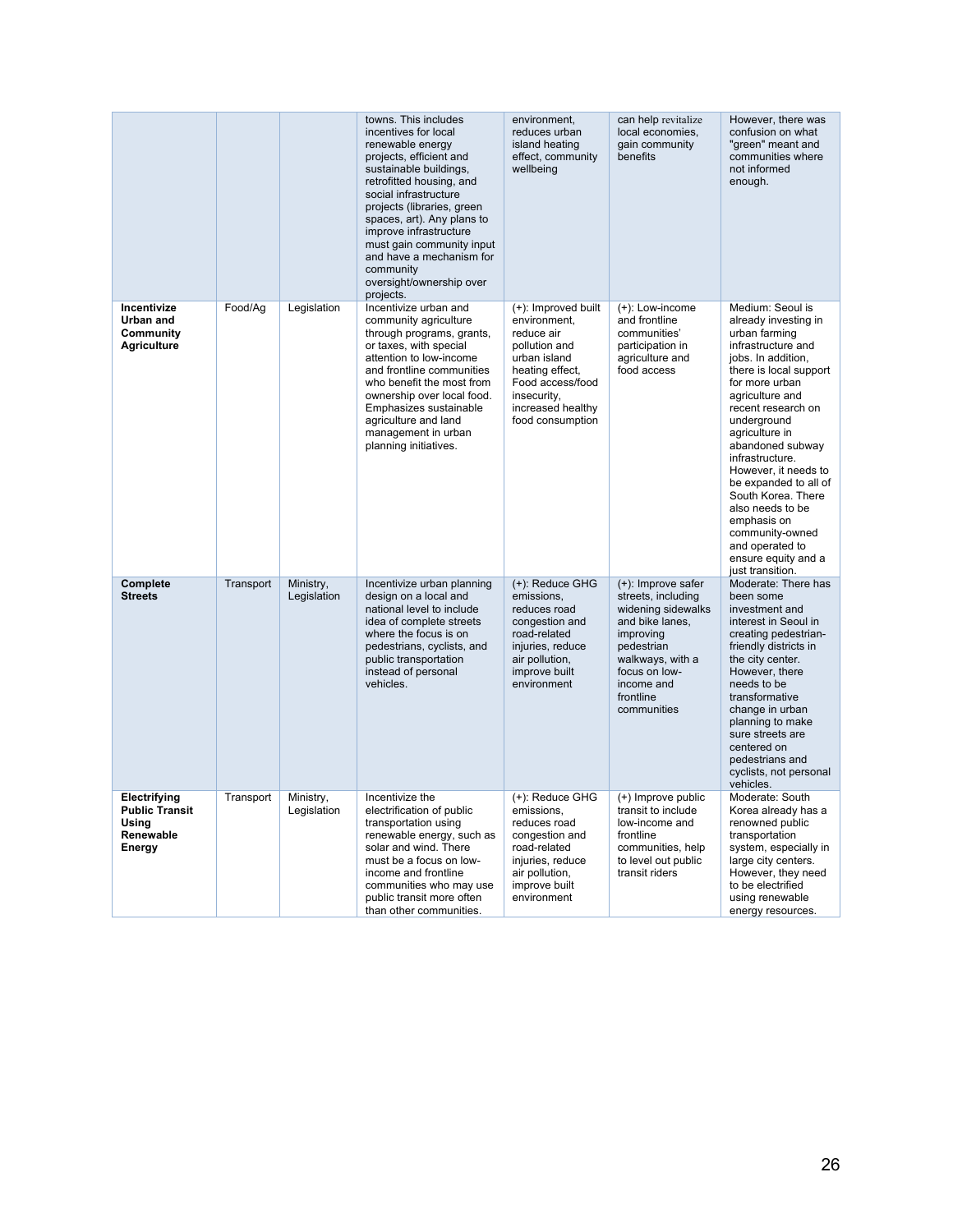# Trinidad & Tobago (T&T) Policy Matrix

| Name of Policy                             | <b>Tags</b>          | <b>Policy Type</b>                 | <b>Policy Description</b>                                                                                                                                                                                                                                                                                                                        | <b>Health Impact</b>                                                                                                                                                                 | <b>Equity Impact</b>                                                                                                                                                                                                                                              | <b>Political Landscape</b>                                                                                                                                                                                                                                                                |
|--------------------------------------------|----------------------|------------------------------------|--------------------------------------------------------------------------------------------------------------------------------------------------------------------------------------------------------------------------------------------------------------------------------------------------------------------------------------------------|--------------------------------------------------------------------------------------------------------------------------------------------------------------------------------------|-------------------------------------------------------------------------------------------------------------------------------------------------------------------------------------------------------------------------------------------------------------------|-------------------------------------------------------------------------------------------------------------------------------------------------------------------------------------------------------------------------------------------------------------------------------------------|
| <b>Offshore Wind</b><br><b>Farms</b>       | Energy               | Legislation,<br>Ministry           | Invest in and do research<br>on offshore wind options<br>for T&T. Create offshore<br>wind farm projects with<br>community input and<br>community-led<br>management of the farms,<br>such as through a<br>community board and<br>community-ownership.                                                                                             | (+): Reduce GHG<br>emissions,<br>improved air<br>quality, decrease<br>lung-related<br>illness, improved<br>built environment                                                         | $(+)$ : Allows<br>community<br>ownership over<br>the wind farm,<br>from its research,<br>implementation,<br>and management,<br>equitable and just<br>transition to<br>renewable energy                                                                            | Moderate: T&T is<br>already doing some<br>research on offshore<br>wind options. It also<br>has promise to be a<br>growing market both for<br>T&T but also globally.                                                                                                                       |
| Renewable<br>Energy<br>Integration         | Energy               | Legislation                        | Review and change<br>legislation to allow<br>Independent Power<br>Producers (IPP) to build<br>renewable energy<br>infrastructure to sell back<br>to the national grid. In<br>addition, legislation should<br>allow net-metering and<br>grid interconnection to<br>make it easier for solar<br>power to enter the energy<br>market in T&T         | (+): Reduce GHG<br>emissions,<br>improved air<br>quality, decrease<br>lung-related<br>illness, improved<br>built environment,<br>improved<br>environment                             | (+): Ensure any<br><b>RE</b> infrastructure<br>has had<br>community input<br>and allows for<br>part community<br>ownership over<br>the energy plant,<br>focus on low-<br>income and<br>frontline<br>communities<br>need for reliable<br>and sustainable<br>energy | Moderate: Been<br>increasing interest for<br>RE, especially solar in<br>T&T. Current legislation<br>creates barriers for<br>producers to build RE<br>facilities and sell the<br>energy to the national<br>grid. Unsure how much<br>support a new piece of<br>legislation will have.       |
| Community<br>Solar                         | Energy               | Ministry<br>Action,<br>Legislation | Incentivize and scale up<br>community solar projects<br>that allow for community<br>ownership and input with<br>specific focus on low-<br>income and frontline<br>communities.                                                                                                                                                                   | $(+)$ : Reduce air<br>pollution, improve<br>built environment,<br>reduce GHG<br>emissions                                                                                            | $(+)$ : Helps<br>improve<br>community<br>ownership over<br>their energy,<br>improve<br>community<br>environment,<br>focus on low-<br>income<br>communities                                                                                                        | Moderate: T&T already<br>has pilot programs to<br>put solar panels on<br>community centers,<br>schools, and rural<br>areas that also include<br>education programs.<br>There is a strong<br>possibility of scaling<br>this up and giving more<br>communities access to<br>these programs. |
| <b>Natural Gas</b><br><b>Phase-Out</b>     | Energy,<br>Transport | Legislation                        | Phase out fuel subsidies<br>for natural gas, petroleum,<br>and diesel that<br>disproportionately help<br>high-income households<br>and create barriers for<br>low-income households.<br>Instead, incentivize and<br>subsidize renewable<br>energy, such as solar and<br>wind, with specific focus to<br>low-income and frontline<br>communities. | (+): Improved air<br>quality, improved<br>built environment,<br>decrease<br>mortality and<br>morbidity from<br>fossil fuels                                                          | $(+)$ : Phase-out<br>fuel subsidies for<br>high-income<br>households and<br>private<br>transportation,<br>incentivize<br>renewable energy<br>for low-income<br>and frontline<br>communities                                                                       | Moderate: A report<br>from the IMF suggests<br>to phase out fuel<br>subsidies for high-<br>income households<br>and private<br>transportation. T&T has<br>agreed to transition out<br>of NG but will instead<br>transition to<br>compressed natural<br>gas instead.                       |
| Community-<br>based<br><b>Agriculture</b>  | Food/Ag              | Agency<br>Action,<br>Legislation   | Incentivize urban and<br>community agriculture<br>through programs, grants,<br>or taxes, with special<br>attention to low-income<br>and frontline communities<br>who benefit the most from<br>ownership over local food.<br>Emphasizes sustainable<br>agriculture and land<br>management                                                         | $(+)$ : Improved<br>built environment,<br>reduce air<br>pollution and<br>urban island<br>heating effect,<br>Food access/food<br>insecurity,<br>increased healthy<br>food consumption | (+): Low-income<br>and frontline<br>communities'<br>participation in<br>agriculture and<br>food access                                                                                                                                                            | Moderate: There has<br>been some<br>experiments for<br>sustainable<br>development and<br>agriculture through<br>Green Markets. There<br>is also the Grow<br>Garden Initiative that<br>works with<br>communities to<br>improve agricultural<br>skills.                                     |
| <b>Reduce food</b><br>and plastic<br>waste | Food/Ag              |                                    | Provide incentives for<br>donation storage and<br>capacity, funding for<br>temperature-controlled<br>food distribution<br>infrastructure, and provide<br>financial support and<br>reduce permitting barriers<br>for food and plastic waste<br>reduction (composting and<br>anaerobic digestion).                                                 | (+): Reduce food<br>in landfills, reduce<br>GHG and<br>methane, help to<br>donate extra food                                                                                         | (+) Improve food<br>insecurity issues<br>by giving food to<br>those who need<br>it, improve built<br>environment in<br>low-income and<br>frontline<br>communities                                                                                                 | Moderate: T&T has<br>already banned the use<br>of plastic bags and<br>other single-use<br>plastics. Further needs<br>to be done about food<br>waste and sustainable<br>waste management<br>infrastructure.                                                                                |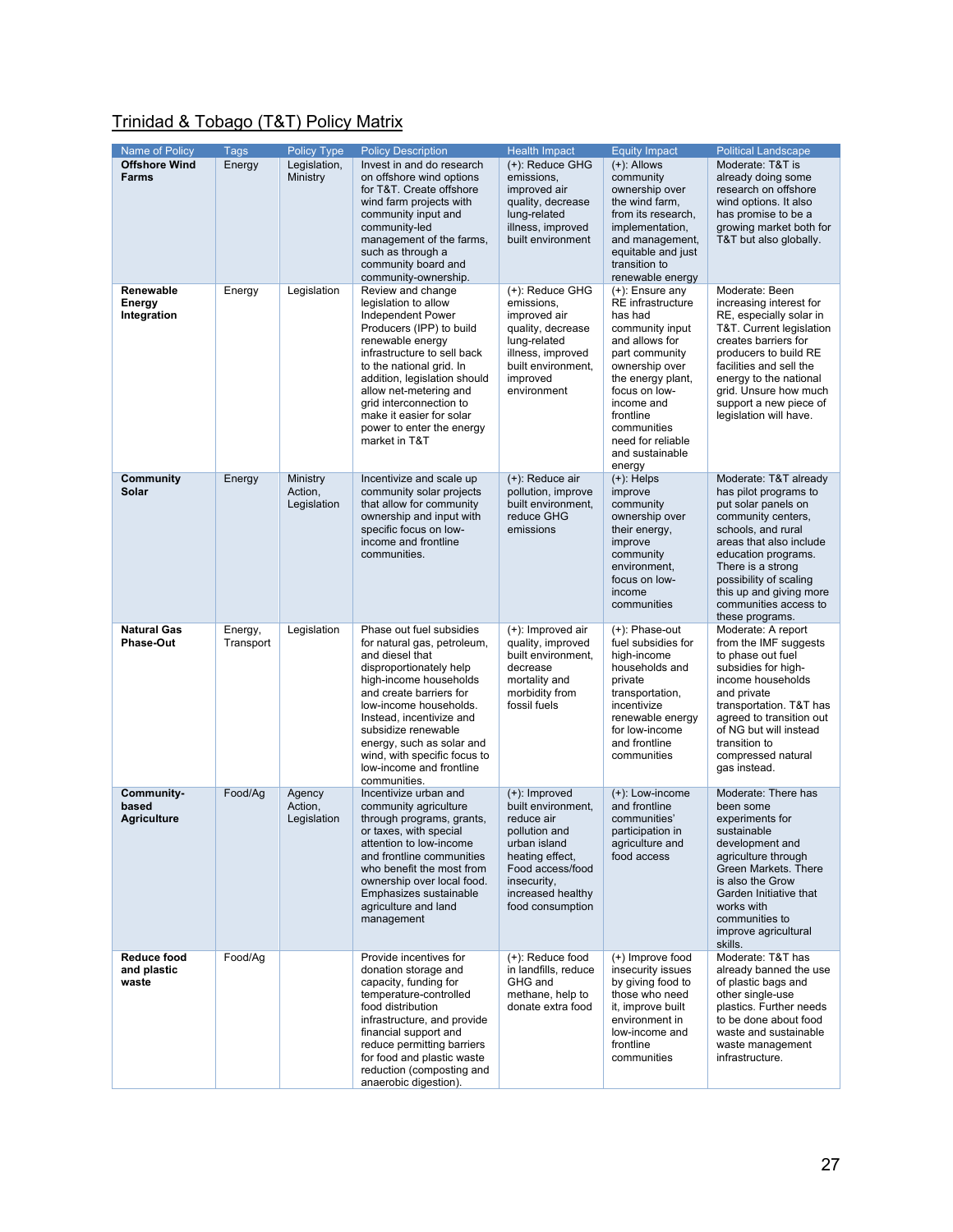| <b>Develop</b><br><b>Efficient Mass</b><br><b>Public Transit</b><br>System | Transport | Ministry<br>Action.<br>Legislation | Incentivize the<br>electrification of public<br>transportation, such as<br>buses and high speed rail,<br>using renewable energy,<br>such as solar and wind.<br>This includes modernizing<br>public transit infrastructure<br>to improve safety,<br>flexibility, and reliability of<br>public transit. | (+): Reduce GHG<br>emissions.<br>reduces road<br>congestion and<br>road-related<br>injuries, reduce<br>air pollution,<br>improve built<br>environment | (+) Improve public<br>transit to include<br>low-income and<br>frontline<br>communities, help<br>to level out public<br>transit riders                                                          | Moderate: Improving<br>public transit is part of<br>T&T's carbon reduction<br>strategy, but it lacks the<br>specificity of electrifying<br>through renewable<br>energy.                                          |
|----------------------------------------------------------------------------|-----------|------------------------------------|-------------------------------------------------------------------------------------------------------------------------------------------------------------------------------------------------------------------------------------------------------------------------------------------------------|-------------------------------------------------------------------------------------------------------------------------------------------------------|------------------------------------------------------------------------------------------------------------------------------------------------------------------------------------------------|------------------------------------------------------------------------------------------------------------------------------------------------------------------------------------------------------------------|
| Complete<br>streets                                                        | Transport | Legislation,<br>Ministry<br>Action | Incentivize urban planning<br>design on a local and<br>national level to include<br>idea of complete streets<br>where the focus is on<br>pedestrians, cyclists, and<br>public transportation<br>instead of personal<br>vehicles.                                                                      | (+): Reduce GHG<br>emissions.<br>reduces road<br>congestion and<br>road-related<br>injuries, reduce<br>air pollution,<br>improve built<br>environment | (+): Improve safer<br>streets, including<br>widening<br>sidewalks and<br>bike lanes.<br>improving<br>pedestrian<br>walkways, with a<br>focus on low-<br>income and<br>frontline<br>communities | Moderate: There has<br>been some efforts to<br>build more bike lanes<br>around large cities.<br>There is a need to be<br>more of a systemic shift<br>to complete streets to<br>reduce road congestion<br>in T&T. |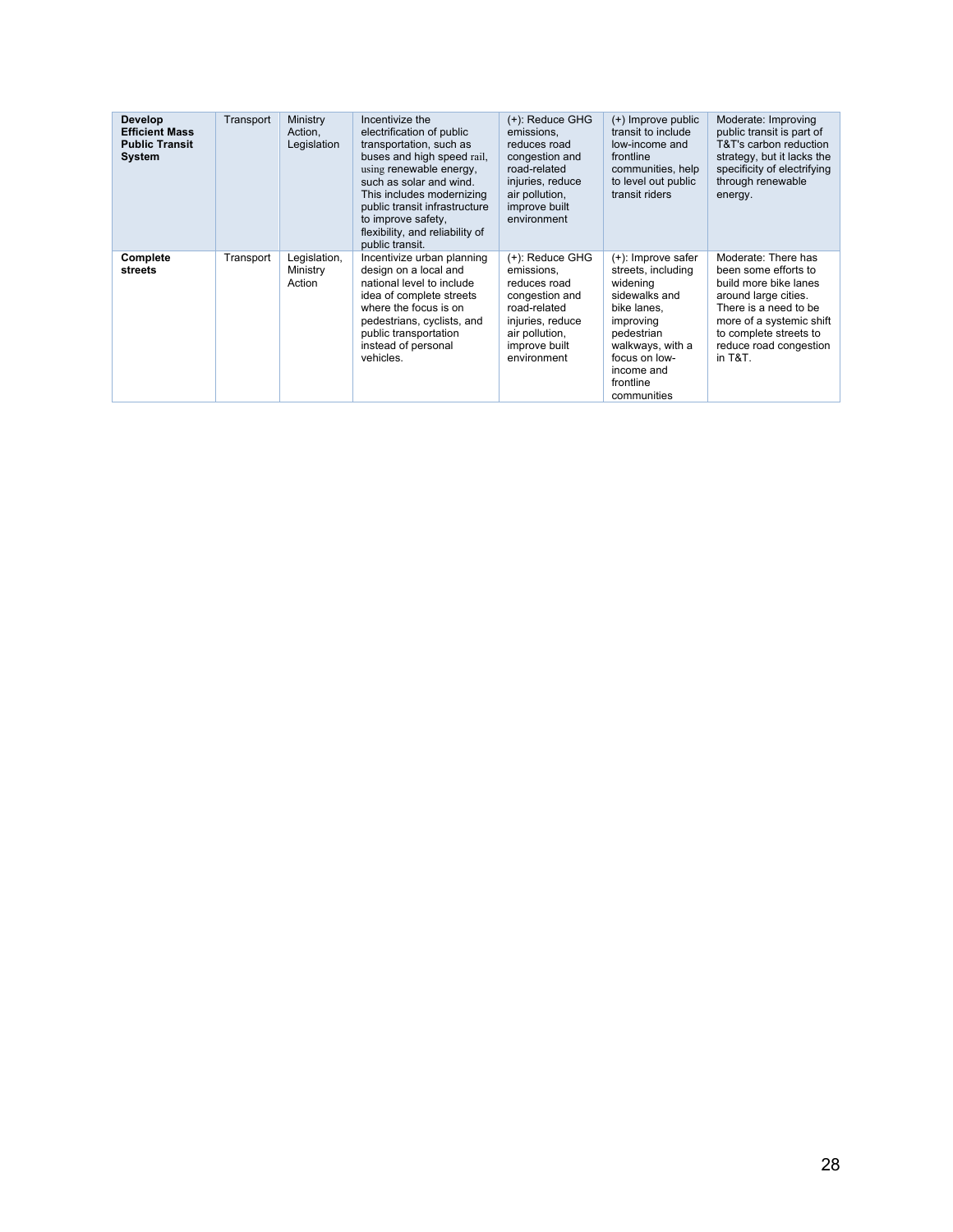# U.S. Policy Matrix

| Name                                                                                 | Sector      | Policy<br><b>Type</b>            | <b>Description of Policy</b>                                                                                                                                                                                                                                                                                                                                                                                                                        | <b>Health Impact</b>                                                                                                                                                                                      | <b>Equity Impact</b>                                                                                                                                                                                | <b>Political</b><br>Feasibility                                                                                                                                                                                                          |
|--------------------------------------------------------------------------------------|-------------|----------------------------------|-----------------------------------------------------------------------------------------------------------------------------------------------------------------------------------------------------------------------------------------------------------------------------------------------------------------------------------------------------------------------------------------------------------------------------------------------------|-----------------------------------------------------------------------------------------------------------------------------------------------------------------------------------------------------------|-----------------------------------------------------------------------------------------------------------------------------------------------------------------------------------------------------|------------------------------------------------------------------------------------------------------------------------------------------------------------------------------------------------------------------------------------------|
| <b>Community Solar</b><br><b>Consumer Choice</b><br><b>Act of 2020</b>               | Energy      | Legislation                      | Expand community solar energy,<br>requires Dept of Energy to establish<br>program for expanding community<br>solar energy options, including<br>options for low-income and<br>moderate-income individuals,<br>requiring electric utilities to offer a<br>community solar program.                                                                                                                                                                   | (+): Reduce air<br>pollution,<br>improve built<br>environment,<br>reduce GHG<br>emissions                                                                                                                 | $(+)$ : Helps<br>improve<br>community<br>ownership over<br>their energy,<br>improve<br>community<br>environment,<br>focus on low-<br>income<br>communities                                          | Medium:<br>Community solar<br>has been passed<br>in many states<br>such as Colorado<br>and Minnesota,<br>but there has<br>been pushback<br>from utilities,<br>especially<br>investor-owned<br>utilities as this will<br>not make profit. |
| Ban the Use of<br>Hydraulic<br><b>Fracturing for</b><br><b>Natural Gas and Oil</b>   | Energy      | Legislation                      | Prohibit federal agencies from<br>issuing permits to expand fracking<br>infrastructure and require EPA to<br>complete surveys of all oil and<br>natural gas wells                                                                                                                                                                                                                                                                                   | (+) Improve<br>environmental<br>exposures in<br>air and water,<br>improved air<br>pollution,<br>reduce GHG<br>from methane<br>leakages,<br>improved birth<br>outcomes                                     | $(+)$ : Improving<br>communities<br>who live near<br>wells and<br>drilling sites,<br>usually affecting<br>low-income and<br>frontline<br>communities                                                | Medium: Highly<br>contentious issue,<br>but gaining more<br>support from the<br>left, especially<br>after the Texas<br>Power Grid Crisis.                                                                                                |
| <b>Energy Resilient</b><br><b>Communities Act</b><br>and Microgrid<br>Infrastructure | Energy      | Legislation                      | Require Dept of Energy to establish<br>a program to award grants to make<br>critical energy infrastructure more<br>resilient to climate change hazards,<br>grants for developing clean energy<br>microgrids, and create a FEMA<br><b>Hazard Mitigation Plan</b>                                                                                                                                                                                     | (+): Preparing<br>for climate<br>change,<br>improve air<br>pollution with<br>microgrids,<br>more efficient<br>energy,<br>improved built<br>environment                                                    | $(+)$ : Specific<br>eligibility for<br>projects with<br>greatest<br>reduction of<br>public health<br>disparities in<br>communities<br>experiencing<br>disproportionate<br>level of air<br>pollution | Medium: Not<br>passed in last<br>Congress and<br>may have push<br>back from fossil<br>fuel interest<br>groups. Growing<br>support from<br>legislators who<br>focus on climate<br>change                                                  |
| <b>End Polluter</b><br>Welfare Act of 2020                                           | Energy      | Legislation                      | Ends several incentives for fossil<br>fuels such as restrictions on use of<br>appropriated funds by international<br>financial institutions for projects that<br>support fossil fuels and an increase<br>in oil spill liability trust fund<br>financing rate                                                                                                                                                                                        | $(+)$ : Improved<br>environmental<br>exposure, help<br>to transition to<br>renewable<br>energy to<br>lower air<br>pollution                                                                               | (+): Fossil fuel<br>infrastructure<br>and incentives<br>affect frontline<br>communities<br>more; getting rid<br>of incentives<br>help to level<br>playing field                                     | Low: Large<br>interest groups<br>that will be hard to<br>go against (fossil<br>fuel, oil, gas, etc.).                                                                                                                                    |
| <b>Grid Modernization</b><br>and Battery<br><b>Storage</b>                           | Energy      | Agency<br>Action,<br>Legislation | Requires Dept of Energy to conduct<br>a program to modernize the electric<br>grid by developing standards to<br>compare the storage capacity and<br>capabilities of different types of<br>electricity storage, promotes the<br>development of micro-grid systems,<br>and ensures a reliable and resilient<br>electric grid.                                                                                                                         | (+): Reduces<br>energy waste,<br>possibly<br>improves<br>energy rates<br>and energy<br>burden, better<br>equips<br>renewable<br>energy which<br>can lower air<br>pollution and<br><b>GHG</b><br>emissions | $(+)$ : Grid<br>becomes more<br>efficient with<br>benefits to<br>affordability<br>potentially<br>lowering energy<br>cost burden,<br>prevents power<br>outages                                       | Medium: Several<br>bills have been<br>introduced but<br>have not passed.<br>Possible push<br>back from<br>regional system<br>operators or other<br>interest groups.                                                                      |
| Just<br><b>Transition/Climate</b><br><b>Equity Act</b>                               | Energy      | Legislation                      | Any new legislation, regulation, or<br>federal investment related to<br>climate change issues must<br>determine the impacts of such<br>legislation, regulation, or<br>investments on frontline<br>communities. Establishes a Climate<br>and Environmental Equity Office<br>within the Congressional Budget<br>Office and establishes an Office<br>Climate and Environmental Justice<br>Accountability within the Office of<br>Management and Budget | $(+)$ : Improves<br>worker well-<br>being,<br>guarantees<br>health<br>impacts,<br>reduces<br>environmental<br>exposures                                                                                   | $(+)$ : Directly<br>helps frontline<br>communities<br>and prevents<br>more policies<br>that exacerbate<br>inequity                                                                                  | Medium: Multiple<br>attempts at similar<br>pieces of<br>legislation but<br>unsuccessful.<br>Perhaps with a<br>new<br>administration this<br>can be changed.                                                                              |
| <b>HUD and USDA</b><br>programs for                                                  | Food/A<br>g | Agency<br>Action                 | Use existing HUD programs (such<br>as Neighborhood Stabilization<br>Program and Brownfields Economic                                                                                                                                                                                                                                                                                                                                                | (+): Improved<br>built<br>environment,                                                                                                                                                                    | (+): Low-income<br>and frontline<br>communities'                                                                                                                                                    | High: Agency<br>under Biden likely                                                                                                                                                                                                       |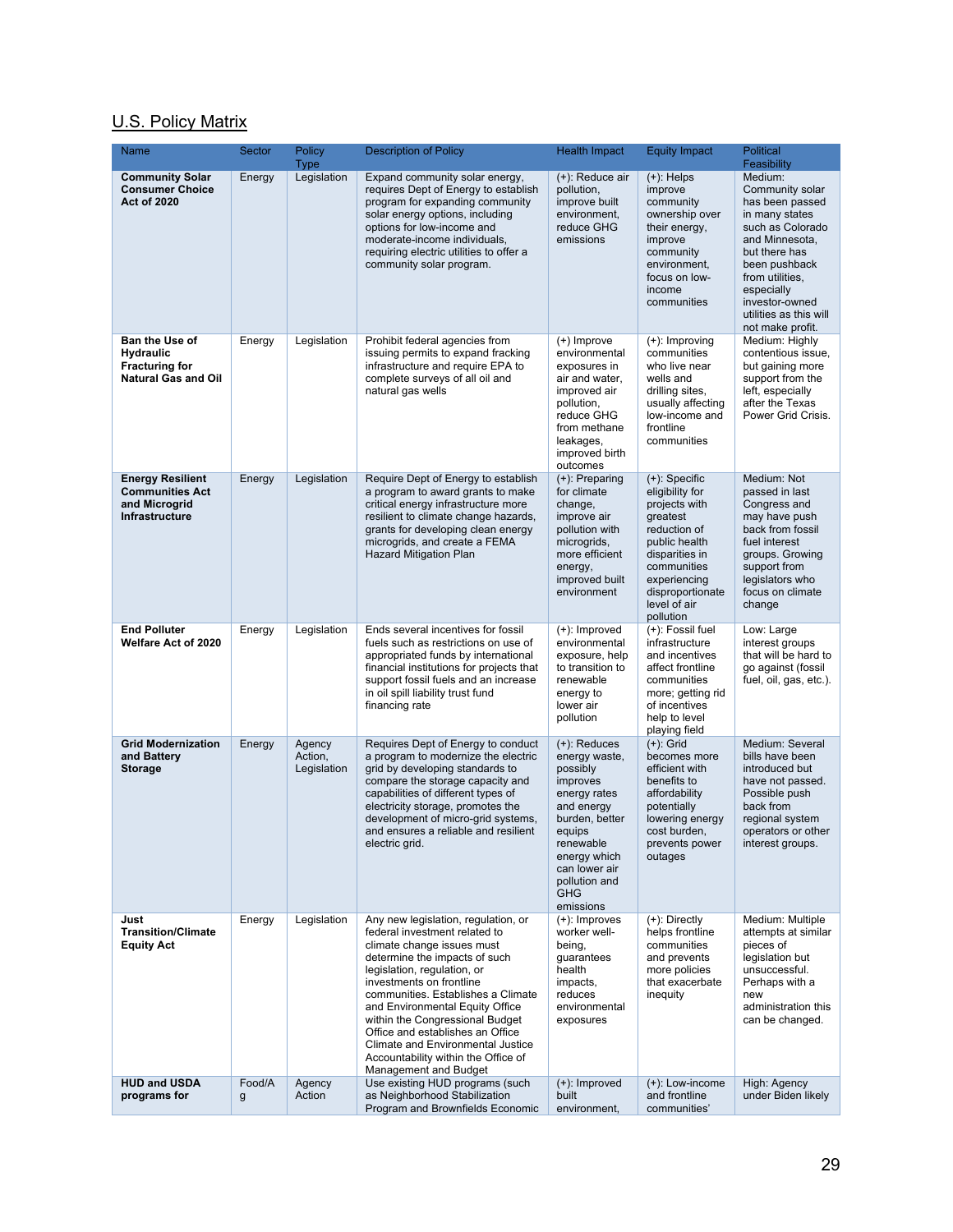| <b>Urban/Community</b><br><b>Agriculture</b>                                                                                                                                     |                    |                                  | Development Initiative Grants) and<br>USDA programs (such as Know<br>Your Farmer, Know Your Food) for<br>urban and community ag                                                                                                                                                                                                                                                                                                                                                                                     | reduce air<br>pollution and<br>urban island<br>heating effect.<br>Food<br>access/food<br>insecurity                                                                       | participation in<br>agriculture and<br>food access                                                                                                                                                   | to agree with<br>policy                                                                                                                                                                 |
|----------------------------------------------------------------------------------------------------------------------------------------------------------------------------------|--------------------|----------------------------------|---------------------------------------------------------------------------------------------------------------------------------------------------------------------------------------------------------------------------------------------------------------------------------------------------------------------------------------------------------------------------------------------------------------------------------------------------------------------------------------------------------------------|---------------------------------------------------------------------------------------------------------------------------------------------------------------------------|------------------------------------------------------------------------------------------------------------------------------------------------------------------------------------------------------|-----------------------------------------------------------------------------------------------------------------------------------------------------------------------------------------|
| <b>Expanded Food</b><br><b>Donation Policies</b>                                                                                                                                 | Food/A<br>g        | Agency<br>Action,<br>Legislation | Expand farm to food bank programs<br>and reduce financial barrier of<br>farmers donating food, clarify<br>guidance on food safety for<br>donations, require food donation<br>reporting                                                                                                                                                                                                                                                                                                                              | $(+)$ : Reduce<br>food in landfills<br>contributing to<br>GHG<br>emissions,<br>help distribute<br>healthy food,<br>food access                                            | $(+)$ : Give food<br>donations to<br>those who need<br>it, reduce<br>wasted food                                                                                                                     | Medium: May<br>have influence<br>from interest<br>groups about the<br>safety of donated<br>food                                                                                         |
| <b>Organic Waste</b><br>Management                                                                                                                                               | Food/A<br>g        | Agency<br>Action,<br>Legislation | Disincentivize, limit or ban food<br>from landfills, incentivize<br>implementation of state and local-<br>level organic waste bans, eliminate<br>restrictions and barriers to feeding<br>food scraps to animals, and<br>increase landfill tipping fees                                                                                                                                                                                                                                                              | $(+)$ : Reduce<br>food in<br>landfills,<br>increase<br>composting,<br>improving built<br>environment                                                                      | $(+)$ : Ensures<br>food is allocated<br>to those who<br>need it instead<br>of being wasted,<br>prevents wasted<br>labor                                                                              | Medium: May<br>have pushback<br>from interest<br>groups on organic<br>waste, but also<br>support from<br>legislators who<br>focus on climate<br>change                                  |
| <b>Food Waste</b><br><b>Reduction</b><br>Infrastructure                                                                                                                          | Food/A<br>g        | Legislation                      | Provide funding for donation<br>storage and capacity, funding for<br>temperature-controlled food<br>distribution infrastructure, and<br>provide financial support and<br>reduce permitting barriers for food<br>waste reduction (composting and<br>anaerobic digestion)                                                                                                                                                                                                                                             | $(+)$ : Reduce<br>food in<br>landfills,<br>reduce GHG<br>and methane.<br>help to donate<br>extra food                                                                     | $(+)$ : Ensures<br>food is allocated<br>to those who<br>need it instead<br>of being wasted,<br>prevents wasted<br>labor                                                                              | Medium: May<br>have pushback<br>from interest<br>groups on organic<br>waste, but also<br>support from<br>legislators who<br>focus on climate<br>change                                  |
| <b>Community</b><br><b>Agriculture</b><br>Development and<br><b>Jobs Act</b>                                                                                                     | Food/A<br>g        | Legislation                      | Creates new office in USDA called<br>the Office of Community<br>Agriculture, promote agriculture in<br>nontraditional communities and<br>improve nutrition in such<br>communities, provide loans, loan<br>guarantees, and grants to expand<br>farmers' markets                                                                                                                                                                                                                                                      | $(+)$ : Improve<br>built<br>environment,<br>reduce food<br>desserts and<br>insecurity,<br>helps bring<br>more local and<br>more nutritious<br>food                        | $(+)$ Improve<br>community with<br>expansion of<br>farmers<br>markets, to<br>bring more<br>nutritious food<br>to low-income<br>areas and food<br>desserts                                            | Medium: The act<br>was introduced in<br>2011-2012 and<br>did not pass. May<br>be hard to re-<br>introduce, but<br>could be good<br>timing with current<br>climate change<br>push        |
| <b>Reduce and</b><br><b>Eliminate Govt</b><br>incentives for<br>monocultural<br>farming systems<br>and Farmer<br><b>Transition from</b><br><b>Monoculture to</b><br>Regenerative | Food/A<br>g        | Legislation                      | Limit eligibility for govt subsidized<br>crop insurance to only include crops<br>grown using approved soil<br>conservation practices, phase out<br>govt subsidized crop insurance<br>programs for single crops.<br>incentivize full-time family farming.<br>Reward farmers for undertaking<br>practices that enhance ecological<br>functions (with Conservation<br>Stewardship Program), transform<br>training for existing US soil health<br>experts, increase funding to the<br><b>USDA Conservation Programs</b> | $(+)$ : Help with<br>carbon<br>sequestration,<br>improve food<br>system,<br>improve<br>environmental<br>health                                                            | (+): Prevents<br>exploitation of<br>labor for<br>farmworkers<br>and workers in<br>supermarkets,<br>processing<br>plants and<br>restaurants,<br>improve<br>community<br>ownership over<br>food system | Medium: A lot of<br>pushback from<br>agriculture<br>industry and<br>groups like<br>Monsanto who<br>make a profit out<br>of monoculture;<br>but support from<br>youth and<br>legislators |
| Invest in<br><b>Electrification of</b><br><b>Public</b><br><b>Transportation</b>                                                                                                 | Transp<br>ortation | Legislation                      | Provide grant funding to electrify<br>public transit systems including<br>buses, school buses, railcars, and<br>fleet vehicles, and modernizing<br>roads, bridges and rail. Modeled<br>after Dept of Transportation grant<br>program.                                                                                                                                                                                                                                                                               | $(+)$ : Reduce<br><b>GHG</b><br>emissions,<br>reduces road<br>congestion<br>and road-<br>related<br>injuries,<br>reduce air<br>pollution,<br>improve built<br>environment | $(+)$ Improve<br>public transit to<br>include low-<br>income and<br>frontline<br>communities.<br>help to level out<br>public transit<br>riders                                                       | Medium: Different<br>viewpoints on<br>how to electrify<br>transportation<br>with some who<br>want only EVs<br>and not public<br>transit. Hard<br>pushback.                              |
| <b>Complete Streets</b><br><b>Act of 2019</b>                                                                                                                                    | Transp<br>ortation | Legislation                      | Directs each state to establish a<br>competitive program to provide<br>technical assistance and grants for<br>design and construction of complete<br>streets, Dept of Transportation<br>establish benchmarks and<br>guidance, states set aside 5% of<br>their federal highway money to<br>implement a complete streets<br>program                                                                                                                                                                                   | $(+)$ : Reduce<br>GHG<br>emissions,<br>reduces road<br>congestion<br>and road-<br>related<br>injuries,<br>reduce air<br>pollution,                                        | $(+)$ : Improve<br>safer streets,<br>including<br>widening<br>sidewalks and<br>bike lanes,<br>improving<br>pedestrian<br>walkways, with<br>a focus on low-                                           | Medium: Possible<br>pushback from<br>interest groups<br>such as General<br>Motors and other<br>urban planning<br>groups. But<br>support from<br>youth and<br>legislators                |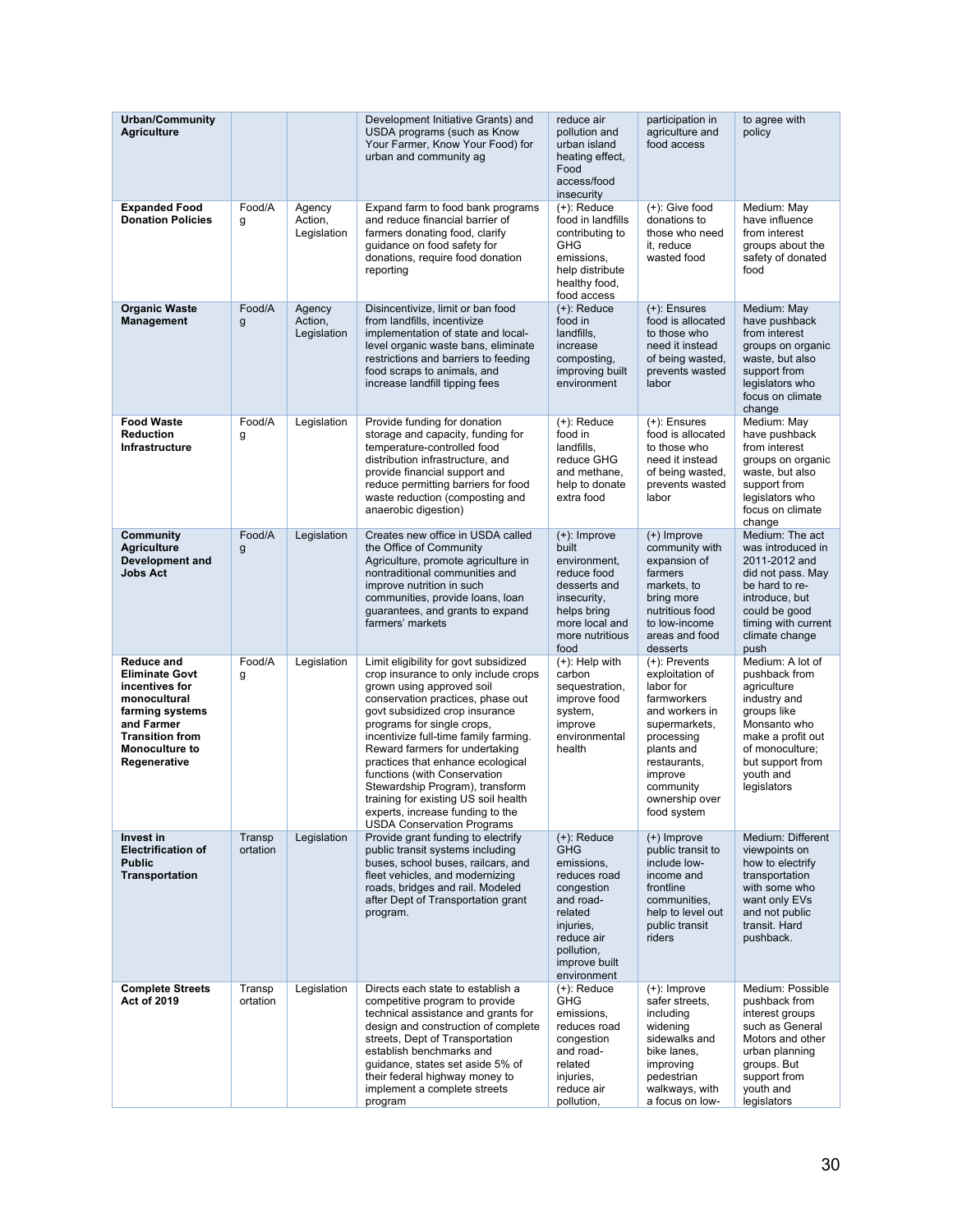|                                                                              |                    |             |                                                                                                                                                                                                                                                                                                                                                                                                                                                         | improve built<br>environment                                                                        | income and<br>frontline<br>communities                                                                                                                                  | focused in climate<br>change and<br>transportation                                                                                                  |
|------------------------------------------------------------------------------|--------------------|-------------|---------------------------------------------------------------------------------------------------------------------------------------------------------------------------------------------------------------------------------------------------------------------------------------------------------------------------------------------------------------------------------------------------------------------------------------------------------|-----------------------------------------------------------------------------------------------------|-------------------------------------------------------------------------------------------------------------------------------------------------------------------------|-----------------------------------------------------------------------------------------------------------------------------------------------------|
| <b>Bike Share Transit</b><br>Act                                             | Transp<br>ortation | Legislation | Allows bikeshare projects to be<br>eligible for federal funding, allows<br>bikeshare projects eligible to be an<br>associated transit improvement<br>projects, eligibility if they shift traffic<br>demand to non-peak hours or other<br>transportation modes                                                                                                                                                                                           | (+): Improve<br>physical<br>activity,<br>improve road<br>safety, reduce<br>air pollution<br>and GHG | $(+)$ : Improve<br>community<br>environment,<br>focus on<br>geographic<br>areas that need<br>it the most with<br>crumbling<br>infrastructure,<br>improve bike<br>access | Medium: Bill<br>introduced last<br>year but did not<br>get anywhere. Not<br>on national<br>agenda to<br>improve bikes<br>availability and<br>access |
| Connecting<br><b>America's Active</b><br>Transportation<br><b>System Act</b> | Transp<br>ortation | Legislation | Direct Dept of Transportation to<br>carry out an active transportation<br>investment program to provide<br>competitive grants for states, Indian<br>tribes, multi-county special districts,<br>and local or regional govt<br>organizations. Obligate at least 30%<br>of funds to certain projects,<br>including projects that connect<br>people with public transit,<br>businesses, workplaces, schools,<br>residences, and other community<br>centers. | (+): Improve<br>physical<br>activity,<br>improve road<br>safety, reduce<br>air pollution<br>and GHG | $(+)$ : Includes<br>multiple<br>communities in<br>eligibility,<br>improves<br>sidewalks,<br>bikeways, and<br>trails to connect<br>communities                           | Medium:<br>Introduced last<br>year but did not<br>get anywhere.<br>Large<br>infrastructure<br>program, hard to<br>convince long-<br>term            |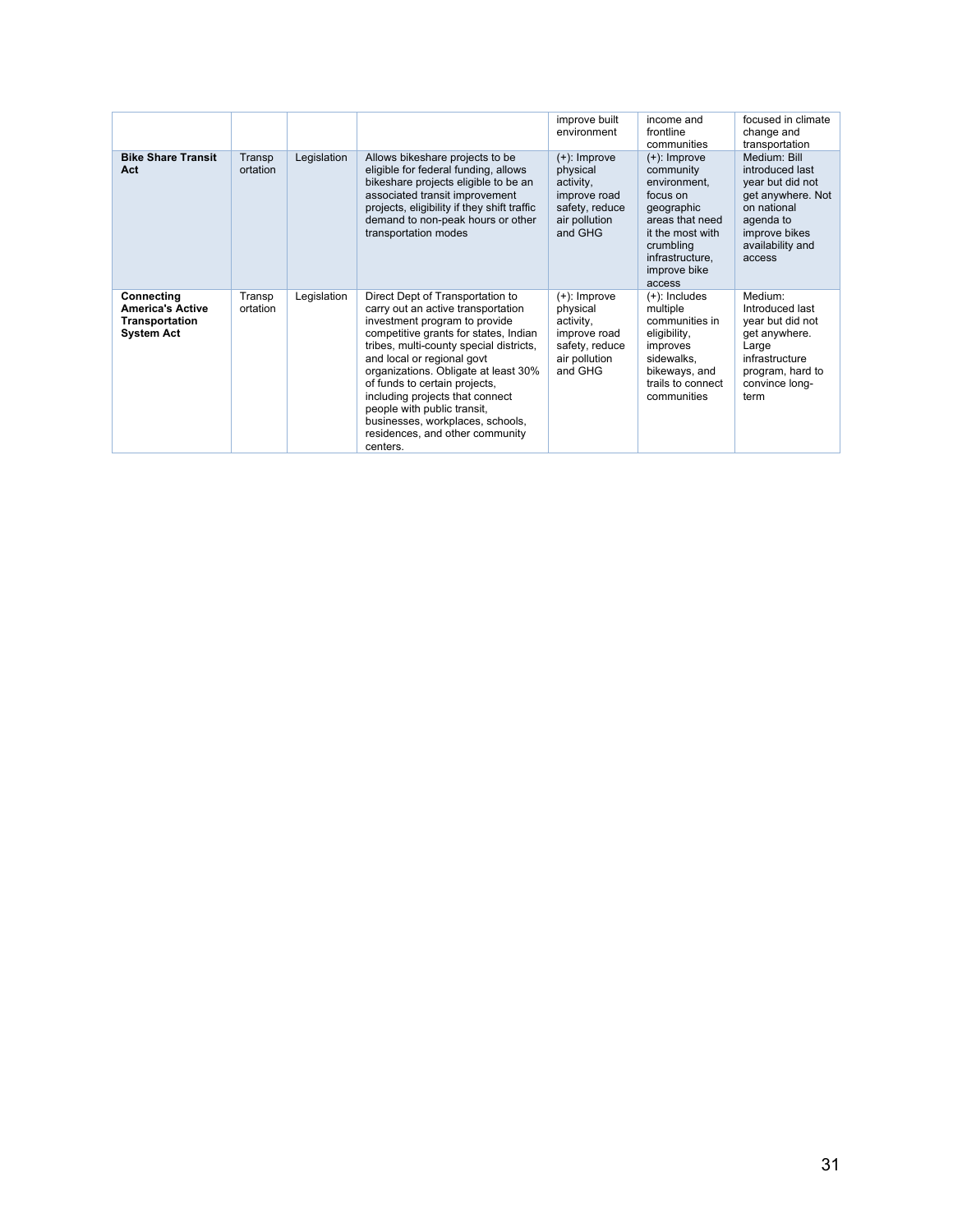# **CUGH Virtual Summit**

## **The Road to COP27: Climate and Health Through Three Lenses**

## **Hosts**

Consortium of Universities for Global Health (CUGH), Boston College, University of Edinburgh, Johns Hopkins University, University of Pittsburgh, University of Wisconsin-Madison,

## **Agenda**

*11:00am Eastern Standard Time*

## **Introduction**

Speakers:

- Agnes Binagwaho, Former Minister of Health, Rwanda
- Introduced by: Jonathan Patz, Director, Global Health Institute, University of Wisconsin
- Victor J. Dzau, President, National Academy of Medicine
- Introduced by: Maureen Lichtveld, Dean of Public Health, University of Pittsburgh

*11:15am Eastern Standard Time* 

## **Session 1- Pragmatic Policy Recommendations for COP26 Part 1: Energy, Transportation, Construction, Agriculture and Manufacturing**

Speakers:

- Alexander Müller, Director, Think Tank for Sustainability
- Joy St. John, Executive Director, Caribbean Public Health Agency (CARPHA)
- Gary Minsavage, Sr. Environmental Health Advisor, Exxon Mobil Corporation, Corporate Strategic Planning
- Moderator: Maureen Lichtveld, Dean of Public Health, University of Pittsburgh

*12:20pm Eastern Standard Time EST*

## **Session 2 – Pragmatic Policy Recommendations for COP26 Part 2: Green Financing, Nature Based Solutions, Healthy Cities**

Speakers:

- Susan Gardner, Director, Ecosystems Division, United Nations Environment Programme
- Charles Okeahalam, Chairman, Amref Health Africa
- Nnoli Edozien Ndidi, Chair, Circular Economy Innovation Partnership
- Moderator: Elizabeth Grant, Assistant Principal (Global Health) and Director of the Global Health Academy, University of Edinburgh

15 minute break

*1:35pm Eastern Standard Time*

#### **Session 3- Agenda Items for COP27 in Africa**

Speakers:

- Laetitia Sieffert, Programme Management Officer, Convention on Biological Diversity, UN Environment Programme
- Caradee Wright, Senior Specialist Scientist, South African Medical Research Council
- Deoraj Caussy, Epidemiologist, Integrated Epidemiology Solution
- Diarmid Campbell-Lendrum, Head, Climate Change and Health Programme, World Health Organization

• Moderator: Keith Martin, Executive Director, Consortium of Universities for Global Health *2:40pm Eastern Standard Time*